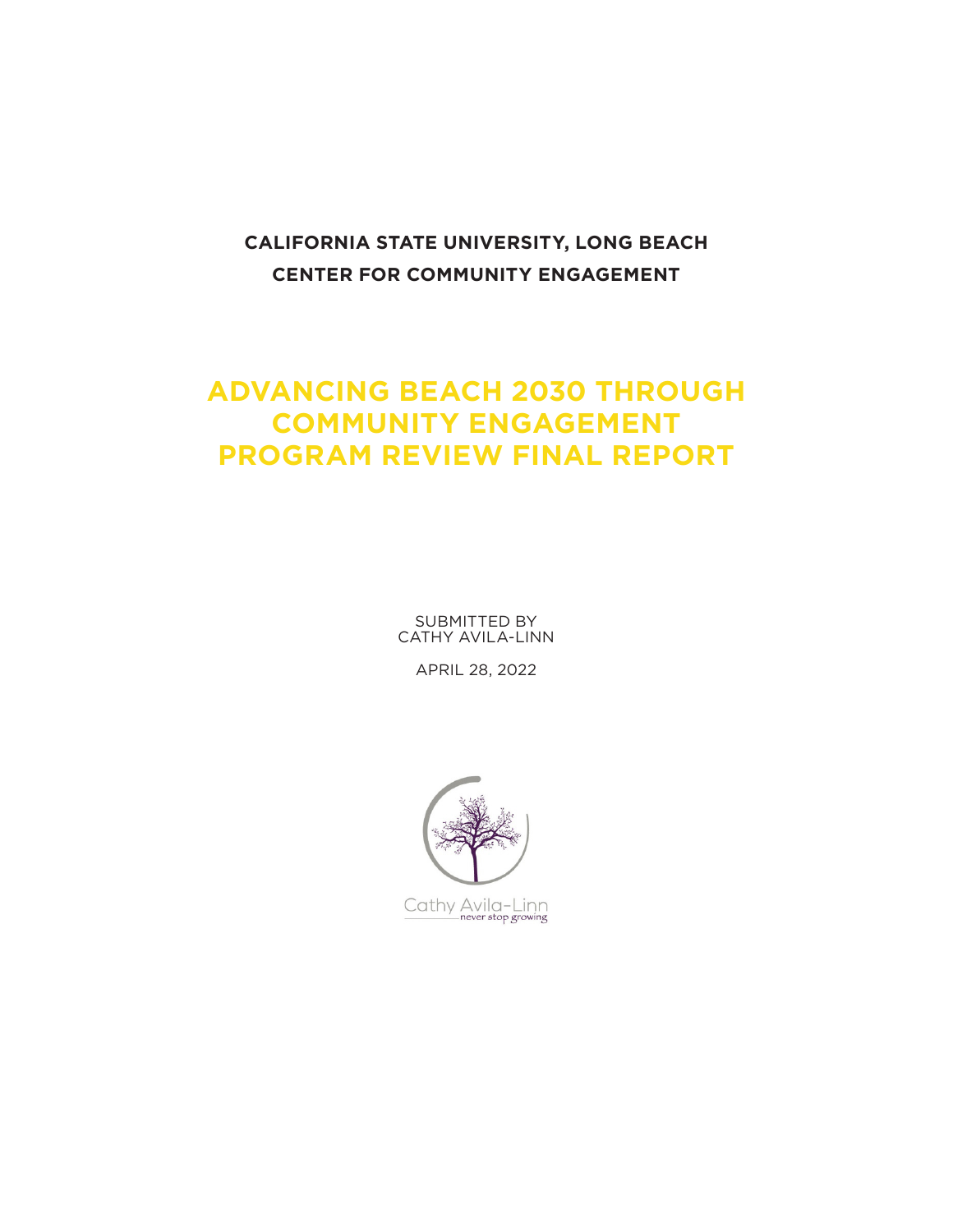## **TABLE OF CONTENTS**

| Habitat for Humanity's Washington Neighborhood Revitalization Project- A Community Based Initiative  15 |  |
|---------------------------------------------------------------------------------------------------------|--|
|                                                                                                         |  |
|                                                                                                         |  |
|                                                                                                         |  |
|                                                                                                         |  |
|                                                                                                         |  |
|                                                                                                         |  |
|                                                                                                         |  |
|                                                                                                         |  |
|                                                                                                         |  |
|                                                                                                         |  |
|                                                                                                         |  |
|                                                                                                         |  |
|                                                                                                         |  |
|                                                                                                         |  |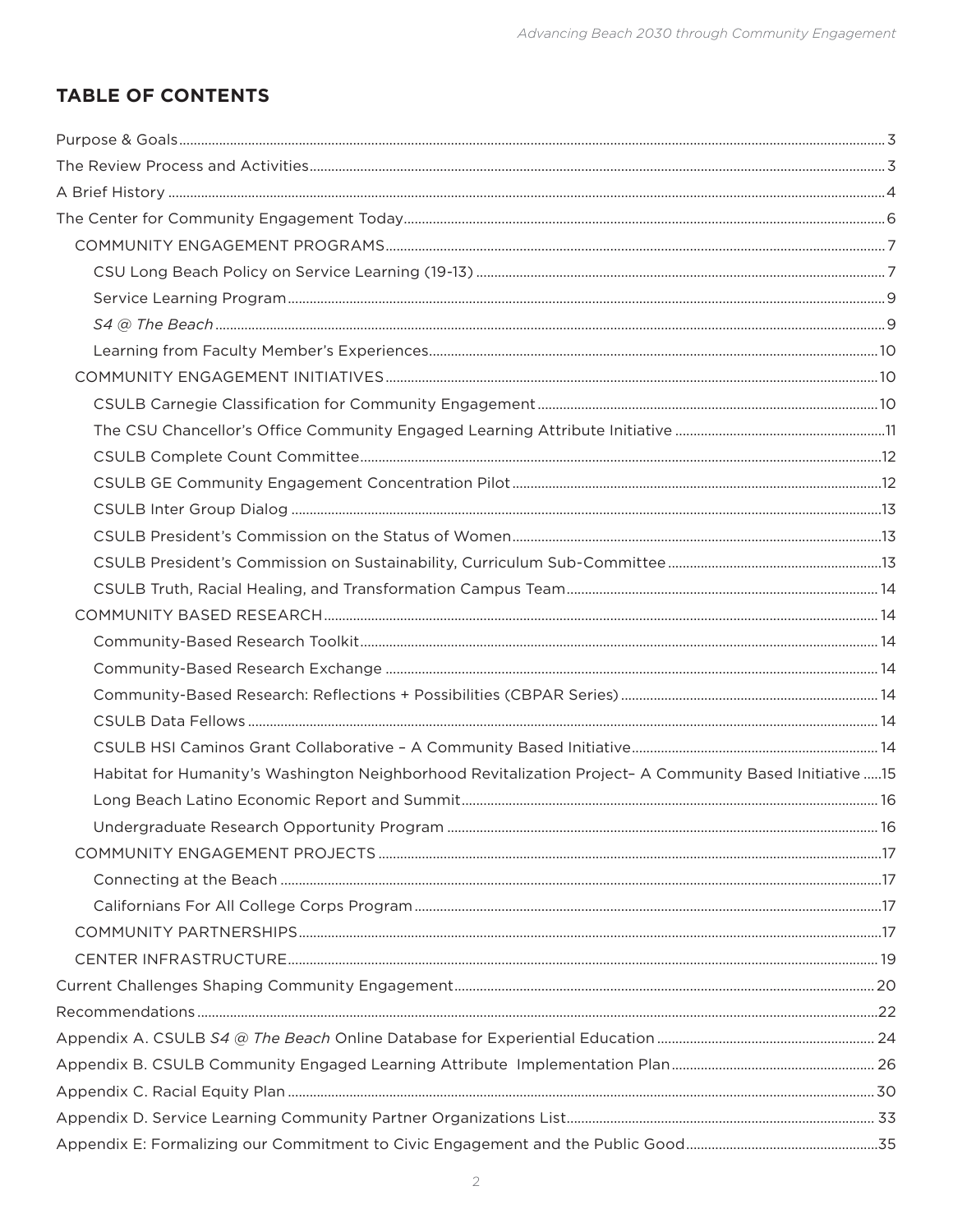# **PURPOSE & GOALS**

At the request of the Center for Community Engagement (CCE) at California State University, Long Beach (CSULB), Cathy Avila-Linn, an independent consultant, designed and implemented a comprehensive review process to examine CCE's current campus-wide Service Learning (SL) program, assess the effectiveness and overall successful implementation of Service Learning at CSULB, and provide an external, independent perspective. To learn more about Cathy Avila-Linn's experience and expertise visit http://www.cathyavilalinn.com/.

The guiding questions were:

- **T** To what extent are specific SL program goals and objectives being met and the current SL program being implemented successfully? To what extent are we addressing the "big questions" in relation to social issues along with the fundamentals required for effective practice?
- How can we leverage and build upon the identified strengths of our current SL program to increase its impact on student learning and student success, and on eliminating equity gaps? What can be done to strengthen program integration?
- In what ways does CCE's current SL program help the CCE and CSULB move forward on its stated Beach 2030 Mission/Vision and priorities around Community Engagement, The Public Good and Student Success? How can we showcase the work that students, faculty, staff and community partners are doing to advance these efforts?

Ms. Avila-Linn designed and implemented a collaborative process for organizational reflection, discovery, analysis and action planning. The process was designed to: 1) acknowledge and celebrate the work of the CCE; 2) hear and consider input and support from key stakeholders (e.g., community partners, students, faculty; 3) articulate the current context of the organization; and 4) forecast a clear vision and priorities for the next three to five years in support of Beach 2030.

## **THE REVIEW PROCESS AND ACTIVITIES**

The discovery process took place from August 2021 through March 2022 during the COVID 19 pandemic. While impacts of the pandemic on the Center's daily activities were taken into consideration, the criteria and rigor of the evaluation were not adjusted. Activities included:

- Reviewed key foundational documents, websites, and social media accounts that inform the current state of the Center for Community Engagement and California State University Long Beach with regard to student success, high impact practices, and service learning.
- Met with the Center staff throughout the process to learn more about the current context, priorities, practices, structure and support, share updates, surface issues and challenges, and discuss options for future actions.
- Met with students, faculty, administrators and community partners through focus groups and one-on-one interviews to gather insight on the Center's activities, strengths, resources, and areas for growth.
- Organized input gathered to inform analysis and provide an understanding of the foundation and current context of the Center's work as an organization.
- **D** Drafted preliminary recommendations.
- Drafted a final report in collaboration with CCE staff, with a high-level overview of the current context, key findings, and recommendations.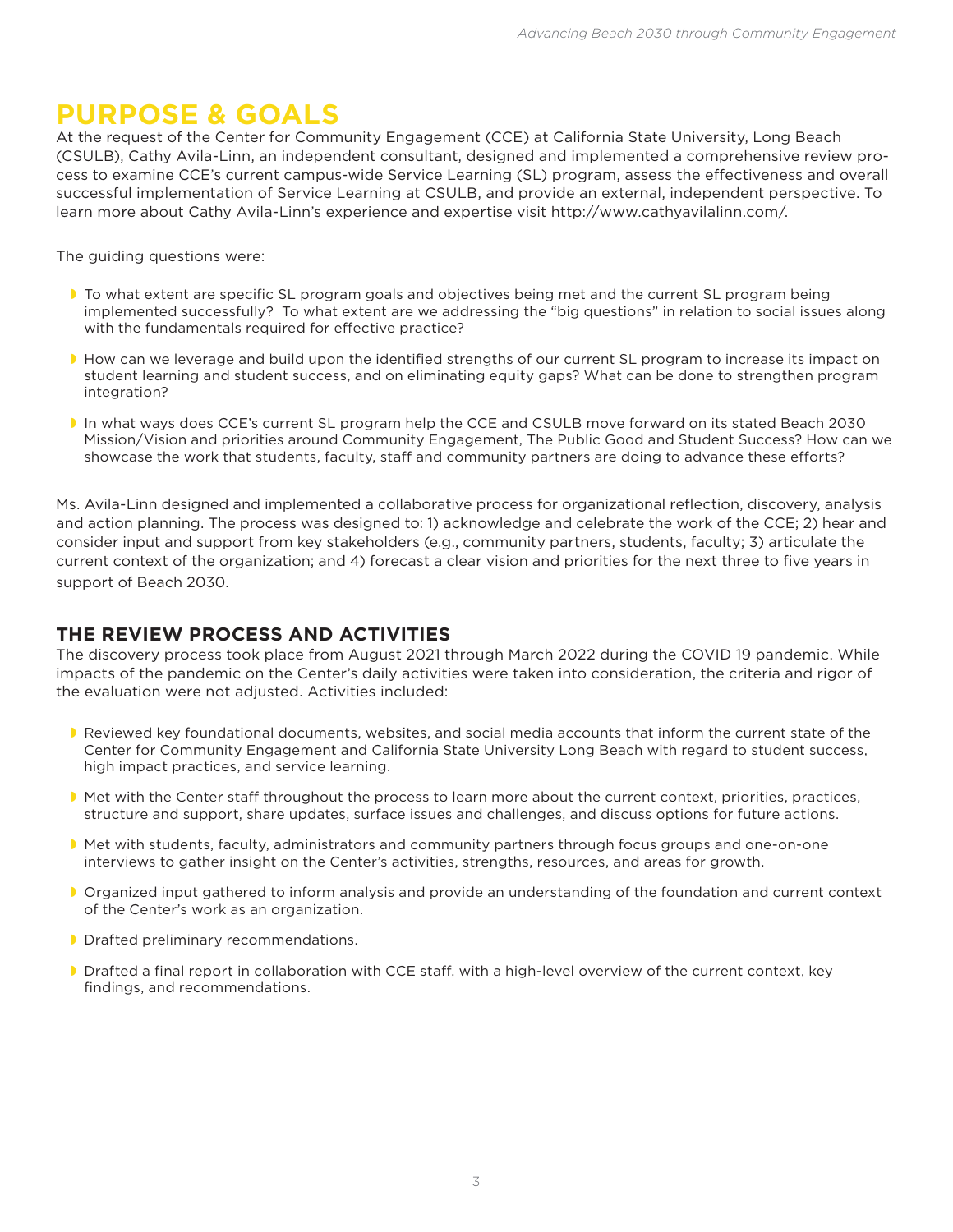## **A BRIEF HISTORY**

The Center for Community Engagement was established in 1998 as the Community Service Learning Center, and since then has fostered educational experiences for CSULB students that contribute to the health and vitality of the local, statewide, and global communities they serve. The Center's commitment to utilizing High Impact Practices (also referred to as HIPs in this report) to enhance student learning has grown alongside the systemwide movement for institutionalization of service learning and the establishment of California's Call to Service Initiative, a statewide annual investment from the governor that has supported the advancement of service learning since 2000. This initiative provides CSULB with the opportunity to apply for funds each year. The CCE is awarded approximately \$45,000 annually providing that previous goals and outcomes are met. These Call to Service funds enable CSULB to uphold the CSU Board of Trustees' resolution asking the chancellor and each CSU president to "ensure that all students have opportunities to participate in community service, service learning (deemed academically appropriate by faculty), or both."

Key milestones of the Center for Community Engagement's and the California State University's systemwide development are outlined below. **FEATURE TIMELINE IN BOX**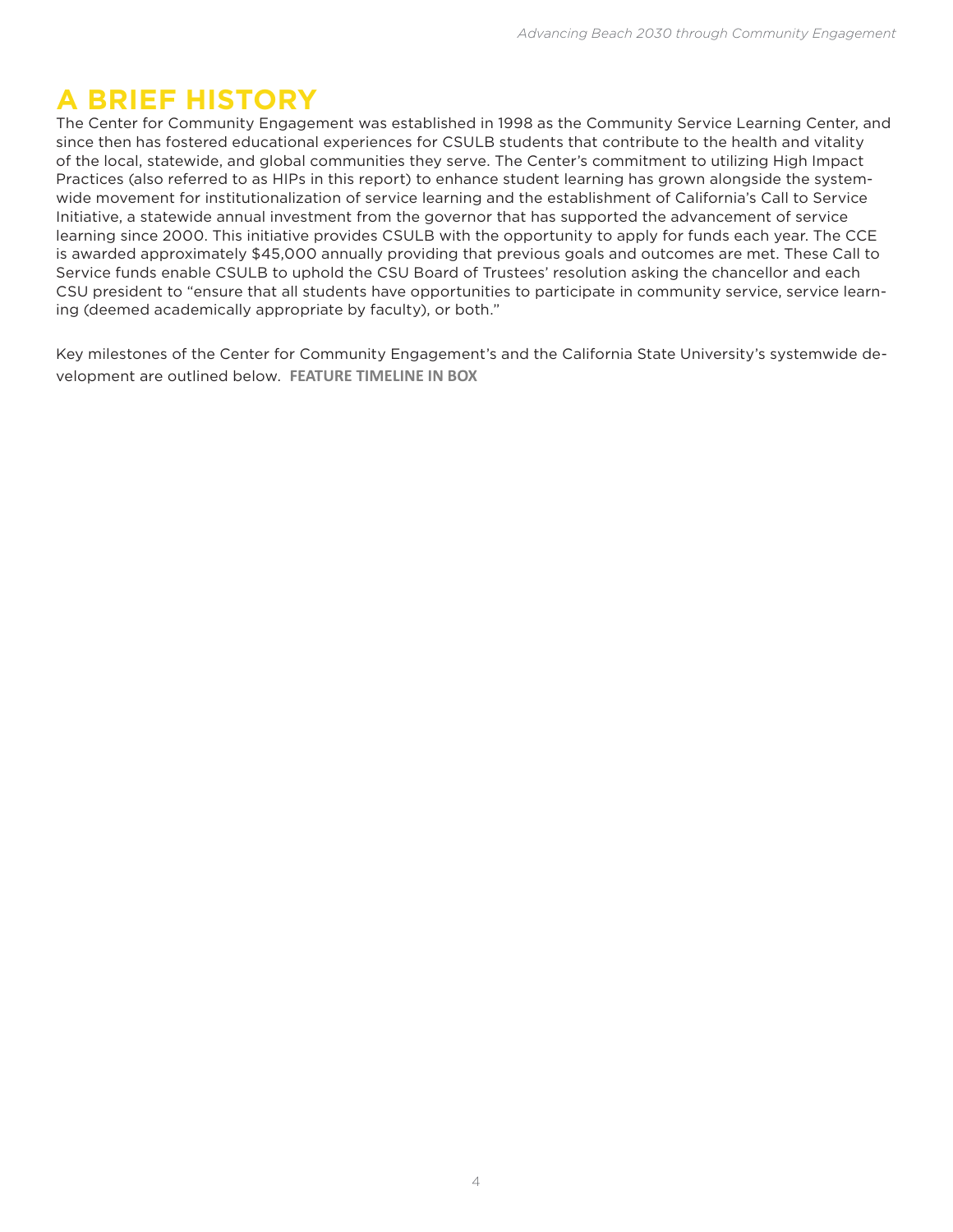# **25 YEARS OF COMMUNITY ENGAGEMENT IN THE CSU**

#### California State University, Chancellor's Office 20 Years of Milestones:

1997 The Community Service Learning Strategic Plan developed, focused on expanding service learning throughout the system.

1998 Board of Trustees unanimously endorsed a planning framework that articulates the values, priorities and expectations for the future of the CSU.

2000 Governor Gray Davis authorized \$2.2 million to support the development of new service- learning courses and infrastructure across the CSU.

2000-2003 Through AmeriCorps and Learn and Serve America, the Office of Community Service Learning at the CO is awarded \$2.4 million to institutionalize community service.

2008 The Office of Community Service Learning ushers in a new name, the Center for Community Engagement (CCE at the CO).

2010 CCE collaborated with CSU Monterey Bay to develop CalState S4, a web-based system for online tracking of student academic placements with community partners.

2014 CCE partnered with the W.M. Keck Foundation on the first systemwide national research study on the impact STEM service- learning courses have on academic achievement, career development and civic engagement.

2017 CCE publishes Keck Study measuring student achievement.

#### California State University, Long Beach 20 Years of Milestones:

1998 Community Service Learning Center established.

2008 The Community Service Learning Center ushers in new name, Center for Community Engagement.

2008 CSULB receives Carnegie Classification for Community Engagement for both Curricular Engagement and Outreach & Partnerships in recognition of the institutional mission, commitments, values, learning outcomes, curricular practices, co-curricular activities, assessment and community partnerships.

2009 CSULB Reappointment, Tenure, and Promotion (RTP) policy adds "scholarship of engagement" as essential Evidence of Research, Scholarly and Creative Activities, under 2.2 RTP Areas of Evaluation.

2015 CSULB receives Carnegie Reclassification for Community Engagement in recognition of the institutional mission, commitments, values, learning outcomes, curricular practices, co-curricular activities, assessment and community partnerships.

2016 CSULB names "Public Good" as one of six strategic priorities for 2016-2019, seeking to increase innovative global and local partnerships and high-impact, high-priority projects.

2017 CSULB fully adopts *S4 @ The Beach (S4)*, a CSU Chancellor's office-based online management tool to support various types of high-impact experiential learning, including service learning, academic internships, educator preparation, undergraduate research, and professional field placements.

2019 CSULB Academic Senate approve policy number 19-13 on service learning establishing guidance for the entire campus and the course certification process.

2021 CSULB Beach identifies, "The Public Good is our responsibility" as a core value within Beach 2030: A Roadmap for the Next Decade. The Strategic Priorities aim to bolster engaged citizenship; regional engagement; collaborative and interdisciplinary research and scholarships; and support for the aspirations of community members.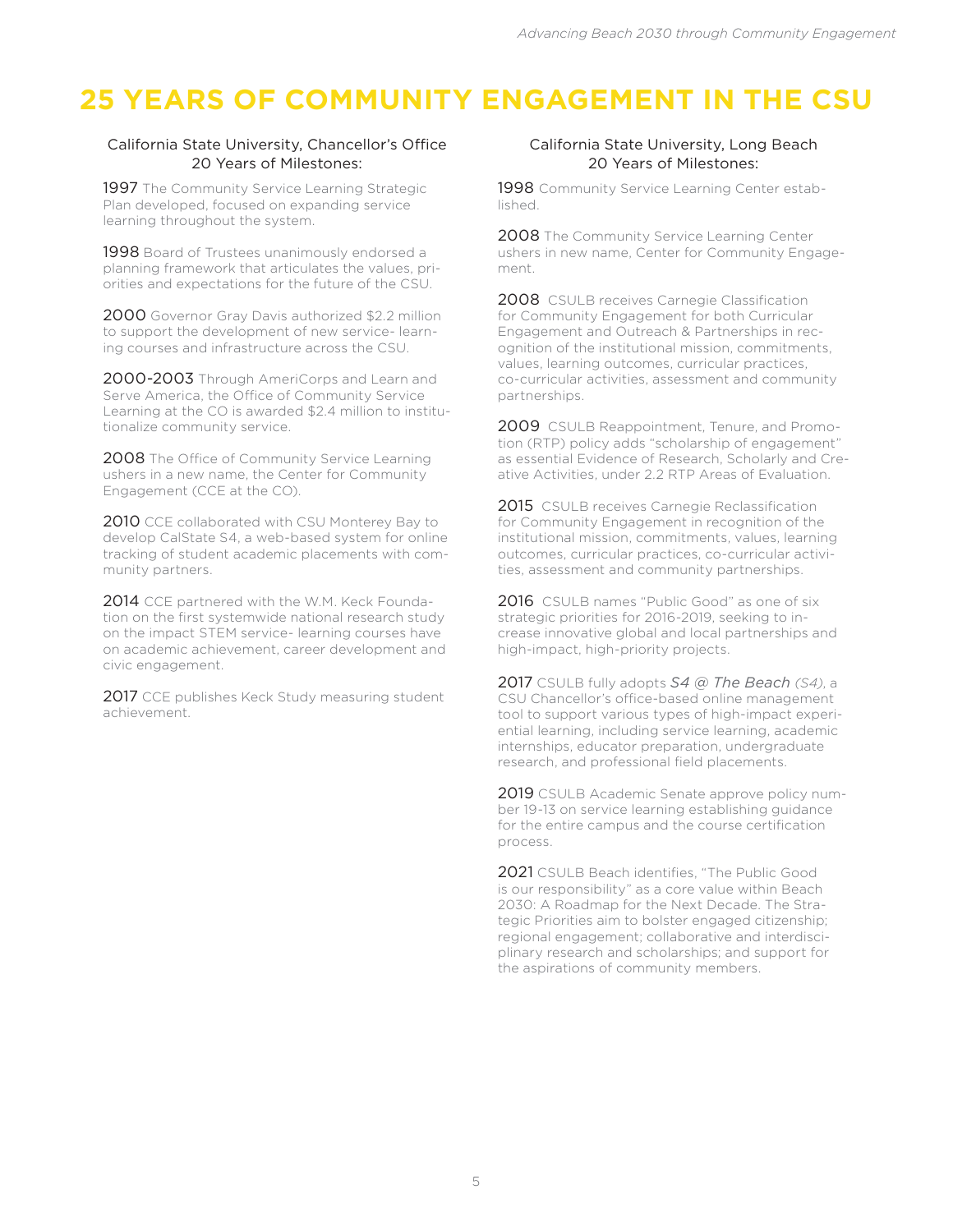# **THE CENTER FOR COMMUNITY ENGAGEMENT TODAY**

The Center for Community Engagement is helping to advance CSULB's Beach 2030's Strategic Priorities to engage all students; expand access to higher education; promote intellectual achievement; build community; and cultivate resilience. For more than 20 years the Center for Community Engagement has served as the nexus for developing engaged and empowered students, faculty, and community members making a difference on campus and in surrounding communities. Through its premier service learning program, the CCE has been a driving force in the engagement of thousands of students and dozens of CSULB faculty with the community. CCE advances CSULB's strategic priority to Engage All Students through service learning, a high impact practice, and other forms of community engaged learning which prepare students to become engaged citizens and professional leaders. Hands-on, community-based service experiences and facilitated reflection leverages faculty, student, and community expertise to promote students' ability to think critically and problem solve.

Furthermore, CCE advances CSULB's strategic priority to Promote Intellectual Achievement through their support of collaborative and interdisciplinary research including community-based research. Their participation and leadership in the Data Fellows program and the Long Beach Latino Economic Report exemplify their commitment to the development of knowledge for CSULB, the City of Long Beach and beyond.

CCE staff have demonstrated their ability to utilize effective strategies and practices to engage with community partners that are addressing the greatest issues of the City of Long Beach and the surrounding region. CCE brings together community agencies, students, and faculty to engage in activities that impact healthcare, education, workforce development, food and housing insecurity, environmental sustainability, and more. Community partners rely on the CCE to connect them with opportunities to engage with CSULB students and faculty and the broader campus community. By giving students and community members the opportunities to engage with each other and space to reflect on how those experiences connect to understanding the world and one's life, politics, community, and vocation, these programs build students' and community's collective ability to utilize inclusive and equitable practices as they strive to contribute to the public good and a more just society.

CCE advances CSULB's strategic priority to Build Community through their long history of deep, authentic relationships with campus and community partners. CCE is a model for building and sustaining authentic, respectful, and equitable partnerships. As a result, CCE leadership have been invited to participate in critical campus wide initiatives such as Inter Group Dialog and the Truth, Racial Healing, and Transformation Campus team, as well as in critical community partnerships such as the Villages at Cabrillo Collaborative, Building Healthy Communities (BHC) Long Beach (now Long Beach Forward), and the Long Beach Center for Economic Inclusion (LBCEI). In addition, CCE staff have partnered with over 100 community organizations annually, connecting them with faculty and students, and even one another. CCE values the knowledge and expertise of the community and supports community partners in creating meaningful, purposeful educational experiences for students that ultimately result in benefits to the community.

Today, the CCE serves as a bridge to the community in meaningful, equitable ways, creating strong connections that are valued by community partners and community members. Through conversations with community representatives, it is clear that CCE staff members are viewed by the community as credible, dedicated agents of change. Representatives of community agencies and community groups recognize the CCE staff for their consistent commitment to social justice, equity, student learning, and their ability to share their expertise and resources in service of community issues and the public good. Community partners shared, "we wouldn't be here without CCE. They support my teaching in every way, helping me to tailor the community engagement framework to my unique needs. They truly value connection and collaboration."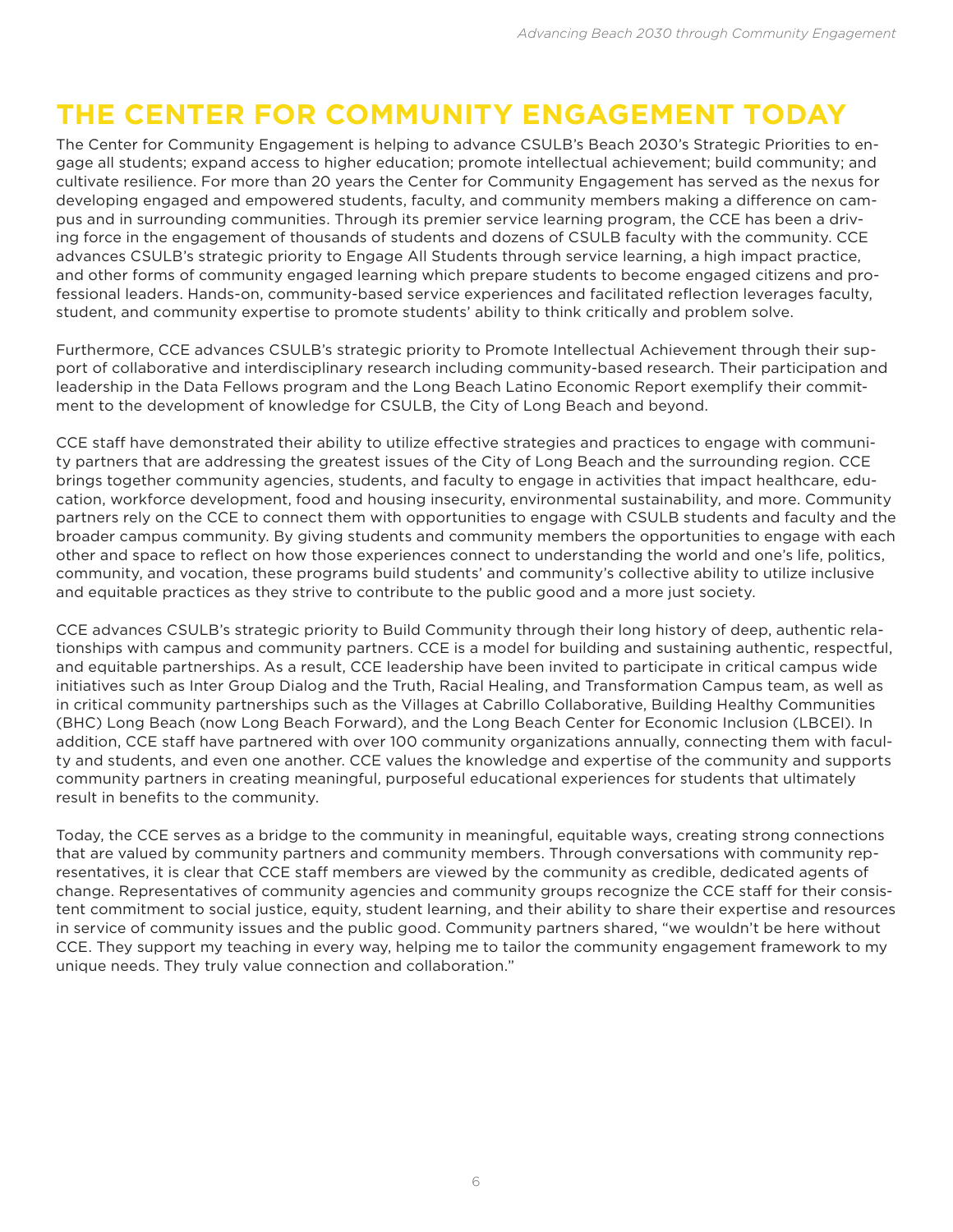## **COMMUNITY ENGAGEMENT PROGRAMS**

The CCE oversees, facilitates and supports community-focused High Impact Practices (HIPs) that enhance student learning, such as Service Learning and Community-Based Participatory and Action Research, as well as other campus-community projects, events and initiatives aligned with the vision and goals of Beach 2030. The initiatives and programs outlined below center around the participation of a wide-range of institutional and community partners from across the region along with students, faculty, and staff from across campus.

## **CSU LONG BEACH POLICY ON SERVICE LEARNING (19-13)**

The CCE was instrumental in supporting the Academic Senate's action to create and approve the CSULB Policy on Service Learning. The policy was approved November 5, 2019 following many years of discussion and deliberation about what would best serve the campus. The policy outlines the service learning class certification process while upholding Executive Order 1064 (September 9, 2011) which aims to integrate academic study with practical experience while mitigating risks. CCE is tasked to uphold the policy and administer the certification process.

## **SERVICE LEARNING PROGRAM**

The CCE's premier Service Learning program began in 1998. Community service-learning is a high-impact practice for student success, which integrates and enhances both community service and academic instruction, engages students in responsible and challenging community service, and emphasizes active learning in different environments.

Through community engagement, students:

- Develop an understanding of local, regional, and/or global social issues, needs, strengths, problems and resources.
- Develop personal and professional skills (e.g., communication skills, analytical thinking, problem-solving, collaboration, interpersonal skills, adaptability, leadership skills) that are transferable to academic classes and have an effect on career preparation.
- Explore similarities and differences of values and social identity between students and community members with whom they serve, as well as among members of the community.
- Develop an understanding of the intersectionality of race, gender, and social class as they relate to community resources.
- Demonstrate, through purposeful reflection, an understanding of the value of community engagement and of their own abilities and limitations to impact local, regional, and/or global social problems.
- Synthesize personal knowledge, course content, and community-based experience(s) to deepen learning.

Academic disciplines currently utilizing service learning include: **FEATURE IN BOX**

- **Anthropology Gerontology Gerontology**
- 
- **Asian/Asian American Studies and American Studies Act American Studies Act American Studies Act American Studies**
- 
- **Child Development and Family Studies Child Development and Family Studies Children Child Development and Family Studies**
- **Chicano/Latino Studies and Studies and Studies According to According the Chicano/Latino Studies According to According the Chicago Provident According to According the Chicago Provident According to According the Chicago**
- 
- **Criminal Justice Community Construction Community Construction Community Construction Community Construction Community Construction Community Construction Community Construction Community Construction Community Community**
- 
- **Enviromental Science and Policy and Policy Construction Construction Program**
- 
- **Geography**
- 
- **Art History** 
	-
- **D** Biology **Nutrition** 
	-
	-
- **Communication Studies and Leisure Studies Acception Accept Accept Accept Accept** P. Recreation and Leisure Studies
	-
- **English Theatre Arts** 
	-
- **Family and Consumer Sciences**  Women, Gender, and Sexuality Studies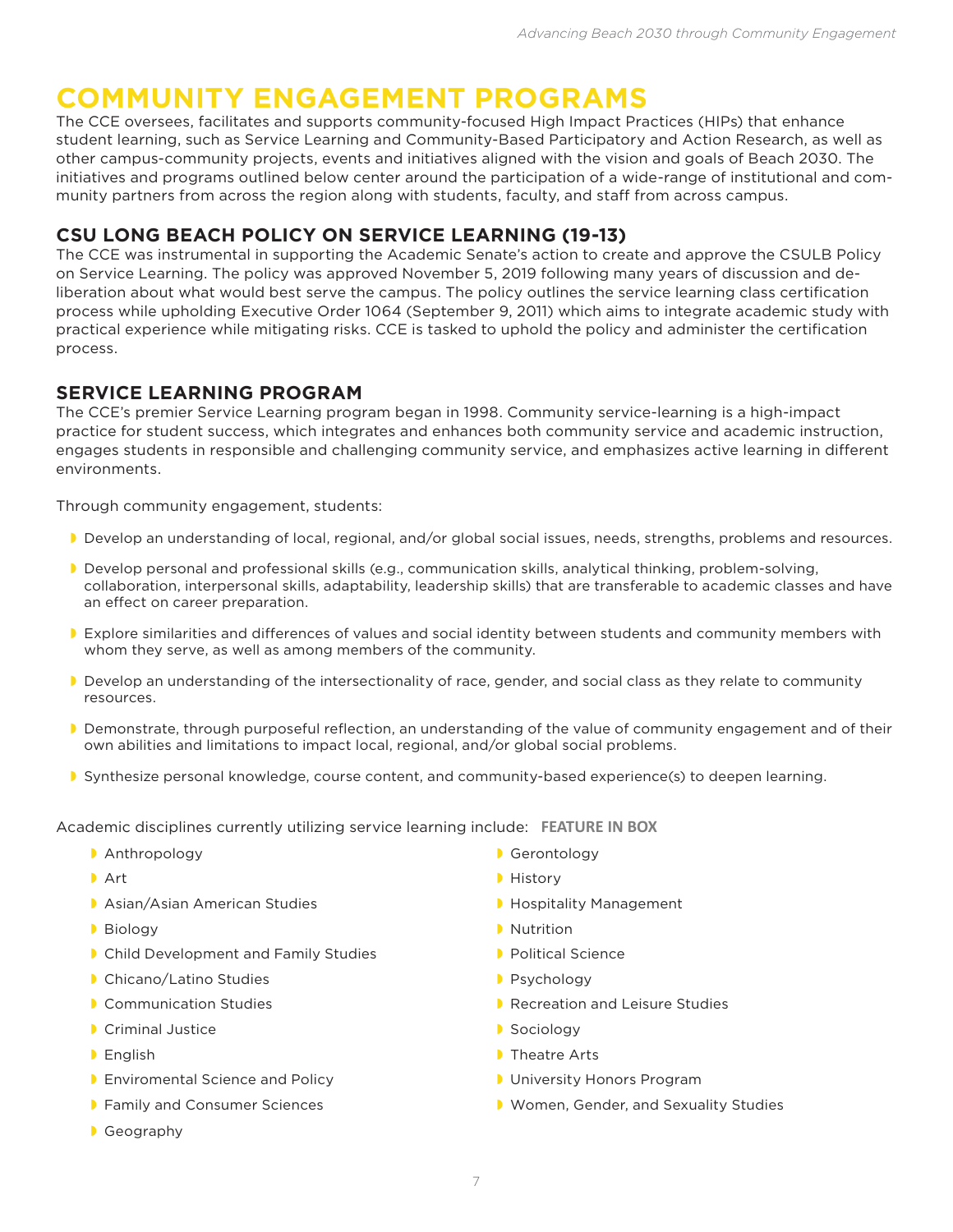The tables below provide different measures of service learning at CSULB, including the number of courses offered, the number of faculty, the number of enrolled students and the number of service hours provided in the community through service-learning courses. The creation of the CSULB Policy on Service Learning provided the university with a means to better identify courses that utilize best practices for service learning, resulting in a moderate reduction in the number of courses designated as service-learning courses. A more significant reduction of service-learning courses occurred as a result of the COVID-19 pandemic, as faculty had to pivot to remote teaching and partnering organizations needed to either shut down or shift to virtual service provision.

| Academic Year  | Number of Service Learning Courses | Number of Faculty |  |
|----------------|------------------------------------|-------------------|--|
| 2017-2018      | 74                                 | 3C                |  |
| 2018-2019      |                                    | 35                |  |
| 2019-2020      | 59                                 |                   |  |
| $2020 - 2021*$ |                                    |                   |  |
| $2021 - 2022*$ |                                    |                   |  |

#### SERVICE LEARNING COURSES **FORMATTING NEEDED**

*As reported to Office of the Chancellor's Call to Service Annual Report*

*\* due to COVID-19 restrictions, limitations, and challenges as the focus has been on supporting 100% fully remote/virtual Service Learning courses and activities (with a few exceptions)*

### STUDENT ENGAGEMENT THROUGH SERVICE LEARNING **FORMATTING NEEDED**

*As reported to Office of the Chancellor's Call to Service Annual Report*

| Academic Year  | Undergraduate Student Service<br>Learning Enrollment | <b>Total Service Learning</b><br>Hours in the Community |
|----------------|------------------------------------------------------|---------------------------------------------------------|
| 2017-2018      | 1.839                                                | 25.036                                                  |
| 2018-2019      | 1.850                                                | 24.730                                                  |
| 2019-2020      | 1.282                                                | 13. 183                                                 |
| $2020 - 2021*$ | 971                                                  | 17.035                                                  |
| 2021-2022      | 1.246                                                | 10,398 (Fall 2021 only)                                 |

*\* due to COVID-19 restrictions, limitations, and challenges as the focus has been on supporting 100% fully remote/virtual Service Learning courses and activities (with a few exceptions)*

The CCE provides a wide array of resources and support for professional development for service learning faculty including:

 One-on-one mentoring of faculty members who are developing service-learning courses, revising existing courses to include service-learning, embarking on community-based participatory research, or planning to perform other community engagement activities.

 A Service Learning Resource Guide for faculty and community partners outlining expectations and best practices for various types of community engagement activities.

 Workshops (e.g., Service Learning 101, Curriculum Development Series) to educate faculty across campus about community engagement opportunities and facilitate service learning curriculum development.

 An online library of video tutorials and case studies about community engagement efforts that can be used in mentoring faculty members new to community engagement and showcase examples of existing courses and projects on campus.

 Supplemental funding for Instructionally Related Activities (IRA) to reimburse faculty and students for costs associated with service-learning/ community-based course activities that directly relate to the course's service learning goals and objectives.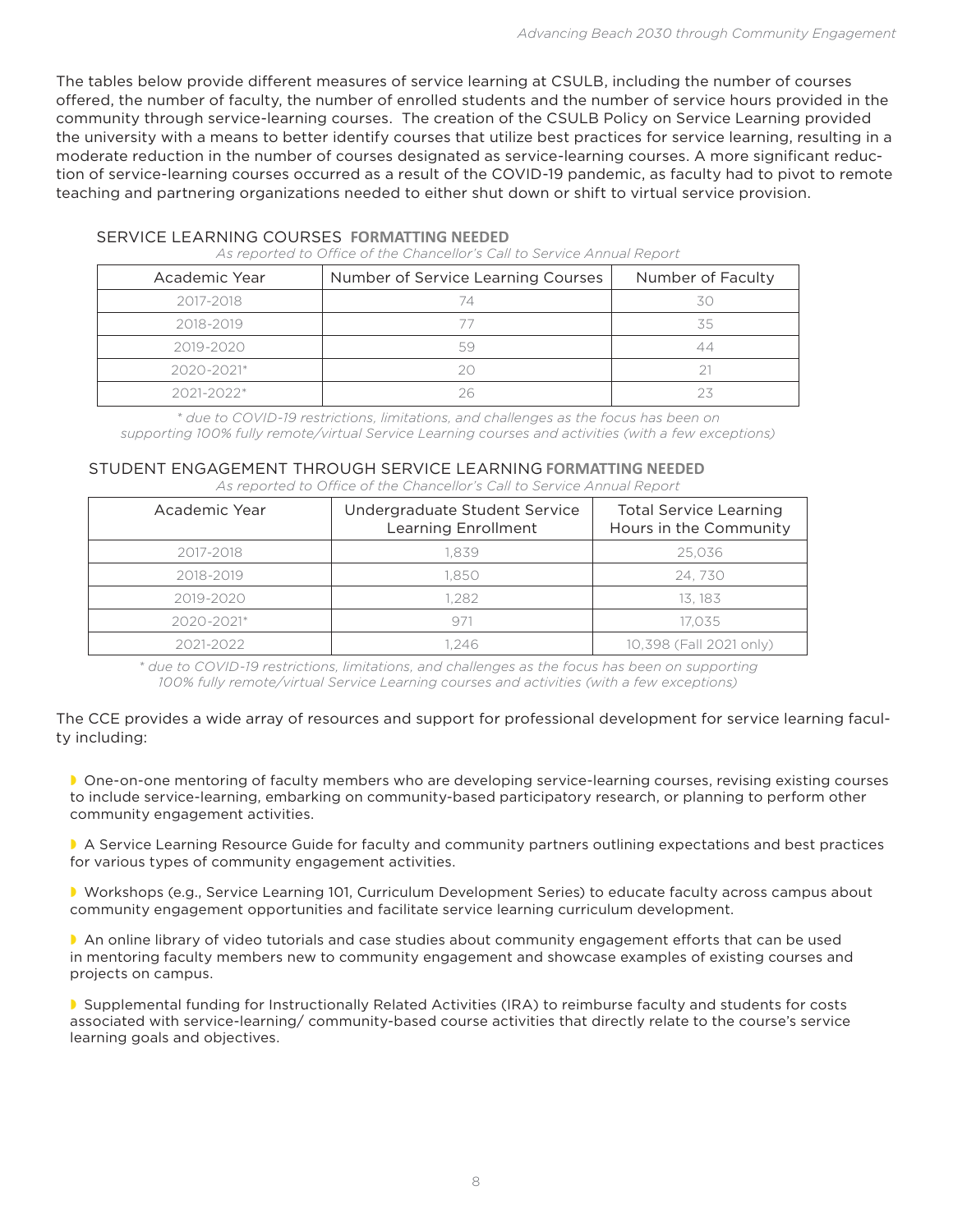# **S4 @ THE BEACH**

The Center for Community Engagement is a campus and systemwide leader when it comes to data management relating to community engagement. CCE staff are more than proficient users of *S4 @ The Beach*, an online data management tool designed and administered by the CSU Chancellor's Office to support various types of high-impact experiential learning, including service learning, academic internships, educator preparation, undergraduate research, and professional field placements. They are highly skilled and often provide advice and guidance to campus and CSU colleagues along with new programs seeking to utilize *S4 @ The Beach*. Staff of the Chancellor's Office systemwide S4 team often refer other campuses to *S4 @ The Beach* as an example of how S4 can be optimized.

*S4 @ The Beach* is known system-wide as "CalState S4" and referred to as "S4." It allows programs involving community-based, high-impact practices to streamline administrative and risk management processes, improve students' access to these types of programs, and facilitate students' experiences relevant to future careers.

S4 is connected to CSULB's single sign-on (SSO). Students and faculty in S4-related courses see S4 on their SSO dashboard, allowing them to easily access key placement information and processes while providing a high level of security offered through the SSO process. S4 provides a centralized location for liability and risk management forms, Student Field Placement Agreements (also known as "affiliation agreements"), individual student placement information, learning plans/agreements, and tracking of time in the community. The S4 time log includes fields for critical reflection/observations and drop-down menus to document who was supported (e.g., formerly incarcerated individuals) and what type of activities students were engaged in (e.g., "leading outreach efforts"). This supports students, faculty, and field mentors in discussing and/or writing about their community-based experiences in classes. An optional drop-down menu asks students to identify the learning objectives that are met through their activities.

S4 is already being fully utilized by CSULB's Service Learning program, involving well over a thousand students annually in service learning courses across numerous disciplines, and the College of Education's extensive clinical practice programs, each semester involving several thousand student teachers and students enrolled in state-credentialed counseling, school psychology and other post-baccalaureate programs. The College of Health and Human Services' Health Science and Health Care Administration departments are in the process of implementing S4 for their internship programs. The Biology Department in the College of Natural Sciences and Mathematics and the College of Liberal Arts (CLA) are both preparing to begin this process for The Biology internship program and CLA's college-wide internship program.

The Center for Community Engagement has established a campus S4 "user group" that began meeting monthly in December 2021 to provide ongoing peer support for staff and internship coordinators working directly with the *S4 @ The Beach* database. In addition to CCE S4 staff, S4 staff from College of Education and the Health Science, Health Care Administration, Biology, and CLA internship programs participate in this user group. Academic Technology Services (ATS) is also part of this group. Appendix A provides the complete plan for wider adoption of S4 @ The Beach across CSULB and the community partner's experiences with S4 are highlighted later in this section.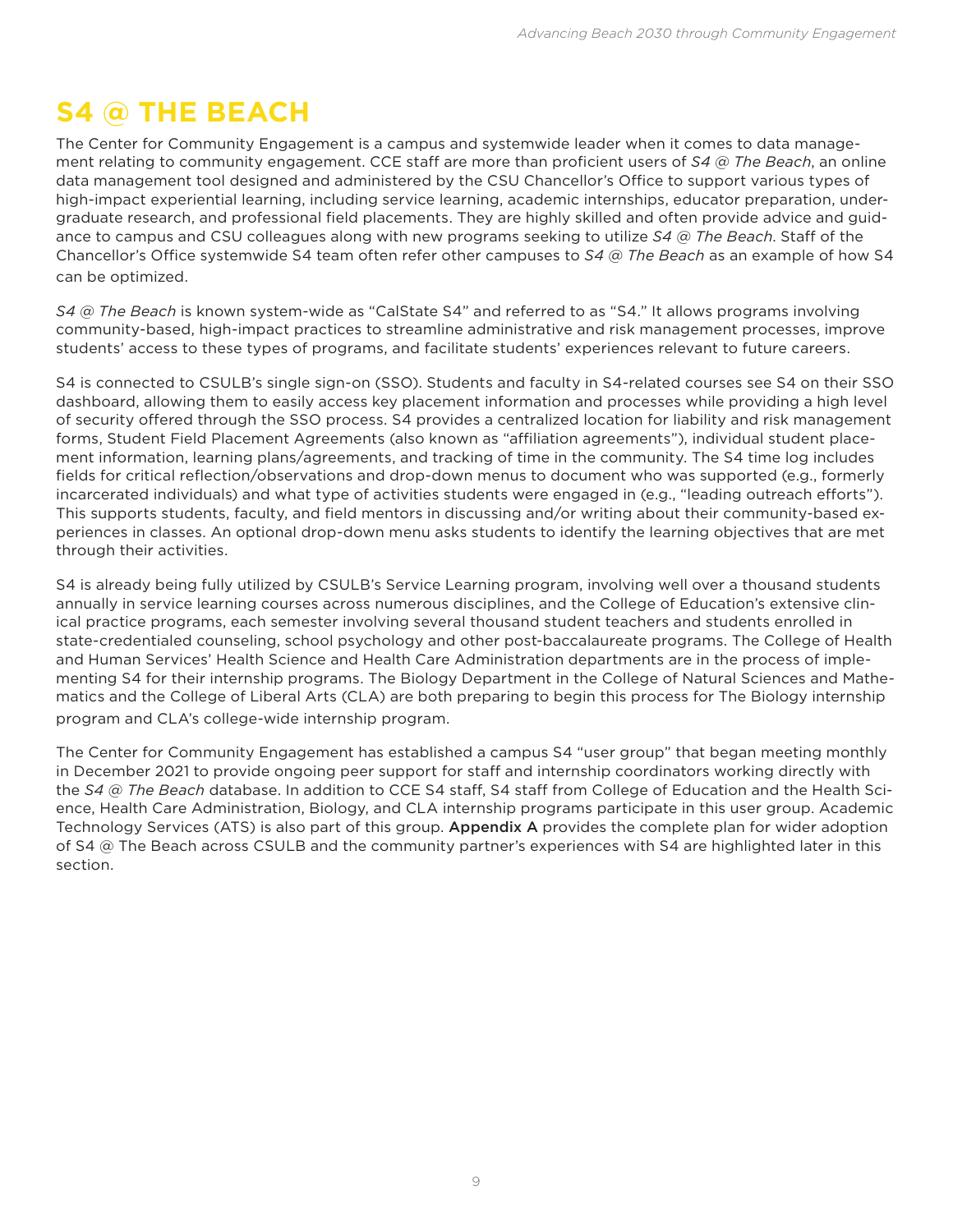## **LEARNING FROM FACULTY MEMBER'S EXPERIENCES**

Faculty provided feedback about their engagement with CCE in response to questions such as, how are you involved with CCE, how are community engagement and service learning present in your teaching?, what does CCE do well, is there a SL champion on campus, and what do you hope the CCE will focus on in the next three to five years?

Faculty described their community engagement work as:

- Some of my best work;
- **Bringing real life exposure to our students and sharing a piece that you cannot recreate in the classroom;**
- **I** Life changing, students see first-hand what they can do with their major;
- **Brings in stories of underserved communities through an asset-based lens; and**
- Best thing that I ever done in my career, best thing I have ever done as a human, shapes my students forever.

Many faculty believe that CCE's work intentionally actualizes the vision of Beach 2030 and the mission of CSULB. A few of the areas in which CCE was identified as excelling include: collaboration, strong relationships with community, effective use of alternative pedagogy, modeling a commitment to diversity and equity, problem solving, and valuable professional development opportunities. Faculty shared their appreciation for S4 @ The Beach, sharing that it "tells us everything" and allows us to place students in the community with ease. In addition, faculty shared that CCE as is one of the most respected university resources by the community and integral to the vision of Beach 2030.

Faculty were not able to identify a CSULB champion for community engagement, service learning or HIPs. Faculty agreed that there is a great deal of talk about CCE, SL, and HIPs and what CSULB can do in the community; however, campus investment does not seem to match. While many CSULB departments encourage HIPs, they are not consistently valued through the process for Retention, Tenure and Promotion (RTP). Faculty shared that the university does not understand the types of work and the amount of work that is required to implement service learning and internships. High quality, effective community engaged learning requires an additional knowledge base and skillset including best practices, risk management policies and procedures, history and current understanding of community context and issues, etc. Faculty require more time for pre-planning as well as for the relational work with campus and community partners that is necessary to do this work well.

Faculty recommendations are outlined on page 33.

# **COMMUNITY ENGAGEMENT INITIATIVES**

## **CSULB CARNEGIE CLASSIFICATION FOR COMMUNITY ENGAGEMENT**

The Carnegie Foundation's Classification for Community Engagement is an elective classification involving documentation of important aspects of institutional mission, identity and commitments, institutional values, learning outcomes, finances, curricular practices, co- curricular activities, assessment, and partnerships. The classification is not an award. It is an evidence-based documentation of institutional practice to be used in a process of selfassessment and quality improvement, similar to a self-study accreditation process. The documentation is reviewed by a National Review Panel to determine whether the institution qualifies for recognition as a community engaged institution.

In 2015 CSULB was selected, for the second time since 2008, by the Carnegie Foundation for the Advancement of Teaching in partnership with the Commission on Public Purpose in Higher Education, as one of 240 U.S. colleges and universities to receive its Community Engagement Classification. This distinction singles out the university for its contribution to community engagement. The Center for Community Engagement led the application process, submitting detailed materials describing the nature and extent of the university's engagement with the community. The data collection and writing of the application was a yearlong process. This effort required contributions and combined efforts across campus departments and from all our community partners.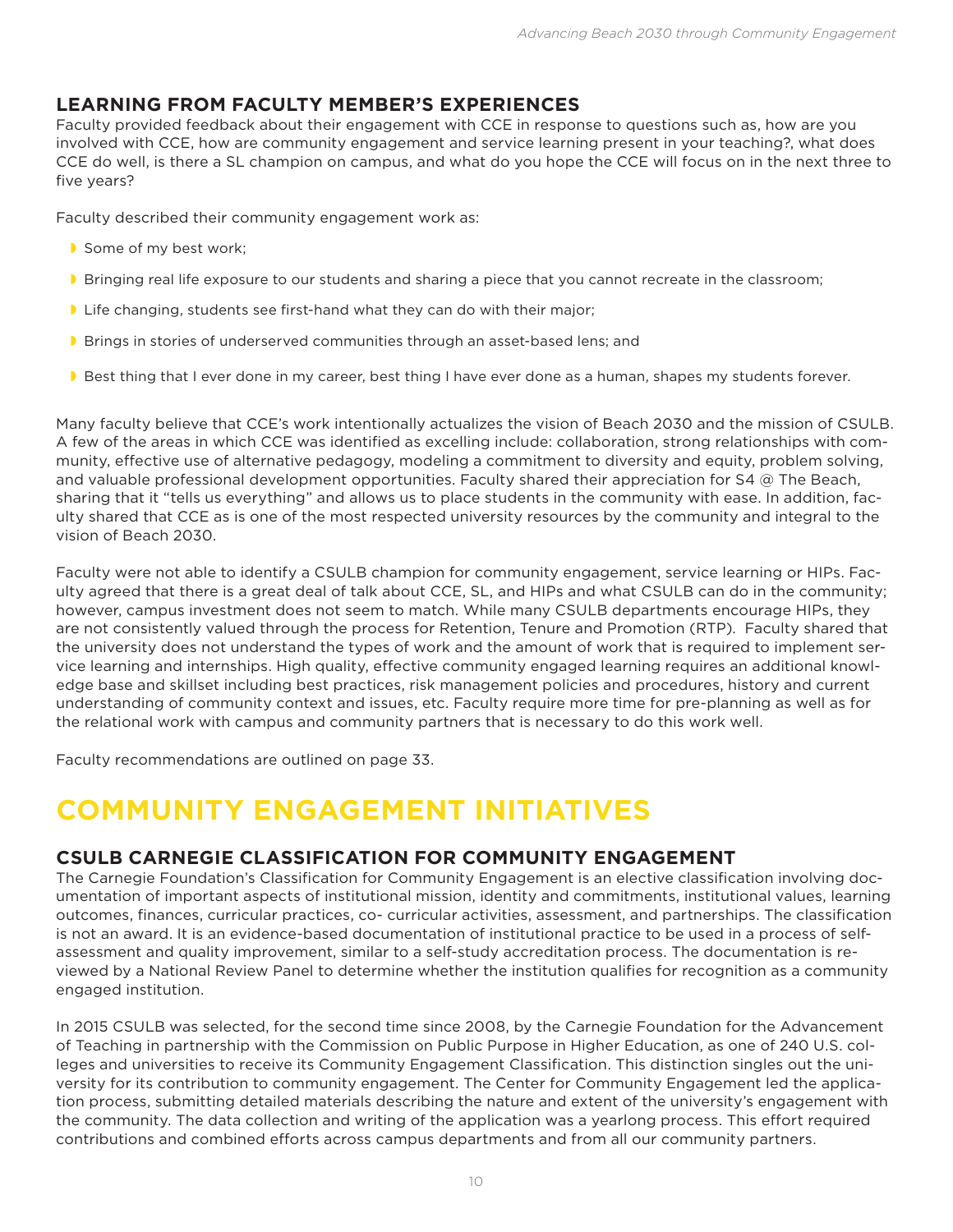## **THE CSU CHANCELLOR'S OFFICE COMMUNITY ENGAGED LEARNING ATTRIBUTE INITIATIVE**

The Center for Community Engagement is implementing the Community Engaged Learning (CEL) Attribute Initiative led by the Chancellor's Office. In alignment with Graduation Initiative 2025, the Chancellor's Office charged the CSU Center for Community Engagement (COCCE) to lead this effort to improve data collection and identify the spectrum of community-engaged learning courses taking place across the CSU. As a result, the Chancellor's Office has instituted two common systemwide "attributes" for community-engaged learning courses. This CEL Initiative is possible due to systemwide collaboration and financial support from California's Call to Service (CCS) initiative. It is important to note that Carina Sass, the Associate Director of the CSULB CCE, has provided leadership throughout the development of this systemwide initiative as part of the Chancellor's Office working group. The CEL Initiative is designed to support, not supplant, campus's service learning policies and procedures.

The accurate information collected through this Initiative will enable the CSU and CSULB to better support all forms of community-engaged learning. This process provides several benefits:

- 1. It provides an opportunity for faculty to reflect upon their courses, affirm effective practices, and identify potential changes or improvements.
- 2. It furthers the CSU's efforts to better measure the strength of service learning as a high-impact practice, documenting the characteristics that make courses service learning courses.
- 3.It increases the CSU's understanding of effective practices that contribute to high-quality student learning.
- 4.It enables the CSU to accurately identify and support other forms of community-engaged learning courses beyond service learning.

## **THE ATTRIBUTES**

The Chancellor's Office has instituted two system-wide course "attributes" based on the CSU Community-Engaged Learning (CEL) Taxonomy and Definitions. The taxonomy outlines the essential elements of community-engaged learning courses within a spectrum of implementation practices.

- 1. The Curricular Community-Engaged Learning (CCEL) attribute identifies a broad array of courses that have some type of community-engaged assignment built around reciprocal partnerships that enhance student understanding, the outcomes of which benefit the common good.
- 2. The Service learning (CSLI) attribute identifies one particular type of community-engaged learning which includes all six essential elements from the CEL taxonomy.

## **THE PROCESS**

The CSULB CCE was part of the Community Engaged Learning Attribute Initiative pilot in 2019-2020. In Spring 2022, CCE begins a three-year effort to fully implement the CEL attribute process at CSULB. The goal will be to identify and place the CSLI attribute on all service learning courses and to begin identifying and recognizing other types of community-engaged learning courses with the CCEL attribute. CCE will ask faculty teaching courses that have been traditionally identified as community-engaged or service learning to complete the Community Engaged Learning Tool (CELT). Courses will include a wide variety of departments and course models.

Both the faculty member and the CCE will receive email notification of the CEL Tool submission and the preliminary attribute identified. The course will be reviewed following the CSULB Policy on Service Learning, after which the CCE communicates with campus CMS staff to update the course attribute in the student information system. If a faculty member receives an unexpected attribute, a member of the CCE staff will connect with them to collect more information and determine if another attribute is warranted. Appendix B provides CSULB's community engaged learning attribute implementation plan.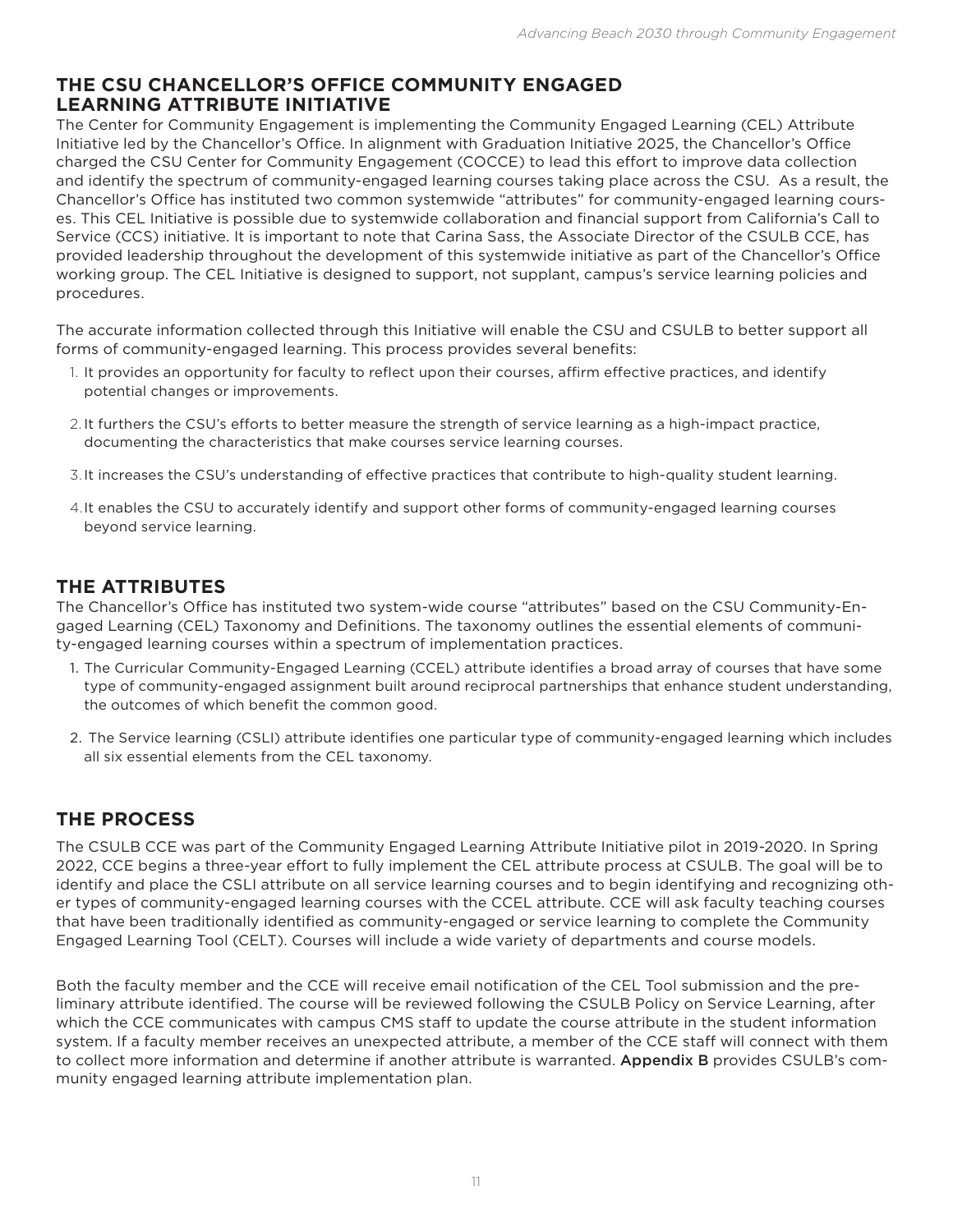## **CSULB COMPLETE COUNT COMMITTEE**

In 2019 the Center for Community Engagement partnered with Long Beach Forward and the U.S. Census Bureau to lead the establishment of the CSULB Campus Complete Count Committee, the first of its kind in the state of California. The committee served as the campus "hub" for Census related information and activities, a particularly important role given that this was the first census that ended up being conducted primarily online due to the global pandemic. Dr. Juan Benitez, the CCE Executive Director, served as the lead campus convener and more than 25 campus and community stakeholder representatives took part.

Supported by President Jane Close Conoley, university leadership looked to the committee for information and guidance on how to engage CSULB in relation to the Census. In support of Census outreach efforts to local organizations and community groups, the committee assisted in the development of a CSULB U.S. Census 2020 campus strategy to focus on prioritizing "Hard To Count" populations on campus (CSULB students and the campus community at large - staff and faculty) and surrounding Long Beach community groups targeting "Hard To Count" populations. Committee members assisted in the development of U.S. Census 2020 CSULB campus specific materials, messaging, communications and a "marketing" campaign for AY 2019/20.

With leadership from the committee, national best practices for college campuses were adapted to serve the unique population of CSULB and the surrounding communities. Careful consideration was demonstrated when discerning how to count students living in campus housing and developing plans to encourage students to safely and confidentially participate in the Census. Some of the key questions were:

- Where should students be counted, on campus or in their "home" residence?
- How do we avoid double counting students?
- How do we provide a safe, confidential process for ALL students to participate?

Campus departments, units, and offices leveraged university resources and assets to provide Technical Assistance and support to community organizations (vis-a-vis Long Beach Forward which focused on all of Los Angeles County) through service learning, internships, undergraduate and graduate research, community-based learning and other experiential and fieldwork experiences.

Committee members and their departmental colleagues promoted and disseminated U.S. Census job and volunteer opportunities to CSULB students through new and existing communication channels. In addition, the committee supported the coordination of U.S. Census 2020 campus events in Spring 2020 to educate the campus community on the importance of a complete count and provide opportunities for the campus community to complete the Census.

Some of the developed plans never came to fruition due to the global pandemic such as having campus information and Census kiosks during events and in locations across campus at peak times. The plan called for kiosks to be staffed by CSULB student and staff volunteers to provide safe and convenient locations for members of the CSULB community and members of the public to complete the Census questionnaire on campus in real time. Kiosks were meant to provide iPads connected to reliable internet access and Census materials. Volunteers with basic Census information would help ensure that people knew how to fill out the Census.

While some plans were derailed due the COVID-19 pandemic and campus closure in March 2020, the work of developing the strategy, project plans, and processes provided a roadmap for other remote and (in-person, off-campus community settings) and future Census related activities.

## **CSULB GE COMMUNITY ENGAGEMENT CONCENTRATION PILOT**

In 2019, Academic Affairs accepted a proposal to create a Pilot General Education Community Engagement Concentration. Proposed by an interdisciplinary team of faculty, the well-researched plan was supported by the Associate Dean of the College of Liberal Arts, the Associate Dean of Health and Human Services, and the directors of Undergraduate Research and the Center for Community Engagement.

The proposed concentration encapsulates a large number of courses with a community engagement emphasis that already exist. More than 50 existing courses in various disciplines were initially identified as needing only to enhance and/or expand existing community-based experiential learning components to meet the requirements of the concentration. The sequence of courses promote interdisciplinary learning as part of the students' activ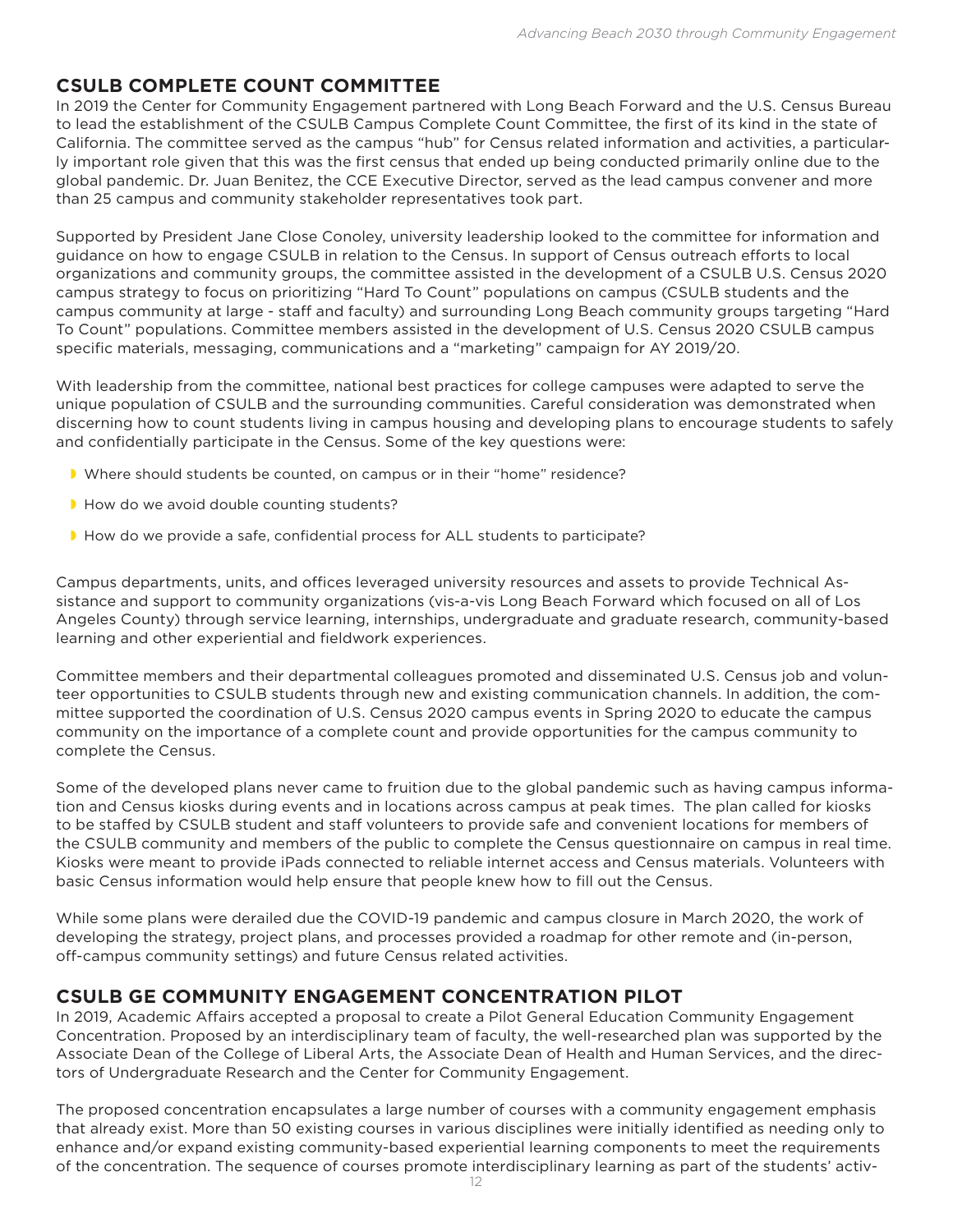ities and/or research project at community sites. This approach allows students to utilize the knowledge from academic classes and apply it to the work, projects, or services provided to their community-based sites, organizations, and/or agencies.

This concentration provides CSULB's diverse student body greater access to courses that promote student-community relationships and give students an opportunity to apply their knowledge earlier in their academic careers. The Community Engagement concentration provides students with opportunities to engage in a wide-breadth of community-based experiential learning and research as well as opportunities for students to participate in and be introduced to other forms of community engaged High Impact Practices (HIP).

Community-based experiential learning opportunities in courses include but are not be limited to: Service Learning (SL); Internships; Linked-learning; Project-Based learning and other forms of community-based learning. The community-based research opportunities in courses include but are not be limited to: Community-Based Participatory Research (CBPR); Community-Based Participatory & Action Research (CBPAR); and other forms of undergraduate community-based research.

The infrastructure to support faculty teaching GE Community Engagement courses is in place. S4 @ The Beach, the campus-wide data-management system (supported by the Center for Community Engagement) tracks, documents and reports on High Impact Practices such as Service Learning and Internships. Existing departmental and/or college internship offices as well as the Undergraduate Research Opportunity Program also provide additional infrastructural support. In addition, the campus-wide Service Learning policy and definition and Chancellor's Office Community Engaged Learning attributes are already being implemented at CSULB, so this concentration further institutionalizes, strengthens and expands the deep commitment to community-based learning for students.

## **CSULB INTER GROUP DIALOG**

In 2020-2021 the CCE team participated in an Inter Group Dialogue series sponsored by the American Association of Colleges and Universities. This year-long series focused on HIPs at CSULB and was led by Dr. Angela Locks from the College of Education. Intergroup Dialogue (IGD) is a social justice educational model that blends theory and experiential learning to facilitate learning about social group identity, social inequality, and intergroup relations. A theory-driven practice informed by theories of Social Justice, Social Identity, Conflict, and Contact, the series provided structured activities in which participants were able to explore commonalities and differences within and between groups, differences in privilege and discrimination, intergroup conflicts, positive uses of conflicts, and possibilities for alliances and coalitions for social justice. The initiative provided the CCE an opportunity and support to conduct a HIPs Racial Equity Self Study and create a HIPs Racial Equity Plan for the CCE. Appendix C provides CCE's HIPs Racial Equity Plan.

## **CSULB PRESIDENT'S COMMISSION ON THE STATUS OF WOMEN**

The Center for Community Engagement has been represented by Mitra Baghdadi, the Administrative Coordinator for the CCE, on the President's Commission on the Status of Women. This Commission serves the campus community through initiating, advocating and implementing action that addresses the concerns of CSULB women students, faculty, staff and administrators. The Commission responds to the needs of women by removing inequities and providing a supportive educational, working and social environment for all members of the campus community. The Commission represents all University women in order to ensure that their status continues to be strengthened and enhanced.

#### **CSULB PRESIDENT'S COMMISSION ON SUSTAINABILITY, CURRICULUM SUB-COMMITTEE**

Carina Sass, the Associate Director of the CCE participates in the President's Commission on Sustainability, Curriculum Sub-Committee. This Commission sub-committee's charge is to integrate sustainability and climate literacy throughout the curriculum. For example, the committee works to identify existing courses that address sustainability in a significant way and organize "Green Thread" training to integrate sustainability into courses.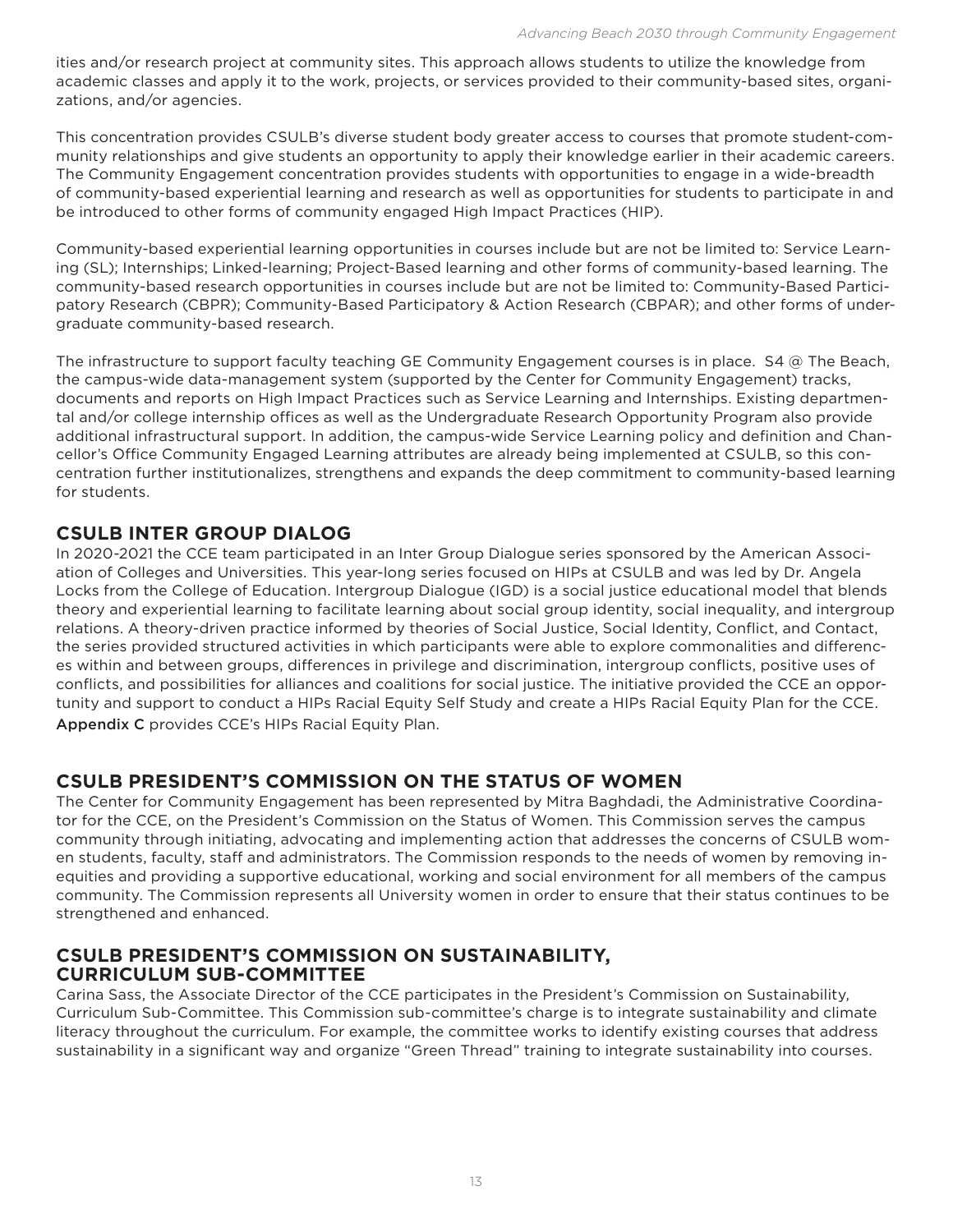## **CSULB TRUTH, RACIAL HEALING, AND TRANSFORMATION CAMPUS TEAM**

In 2022 Dr. Juan Benitez, the CCE's Executive Director, will join the CSULB team leading the creation of a campus center focused on Truth, Racial Healing, and Transformation, an initiative sponsored by American Association of Colleges and Universities (AAC&U) and authorized by the CSULB's President. The goals of the Campus Center as stated in the application are to "create positive narrative change about race; promote racial healing activities on campus and in the community; and erase structural barriers to equal treatment and opportunity within the economic, legal, educational, and residential components of the community".

# **COMMUNITY BASED RESEARCH**

## **COMMUNITY-BASED RESEARCH TOOLKIT**

The CCE Community-Based Research Toolkit was spearheaded by Sociology professor, Dr. Esa Syeed in 2019. This toolkit stems from a pilot community-based participatory action research project that Dr. Syeed oversaw while he was a Fellow at the CCE in Fall 2018; in partnership with the Long Beach-based California Conference for Equality and Justice (CCEJ).

The toolkit is a foundational document that builds on the CCE's and university's capacity to develop and support community-based participatory research and community-based action research projects. The toolkit includes information on partner relationship-building, planning and project development, and student impact along with tools and student reflections that were developed as part of Dr. Syeed's project. Faculty, community partners and students utilize the toolkit as a resource when developing their own community-based research projects. In addition, the toolkit is utilized as a resource for community-based research trainings.

## **COMMUNITY-BASED RESEARCH EXCHANGE**

The Center for Community Engagement coordinated a four-part series designed to build the capacity of faculty to engage students in high impact community-based research opportunities. While some of these opportunities were put on pause due to the global pandemic, in the spring of 2020, faculty, students and community partners began the workshops series to learn research from one another about personal reflections and effective practices for community-based teaching and. Panelists included students, faculty, and community partners who shared their vision and approach. Best practices for creating strong partnerships; supporting community goals; aligning learning outcomes; and orienting students were shared.

## **COMMUNITY-BASED RESEARCH: REFLECTIONS + POSSIBILITIES (CBPAR SERIES)**

The CBPAR series focuses on the fundamentals of community-based research and its impact. While building a network of like-minded faculty interested in undertaking similar projects, this learning community uses case-studies to apply tools and consider new and innovative methods to examine community-based issues.

## **CSULB DATA FELLOWS**

The CCE is part of CSULB's Data Fellows program, a multi-year program that aims to foster a culture of ownership of data and solutions that drive change at the university and college levels. While the CCE has been collecting data since 2013, Data Fellows is allowing the CCE to take a more systematic and focused look at Service Learning using both institutional student data and data collected by the team. The team seeks to better understand the ways in which Service Learning can positively impact student success (broadly defined), particularly for students who identify as first-generation, low income, students of color, and to address opportunity and equity gaps in relation to Service Learning as a High Impact Practice (HIP). The CCE Data Fellows Team members include CCE staff, two faculty, and a student research assistant. The work of the Data Fellows is key to connecting data to student success and providing implications for action.

## **CSULB HSI CAMINOS GRANT COLLABORATIVE – A COMMUNITY BASED INITIATIVE**

The Center for Community Engagement (CCE) partnered with the College of Education's Caminos Project in 2018-2019 to conduct outreach with local Latinx youth utilizing a community engagement approach designed to capture community perspectives with regard to teachers and teaching careers. The Caminos Project is funded by a Title V grant from the U.S. Department of Education for Developing Hispanic Serving Institutions (HSI) to increase the number of Latinx teachers and to improve the preparation of all teacher candidates to promote effective teaching and learning for Latinx students.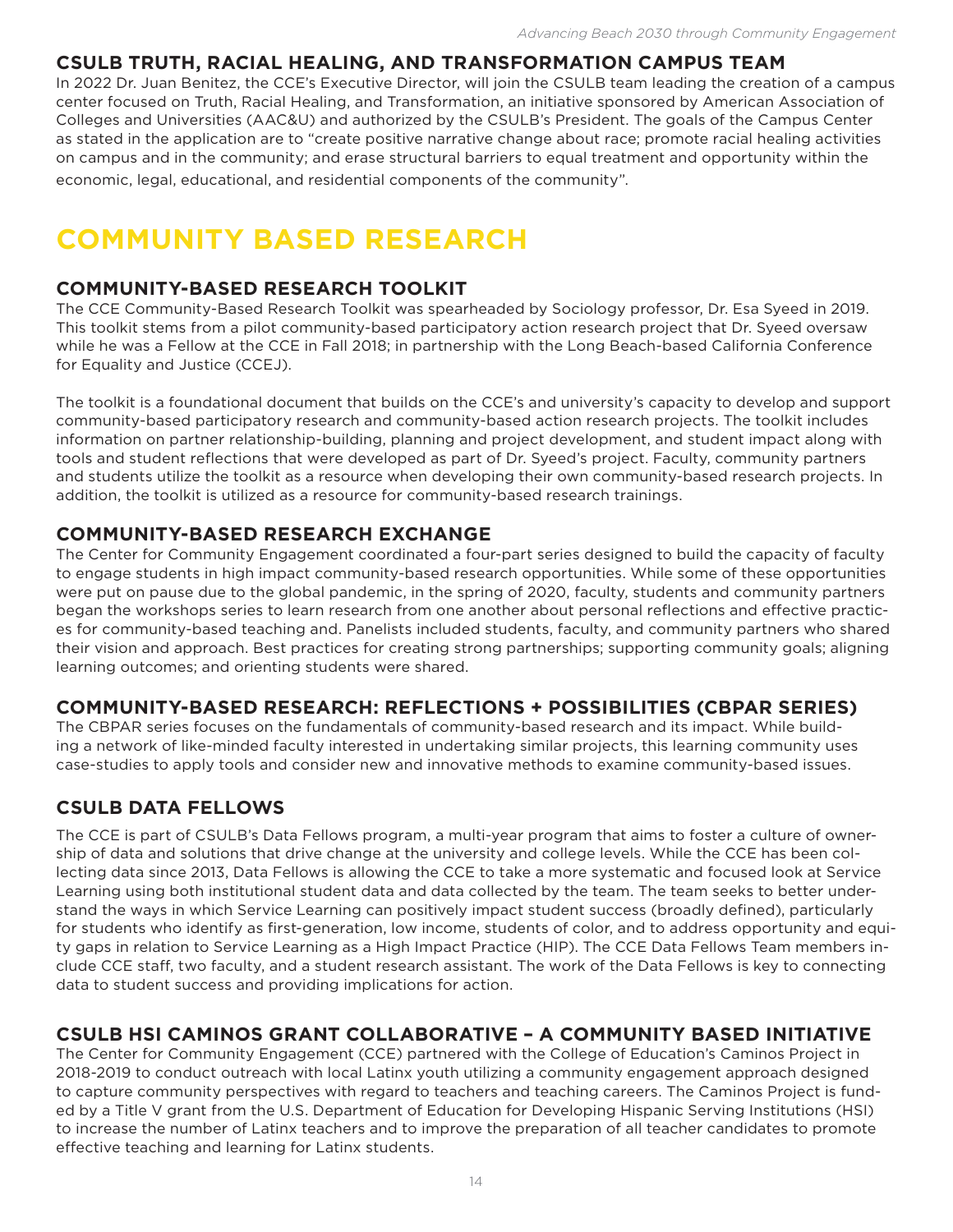The CCE designed and administered attitudinal surveys for youth (students in grades 9-12) and parents regarding educational issues and perspectives related to schools, teacher programs and careers in teaching. As a part of this, the CCE also conducted a total of three community meetings and focus groups. One of the three community meetings was with parents and the other two were with Latino/a youth in Long Beach. The collection of the data from these convening's has allowed for the development of two Community Engagement Workbooks; one specifically focusing on teachers and the other one on schools. In the spring of 2019, Dr. Juan Benitez, Executive Director of the CCE and Carmen Arreola, Community Engagement Coordinator, facilitated workshops focused on these issues with Leaders Long Beach, a youth group consisting of current LBSUD students and some LBUSD recent graduates, and were able to successfully follow and use the Teachers Community Engagement Workbook that had been developed.

## **HABITAT FOR HUMANITY'S WASHINGTON NEIGHBORHOOD REVITALIZATION PROJECT– A COMMUNITY BASED INITIATIVE**

The Center for Community Engagement (CCE) partnered with Habitat for Humanity of Greater Los Angeles, to design and facilitate a series of participatory meetings and work sessions with community members from the Washington neighborhood of Long Beach, in collaboration with other community stakeholders, the City of Long Beach and community members. This community-based initiative took place from January 2020 through August 2020.

The CCE worked closely with Habitat for Humanity staff to conduct community outreach and community engagement in the Washington neighborhood to increase the involvement of community members. The meetings were designed to develop and increase community members' capacity, skills, and knowledge as defined by Habitat for Humanity's Quality of Life Framework.

In order to create changes that lead to an improved quality of life, community efforts focused on three foundational outcomes: 1) Sense of community: Identifying with the neighborhood, feeling connected and supporting one another; 2) Social cohesion: Being willing and able to work together; and 3) Collective action: Sustaining ongoing projects and advocacy efforts. Focusing on the three foundational outcomes increases motivation and capacity to overcome barriers to sustainable change.

The CCE also developed strategies and recommendations that served as the basis for a community plan by collecting data, information and stakeholder input. The CCE's participation in this nine-month community-based participatory process was supported in part by a \$25K grant from Habitat for Humanity and included dedicated CCE staff to the effort.

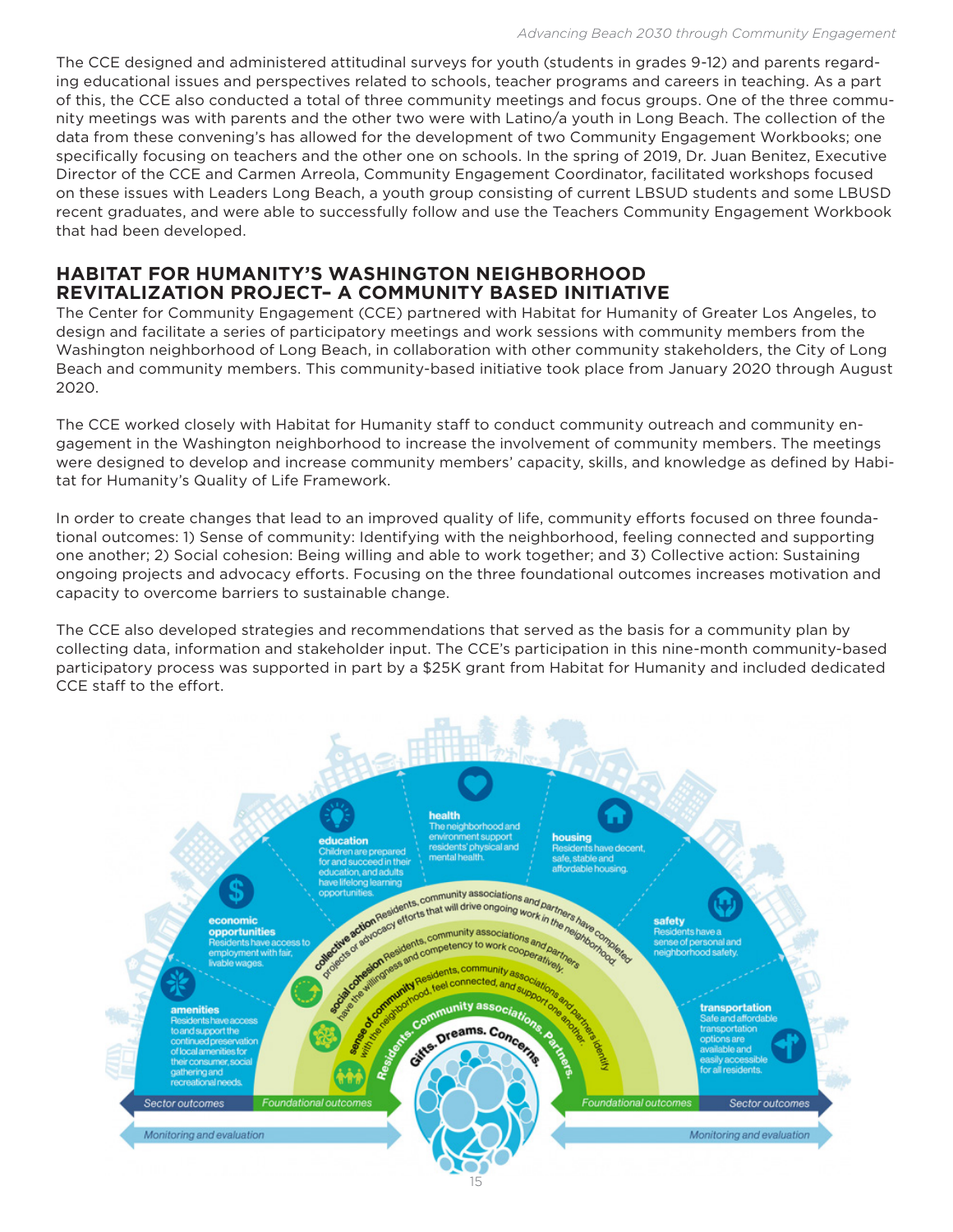## **LONG BEACH LATINO ECONOMIC REPORT AND SUMMIT**

Established in 2018, the Latino Economic Summit is an annual event that brings together academic professionals, government officials, city departments, community-based organizations, and neighborhood leaders to discuss important issues facing Long Beach's Latinx community.

Important socioeconomic statistics on Latinos in Long Beach are presented to approximately 200-300 attendees through the roll-out of the annual Long Beach Latino Economic Report. The report is the result of a collaborative partnership between CSULB's Department of Economics, CSULB's Center for Community Engagement, the Long Beach Economic Development Department, and Centro Community Hispanic Association (C.H.A.) INC. a LB Hispanic-Latino human and social service nonprofit.

A few of the recommendations that emerged from the November 2018 Summit, with over 200 community stakeholders and systems leaders in attendance, included but were not limited to: 1) Include comparative data with other Long Beach subpopulation groups and with other comparable cities; 2) Present data in different community settings (CSULB, LBCC, LBUSD, LB Chamber of Commerce, community groups, etc.); and 3) Align and connect efforts with other local/regional efforts, state level policies, and legislation efforts.

The following four broad policy areas emerged that guide future report data, iterations of the report, and next steps:

- Economic Inclusion: Policy framings addressing Latinx poverty and prosperity
- **Eliminating Health Disparities: Policy framings addressing Latinx health inequities**
- Closing Opportunity Gaps in Education: Policy framings addressing Latinx educational opportunities
- Immigrant Integration: Policy framings around protecting the rights of and increasing support for Latinx immigrant populations

The 2022 roll-out process for the Long Beach Latino Economic Report just launched at Long Beach City College on March 18, 2022, with a plan for a series of four roundtables to occur in April and May, each focusing on one of the policy areas noted above, and a release of the full report and the Long Beach Latino Economic Summit to occur in Fall 2022.

## **UNDERGRADUATE RESEARCH OPPORTUNITY PROGRAM**

The Undergraduate Research Opportunity Program (UROP) is a one-year program that offers first- and second-year students the chance to participate in the research, mentorship and the creative process with faculty.

Prior to the interruption of the COVID-19 pandemic, the Center for Community Engagement (CCE) provided targeted outreach to students that received Federal Work Study, encouraging them to earn their award by serving as paid research assistants on a community-based research project. Through this unique program, students were able to earn their Federal Work Study award while directly contributing to an intractable community-based issue and gaining a deeper understating of the research process through Community-based Action, Community-based Participatory and a broad range of Community-based Research opportunities. CCE collaborated with UROP to help identify and facilitate potential matches between students and faculty members who served as guides and mentors. In addition, CCE also served as a research site for students interested in conducting research in the area of community engagement, Service Learning, and other forms of community-engaged learning.

As more in-person campus activities return following the COVID-19 pandemic, CCE plans to re-engage with this program when faculty, community partners, and students are ready.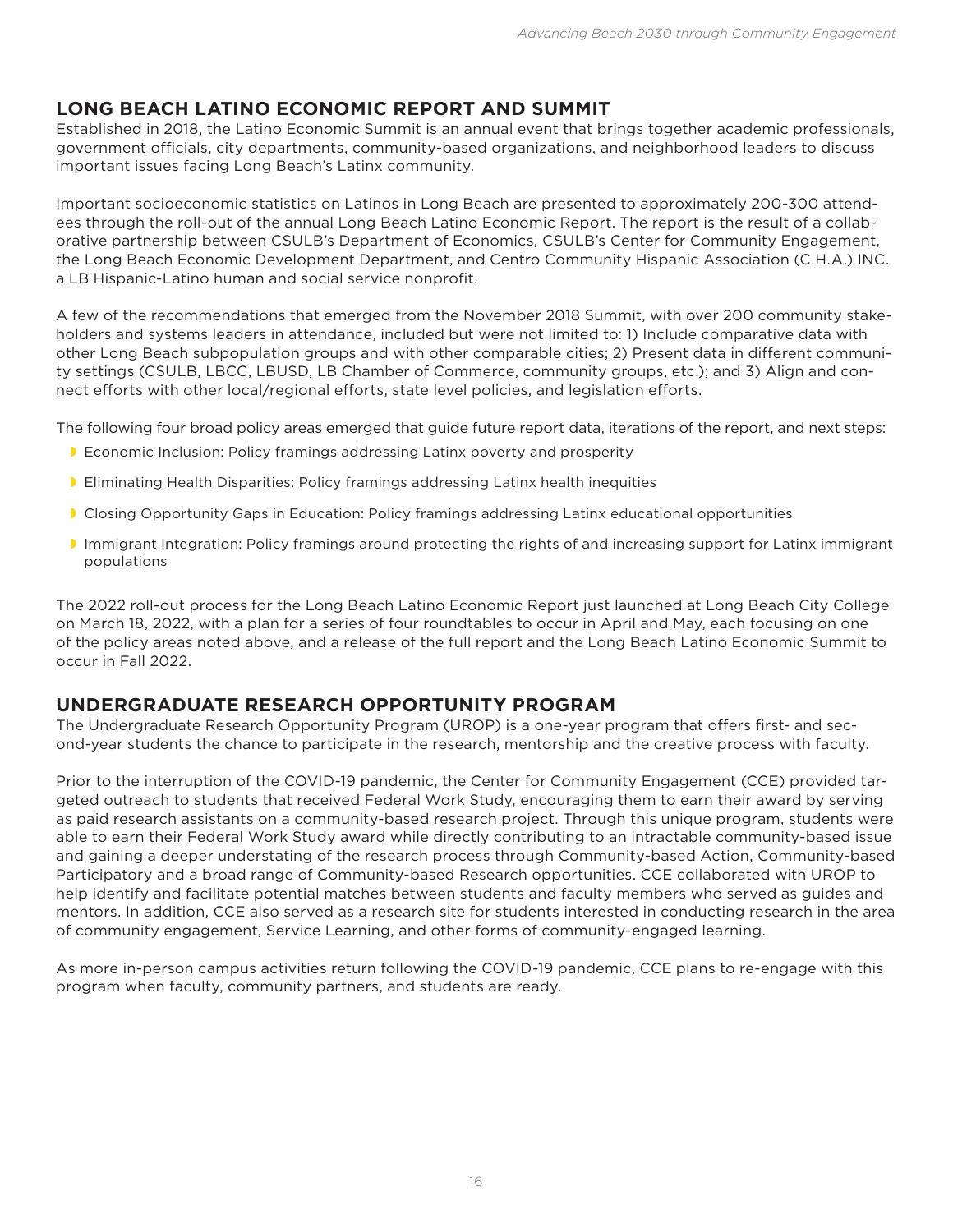# **COMMUNITY ENGAGEMENT PROJECTS**

## **CONNECTING AT THE BEACH**

Connecting @ the Beach is a semi-annual event designed to develop, strengthen and expand campus-community partnerships. Each semester, the Center for Community Engagement brings together students, faculty, staff, and community partners to engage and explore projects and opportunities. During the COVID-19 pandemic this occurred virtually. The CCE hopes to resume meeting in person on campus soon. Traditionally, 20-40 community partners attend the event every semester.

Connecting @ The Beach is an opportunity for partners, faculty, and students to expand their networks and encourage greater involvement between the campus and the community while also highlighting community-engaged learning opportunities for students. The event is designed to help students find Service Learning, volunteer, research, and internship opportunities, and to allow faculty and staff to connect with current community partners and/or develop future partnerships. It also serves as a means for community organizations to meet and potentially partner with one another.

The Center for Community Engagement provides community partners with an orientation highlighting the benefits of Service Learning, best practices for partnership development, and an overview of *S4 @ The Beach,* CSULB's online database supporting Service Learning and other community-based learning programs.

## **CALIFORNIANS FOR ALL COLLEGE CORPS PROGRAM**

The Center for Community Engagement is co-leading a brand new campus effort, CSULB Californians for All College Corps. CSULB students who volunteer for public service hours through this program will earn money to help pay for college, thanks to the Californians for All College Corps Program, a \$146 million investment through the 2021-22 Governor's California Comeback Plan.

The Office of the Governor's California Volunteers selected 45 colleges and universities statewide—which includes CSULB and 15 other CSU institutions—to serve as College Corps partner campuses. Each participating university will receive a 19-month grant to support first the planning, and then the program implementation for the first year of the College Corps on their campus. Service opportunities will directly address critical issue areas such as climate action, K-12 education, air quality, poverty, displaced populations, and homelessness.

For the 2022-23 academic year, up to 50 CSULB students will benefit from this unique opportunity to gain valuable work experience and make a positive impact in their communities, while simultaneously earning money to help pay for their education. Students who complete a year of service will receive \$10,000 (\$7,000 stipend/living allowance, plus a \$3,000 post-service Education Award). In addition, Californians for All College Corps is the first statewide service program available to AB540 eligible Dreamers.

## **COMMUNITY PARTNERSHIPS**

The staff of the Center for Community Engagement consistently sustains more than 100 active partnerships with community agencies, community leaders and community members. During the pandemic, this number has shifted to about 65 as many organizations were either unable to support student involvement or were unable to provide their usual services to the community.

Community partners address a diverse array of community issues and strategies such as fair trade, sustainable food systems, advocacy for older adults, immigration, educational policy, health care, environmental sustainability, and parent education. Through service-learning courses and internships students have the opportunity to learn about and practice grant writing, building curriculum, tutoring, phone banking, researching policy issues, teaching small groups of students, mentoring youth and more. These experiences provide an additional arena in which students can analyze and question the relevance of the concepts and skills they are examining in the classroom. The hands-on nature of the work adds to its high impact, and students gain a deeper understanding of their own personal ability to have an impact on the community. Appendix D provides a list of community partner organizations.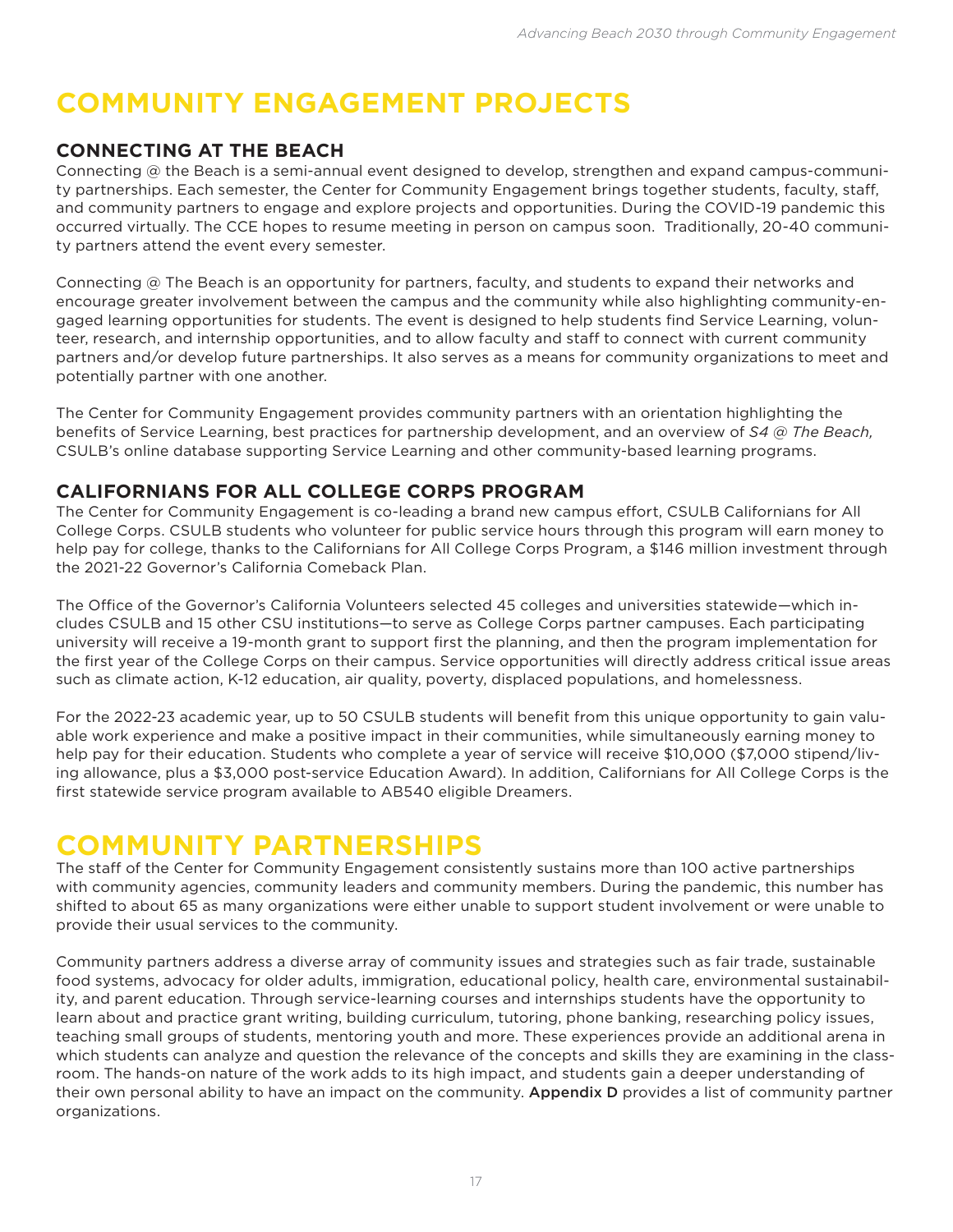CCE's relationships with community partner organizations often vary and are based on factors that range from a completely new partner to a partner that has an existing relationship with a faculty or department. With the majority of new organizations, an initial affiliate partnership is formed, in this type of partnership the CCE and community partner are getting to know each other based on shared goals, outcomes and resources. As part of the partnership relationship development process, as trust and understanding of each other's organizations are deepened, it allows the CCE and the affiliate partner to expand and engage with other efforts both on the campus and within the community. This often entails the CCE being able to identify particular faculty or departments that would be well suited for a partnership with the organization. For example, DAYS LB began as an affiliate partner through an AmeriCorps program which provided service opportunities for CSULB students. This initial affiliate partnership then expanded to an SL partnership, which connected the organization to a faculty member's service-learning course. Currently, DAYS LB is simultaneously hosting SL students, Federal Work Study students and interns. Similarly, Grey Panthers started off as an SL partner. Now they host interns and participate in community-based research projects with CSULB faculty.

Community partners value service learning for many reasons. Since so many Beach students are from Long Beach or closely neighboring communities, service learning provides an easy entry point to engage volunteers who mirror the population that local agencies are serving. Youth service organizations are grateful to pair college students as tutors, mentors, and coaches with young people who have similar backgrounds.

In addition to connecting community partners to students, campus departments, and faculty, many partners shared their appreciation for the way the staff supports relationships. The CCE was recognized for their open and consistent communication with partners, their willingness to check-in regularly, and their support during the COVID-19 pandemic. Center staff gathered partners early in the pandemic to affirm everyone's experiences, learn about the needs of partners, and brainstorm ways to support one another.

S4 @ The Beach (S4) is highly valued by community partners. Community partners shared that S4 enables them to manage students placements with ease. With S4, supervisors at community sites can see students' records and hours in real time. S4 helps partners to effectively track what students are working on, approve service hours, and communicate with CCE staff.

The community leaders that work with students through the Center for Community Engagement have a strong commitment to the success of their students. Partners shared the strategies they use to learn about students' interests, career goals, and life goals during the placement process. One partner has their students create outlines in advance that articulate the students' goals, expectations, needs and questions. Many community partners strive to help students make connections between their service work and their career goals and job readiness by providing mentoring and coaching to their service learning students in addition to providing feedback on the students' performance. Many partners maintain relationships with former CSULB service learning students long after their service terms. It is not uncommon for students to later be hired by the organizations.

When asked "what might make your work with service learning students even better?" partners had a few ideas, such as asking the CCE to:

- Share more ideas for remote and hybrid service and what other campuses are doing.
- **Utilize S4 to coordinate internships;**
- **Bring partners together via Zoom more often to meet one another, share questions and inspiration.**
- **Encourage faculty to share their syllabus with community partners.**

It is important to note that there seems to be a very high number of CSULB alums working for local non-profit agencies. There could be value in surveying alumni, identifying them, and finding ways to promote their educational and career trajectories with current students.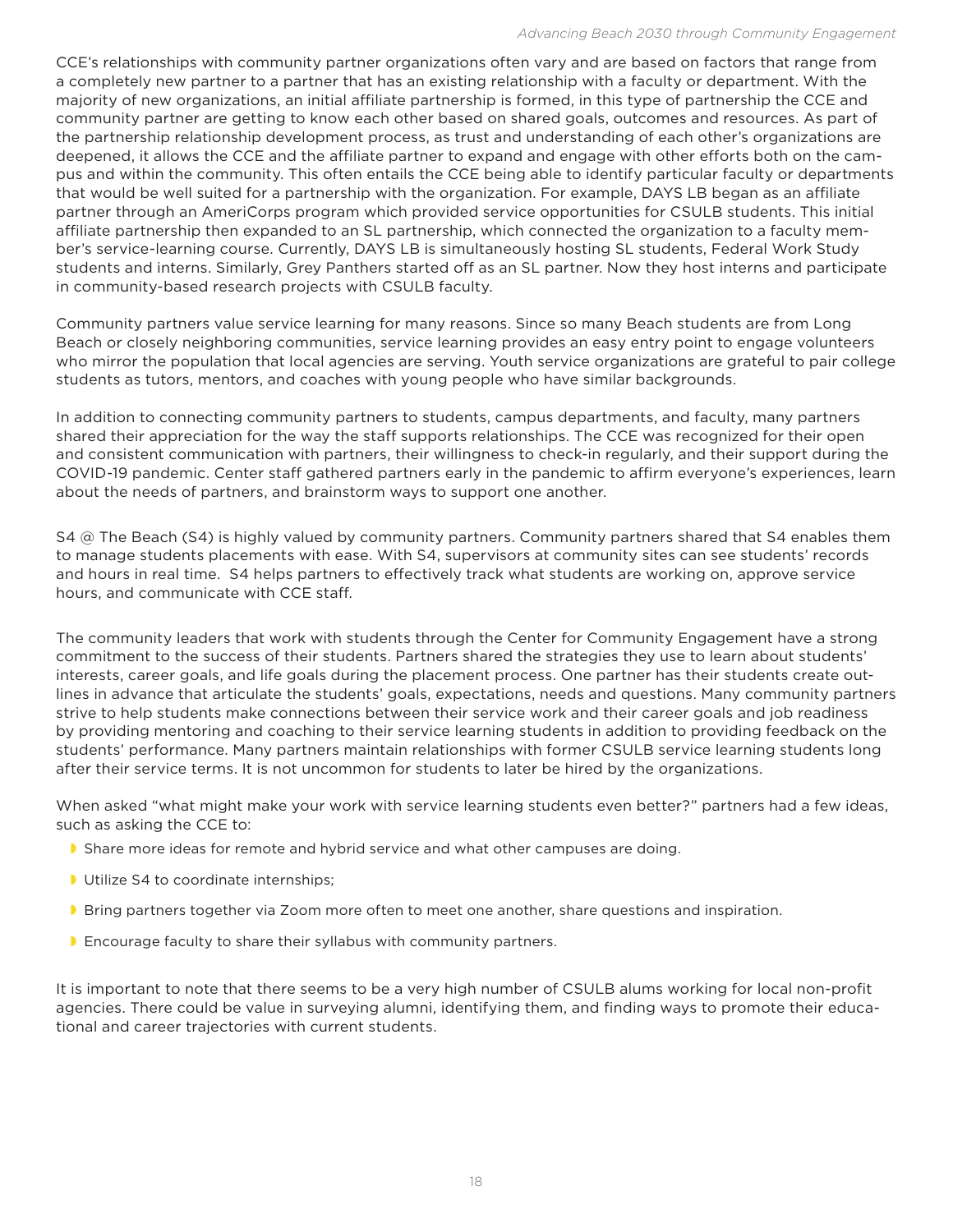# **CENTER INFRASTRUCTURE**

## **STAFF STRUCTURE**

The Center for Community Engagement staff is made up of 4 full time professional staff positions including an Executive Director, Associate Director, Community Engagement Coordinator, Administrative Coordinator, and a team of 10 Work Study Students. The community engagement coordinator position is currently vacant, and the executive director is working to reclassify the position at a higher level to more accurately reflect the responsibilities of that role. Each professional staff member leads programs and builds and nurtures collaborative relationships with all stakeholders. In addition, each staff member contributes to community and campus-based initiatives fulfilling a variety of roles such as convener, trainer, consultant, adviser, partner, guide, and coach. Every member of the CCE staff is and has been working at capacity for some time and even more so when the Community Engagement Coordinator became vacant in January 2022. In order for CCE to continue to be innovative, the staff capacity must be addressed. It is important for the university to invest in CCE's infrastructure and staffing to promote sustainability and enable the CCE to continue to support the campus community in community engagement and to continue to engage in meaningful, reciprocal relationships with community partners.

## **UNIVERSITY LEADERSHIP**

Within the past five years the CCE's reporting line has changed three times. The CCE has reported to the Vice-Provost and Dean of Graduate Studies, then to the Associate Vice President for Undergraduate Studies, then to the Interim Assistant Vice President for High-Impact Practices, and more recently returning to the AVP for Undergraduate Studies. Frequent changes such as these hinder the development of a strong relationship between the CCE and Academic Affairs. As a result, the CCE lacks a strong advocate within Academic Affairs with sufficient understanding of the mission and purpose of the CCE in relation to the larger purpose and mission of the division and of the university as a whole. With a relatively new Provost who began during the campus closure and, as a result, having limited exposure to the work of the CCE, this becomes particularly important.

## **FINANCIAL RESOURCES**

The Center for Community Engagement is supported by several funding streams.

- State Funds. State base funds slightly more than 80% of the CCE's total annual funding, with the majority of that going to management and staff salaries and benefits. A small portion of base funds are set aside for operating expenses and for the licensing fee for the CalState S4 database (known at CSULB as S4 @ The Beach).
- California Call to Service. The Chancellor's Office provides \$45,000 annually, roughly 8% of the CCE's total annual funding, to facilitate the growth of new and innovative programs into sustainable programs funded by the university. These funds have been used largely to supplement staff salaries, however in recent years the CO has required campuses to shift staff salaries to the university. These funds are used to support service learning curriculum development, student assistants, and other operating expenses that support service learning. The CCE is required to submit a detailed "statement of intent" and a year-end report to the CO to receive these funds. Funds are generally allocated by the end of October for the current fiscal year.
- California Lottery. The CCE must submit a funding proposal to the university to receive these funds. While the annual award amount varies from year-to-year, it is about 4% of the CCE's total annual funding. The CCE relies heavily on Lottery funds to cover general operating expenses, student assistant salaries (apart from Federal Work Study), and any type of program costs. Timing of the allocation of funds has varied widely from year-to-year, from as early as September to as late as March of the current fiscal year.
- Federal Work Study. The CCE must submit a request for Federal Work Study positions annually and makes up about 6% of the CCE's annual funding. FWS students serve a critical role in the CCE to support service learning and other community engagement initiatives, assisting in communication with faculty, students, and community partners, maintaining accurate records, and planning and implementing programs. The notification of their allocation usually occurs in August of the current fiscal year.
- Instructionally Related Activities (IRA). The IRA program is designed to assist in covering expenses incurred through coursework. The CCE must apply annually for these funds, which are used to reimburse service learning students and faculty for expenses necessary for the successful completion of their service learning activities. These funds make up slightly more than 1% of the CCE's annual funding. The CCE generally receives notification of their IRA allocation in the spring prior to the fiscal year.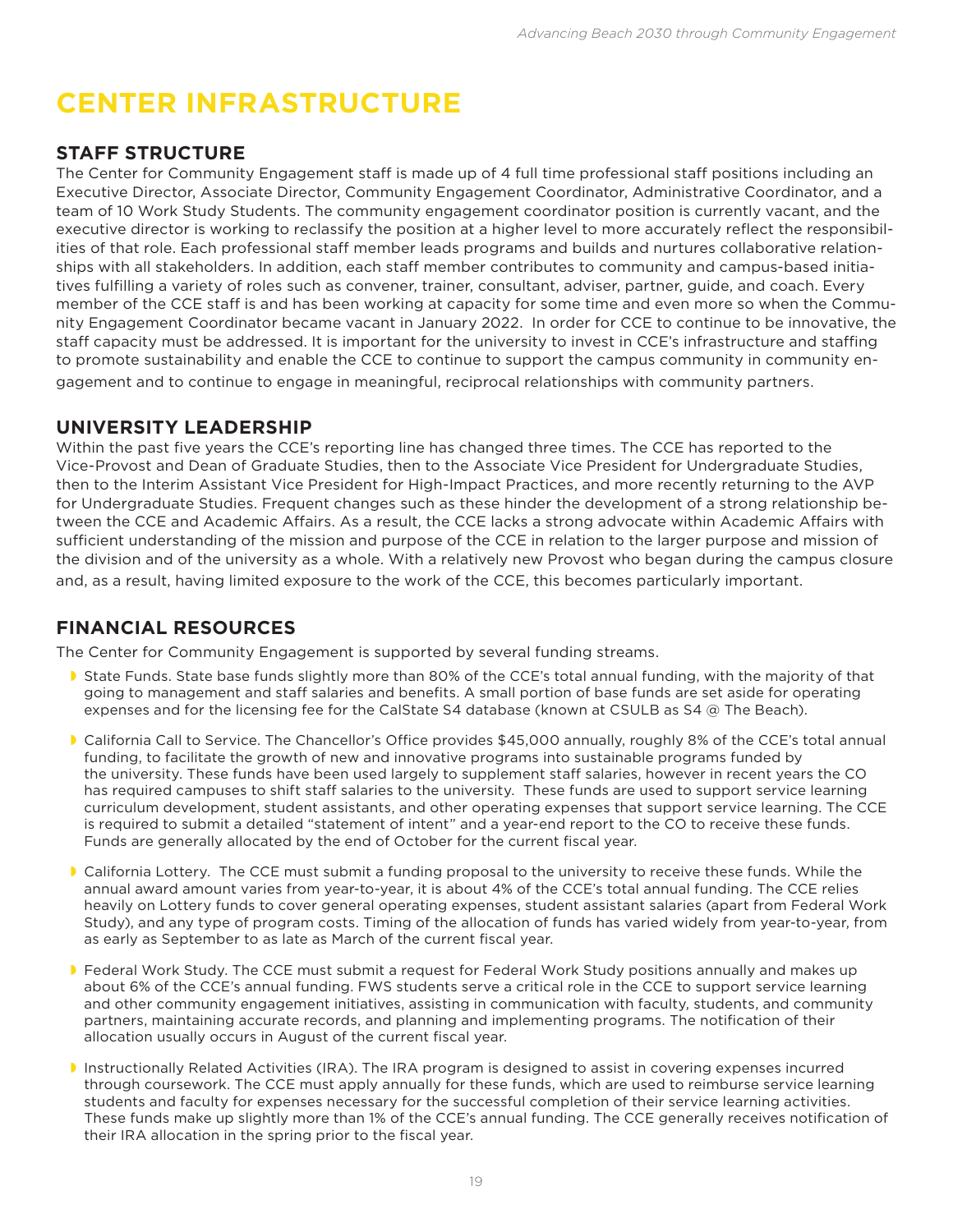Fiscal and program planning is particularly challenging due to the lack of certainty regarding funding amounts and when funds will be available. To illustrate, Lottery funds are utilized to support summer student assistants and are utilized within the first two months of the fiscal year, so the CCE either relies on rollover funds from the previous year or must assume they will eventually receive sufficient funds.



## **CURRENT CHALLENGES SHAPING COMMUNITY ENGAGEMENT**

The CCE's work is not without complexity and complications. Challenges that surfaced through the external review process are outlined below. Specific recommendations to meet each challenge are described in the following section.

#### 1. PLACEMENT WITHIN THE ACADEMIC AFFAIRS INFRASTRUCTURE

CCE is one of the only centers uniquely positioned within Academic Affairs and does not fall into a traditional accreditation category. As a result of this and as evidenced by the frequent changes in reporting lines, the CCE is not clearly situated within the existing infrastructure or culture of Academic Affairs, and leadership does not consistently support or advocate for the CCE. According to Dr. Beth Manke, former Interim Assistant Vice President for High Impact Practices, the CCE is not listed on any of the Academic Affairs organizational charts. One faculty member described this dynamic saying, "the center feels like a satellite. It is not treated as essential. It does not seem to have a home or a champion." Furthermore, reflecting the tendencies of academia in general, the culture of Academic Affairs at CSULB is perceived as siloed. Campus departments typically work independently and the infrastructure within Academic Affairs does not encourage or support collaboration between departments and programs, which further isolates the work of the CCE.

While the university talks about the importance of service learning, community engagement, the public good, and High Impact Practices, the leadership of CCE are missing from the existing infrastructure in terms of planning and action. For example, in the past the CCE has been overlooked in discussions and opportunities arising around High Impact Practices. The CCE is mentioned in parts of Beach 2030, including the sections on Public Good and Student Ready University; however, CCE staff were not made part of the action planning committees initially. In January 2022, after the action planning committees were underway, CCE Executive Director Dr. Juan Benitez was asked to join the committee for the "Advance Partnerships for Public Good" action plan; however, the CCE has not been called upon to support other Beach 2030 priority areas, for example, to "Build an Equitable and Empowering Culture" and to "Be a Student-Ready University."

Recommendations 1 and 2 are intended to address this challenge.

#### 2. INCONSISTENT REPORTING LINE

As reported earlier, the CCE's reporting line has changed three times within the past five years. The CCE has reported to the Vice-Provost and Dean of Graduate Studies, then to the Associate Vice President for Undergraduate Studies, then to the Interim Assistant Vice President for High-Impact Practices, and more recently returning to the AVP for Undergraduate Studies. Frequent changes such as this hinders the development of a strong relationship between the CCE and Academic Affairs.

The CCE reported to Dr. Beth Manke from 2019 to 2021 while she served as the Interim Assistant Vice President for High-Impact Practices. Dr. Manke values the CCE's contributions to expanding and deepening the use of HIPs across CSULB. She pointed out that the CCE staff have vast connections to nonprofit organizations and a legitimacy in the community resulting from their long history of leading with authenticity, efficiency, empathy, and an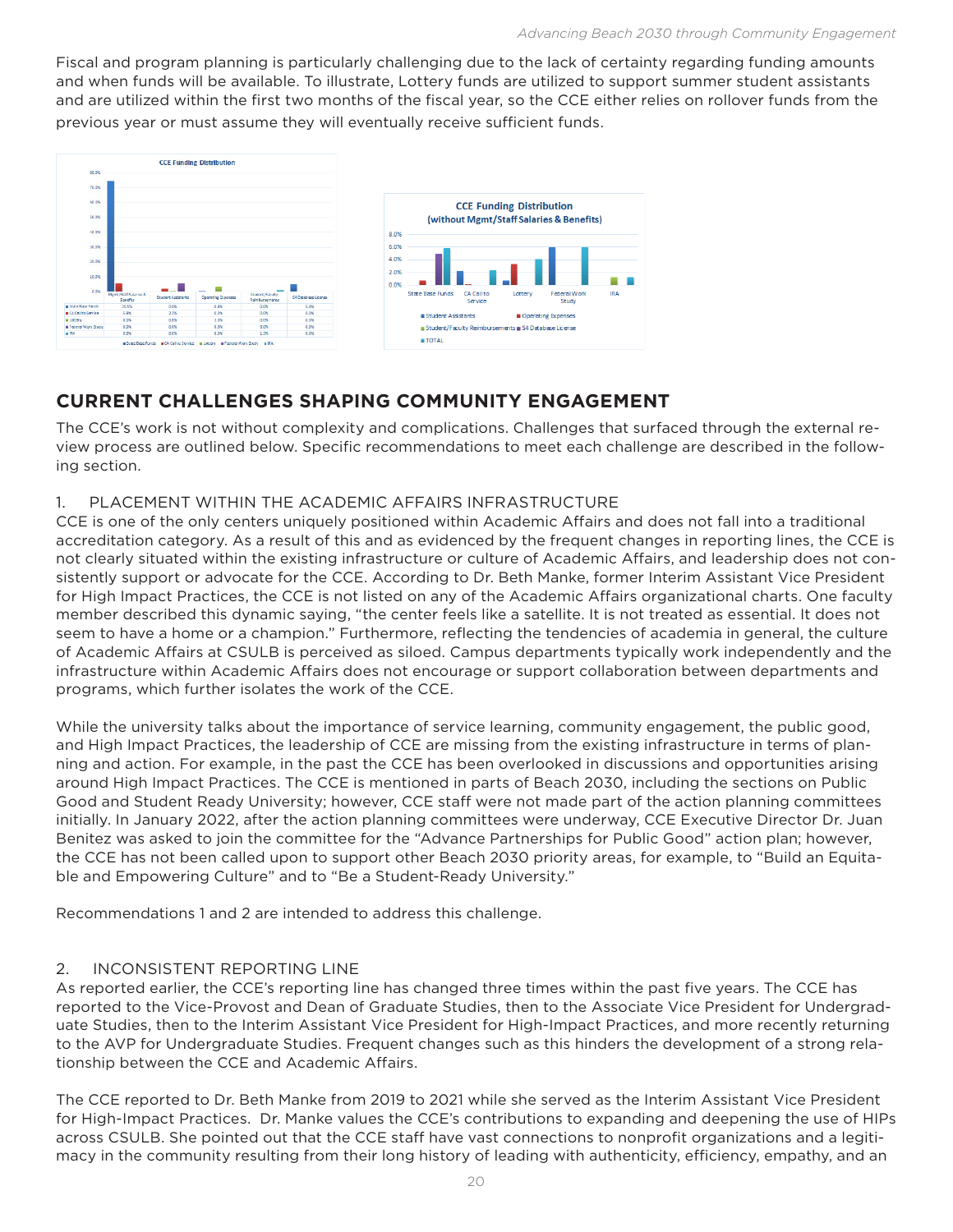equity-mindset. Dr. Manke believes that CCE would benefit from reporting to a leader with a strong connection to the Provost Office, with decision making power, and who will be a strong advocate within Academic Affairs for the ways in which the CCE advances partnerships, on behalf of the division and the university as a whole, for the public good.

Recommendations 1 and 2 are intended to address this challenge.

#### 3. INSUFFICIENT STAFFING AND BUDGET

Staff and funding levels have remained the same while the initiative, programs, and services led and supported by the CCE have grown over time to meet the changing needs of faculty, students, community partners, and the university as a whole. The current staffing structure of four full-time professionals along with some part-time Federal Work-Study student staff limits innovation and responsiveness to emerging issues and/or new priorities and opportunities. This has also significantly increased the burden and workload of existing CCE staff and leadership as they attempt to be responsive despite these limitations. Further exacerbating this is a lack of stable funding to support ongoing programs. Review of past years has revealed a number of instances of funding not being allocated until well into the fiscal year, limiting the ability to effectively plan and implement CCE programs and services.

Two examples illustrate this challenge. Funding to support one of the most central resources offered by the CCE, service learning curriculum development training, relies on special requests to Academic Affairs to provide faculty release time for an experienced faculty member to lead these trainings and Lottery funds to support the workshop series. By the time funds are approved or allocated, teaching assignments are already in place, making it difficult to recruit a faculty fellow to lead the workshops. It also limits workshop offerings to the spring semester or summer.

Another example has much broader campus implications. The CCE has taken leadership in supporting and promoting the broader utilization by community-based academic programs on campus of the *S4 @ The Beach* online database. This database was developed through the Chancellor's Office as a means to improve data collection, reporting, risk management, and student support for various types of community-based, high-impact experiential learning. While funds for the licensing of S4 were added to the CCE's base funds, staffing resources were not included to facilitate the expansion of the use of the database to its full potential. As a result, CCE staff have struggled to support other campus programs as they attempt to transition to *S4 @ The Beach* while maintaining their primary responsibilities within the CCE.

Recommendations 3, 5 and 9 are intended to address this challenge.

#### 4. CCE AS AN UNDER-RECOGNIZED CAMPUS RESOURCE

While there is a general awareness of the existence of the CCE on campus, there appears to be a limited understanding of the meaning of "community engagement" and of what the CCE does, its mission, breadth of initiatives and programs, depth of expertise in high impact practices, and long-standing relationships with community partners. More importantly, there appears to be a lack of understanding of how the work of the CCE connects to the critical work of the university around student success and the public good.

This lack of understanding often results in the CCE being underutilized or left out of critical discussions, planning, and/or development around the university's community engagement and student success goals. This is evident in several of the examples already described such as the development and implementation of Beach 2030 Action Plans.

Recommendations 4, 5, 6, 7, 8, 9, 10, 11 are intended to address this challenge.

#### 5. CAMPUS BARRIERS TO COMMUNITY ENGAGEMENT

There are a number of campus structural challenges that hinder and/or dis-incentivize authentic community engagement and campus/community partnerships. Procedures and protocols do not allow for the unique types of expenditures needed to facilitate engagement between the campus and community or for on-campus events that include community members. Examples include the high costs of utilizing campus catering, restrictions and costs around campus parking and facilities use, complicated contract/employment policies for services such as childcare and translation services, and more. These structural challenges and university fees can cause an event's budget to shift from \$500 to as much as \$4000 and create overly complicated and sometimes insurmountable procedural hurdles.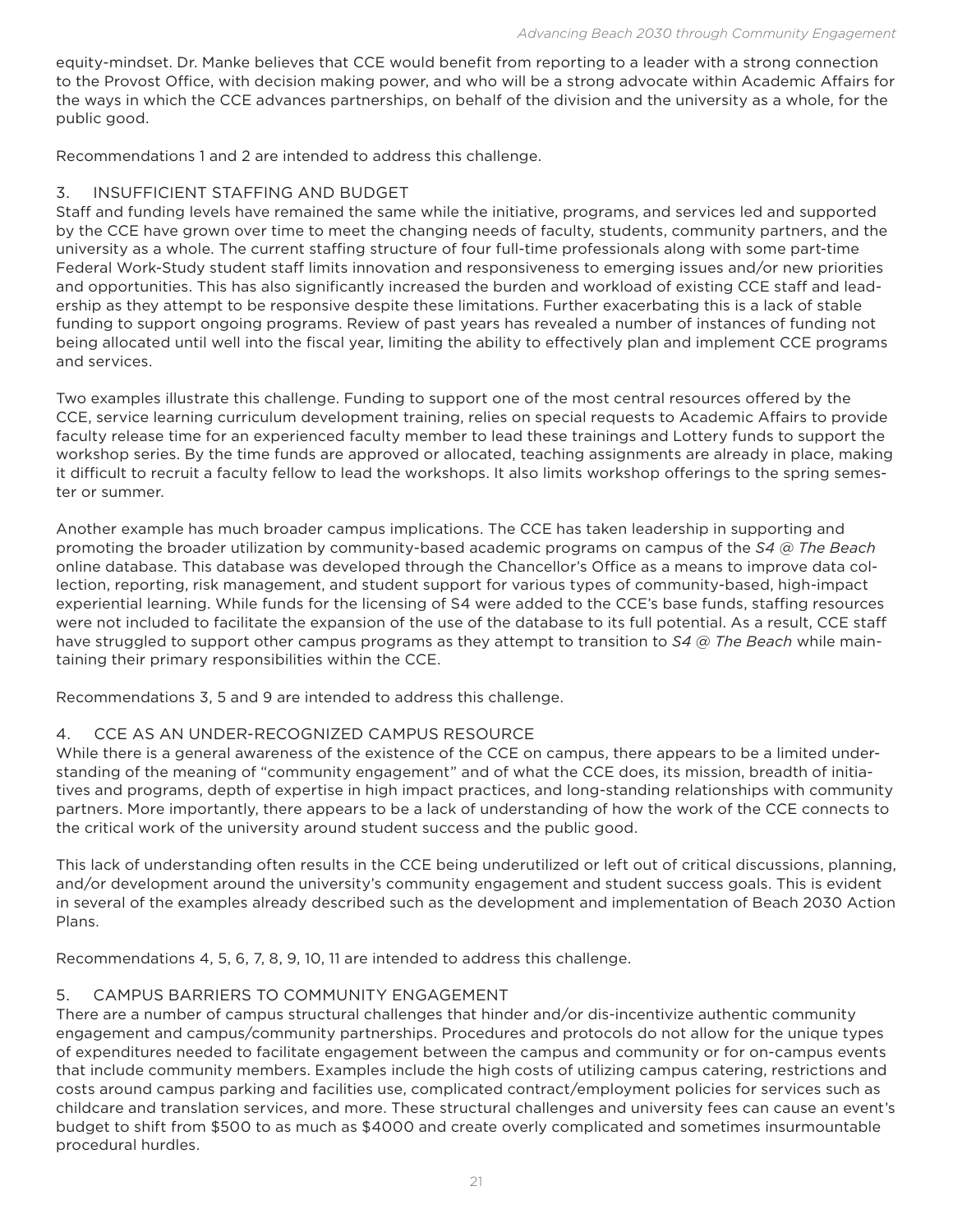Furthermore, while the university provides a procedure (e.g., release time, additional time) to acknowledge faculty involvement in partnerships, there is no effective process for doing the same for community partners. Policies regarding external grants are tailored to more traditional projects that rely heavily on campus resources and an internal use of funds. Generally, grants that fund community/campus partnerships usually are more outwardly-focused, with minimal reliance on campus resources and a more external use of funds. Policies regarding indirect costs, hiring (vendors, contracts, employment) complicate and confound efforts to effectively manage partnership projects.

Recommendations 5, 6, 8, and 11 are intended to address this challenge.

## **RECOMMENDATIONS**

The recommendations are designed to inspire conversations and collaboration between the CCE and a variety of key stakeholders including Academic Affairs. Together, they will explore and determine the best next steps to collaboratively bolster CCE's mission and goals in service of Beach 2030.

RECOMMENDATION 1. Academic Affairs leadership engage in dialogue with Center for Community Engagement leadership, staff, and select constituents/stakeholders to develop a deeper understanding of the CCE's mission and impact and to identify and make explicit alignment and roles of the CCE within Academic Affairs and the university.

RECOMMENDATION 2. University leadership and the CCE leadership team engage in a series of exploratory and frank discussions about opportunities to strengthen communication, deepen understanding of and support for one another's work. Appendix E provides CCE's proposal for providing opportunities for high impact practices for all CSULB students throughout their university experience and proposes a community-engagement pathway that begins the moment students step onto campus and continues beyond graduation.

RECOMMENDATION 3. The university to allocate appropriate and reliable funding and expand staffing to allow the CCE to meet the mission and priorities of the CCE and the university and to allow for more effective planning and more consistent programming.

- **P** Revise and reclassify existing position(s) to incorporate the management of campus-wide expansion and coordination of *S4 @ The Beach* and other initiatives with broader, campus-wide implications and impact. Ensure competitive compensation. Appendix A provides CCE's proposal for a collaborative initiative to expand S4 to a wider variety of high impact experiential learning, including service learning, academic internships, educator preparation, undergraduate research, and professional field placements. Wider implementation of S4 across CSULB with a dedicated S4 director/coordinator would greatly support student success by:
	- > Reducing licensing costs associated with the use of multiple platforms by various programs across campus.
	- > Improving quality of student experiences through improved vetting of community placement opportunities, better management of associated risks, and use of S4's documentation functions.
	- > Maintaining consistency with CSULB procedures and practices (e.g., E.O. 1064) while allowing program flexibility to meet unique needs.
	- > Support program accreditation requirements with systematic, centralized documentation.
	- > Providing consistent and timely data on high-impact practices (e.g., undergraduate research, service learning, internships) to enhance data-informed planning, curriculum design and sequencing to improve equity and access to community-based experiential learning for all students.
- **Establish at least one new position to include a full time position dedicated to outreach, marketing, and** communications to actively promote the mission and the impact of the CCE's programs and services. Ensure competitive compensation.
- **Allocate 3-6 units of release time each year for a faculty fellow to lead service learning curriculum** development activities and/or other community engagement initiatives.
- Allocate appropriate funding for professional staff development and recognition.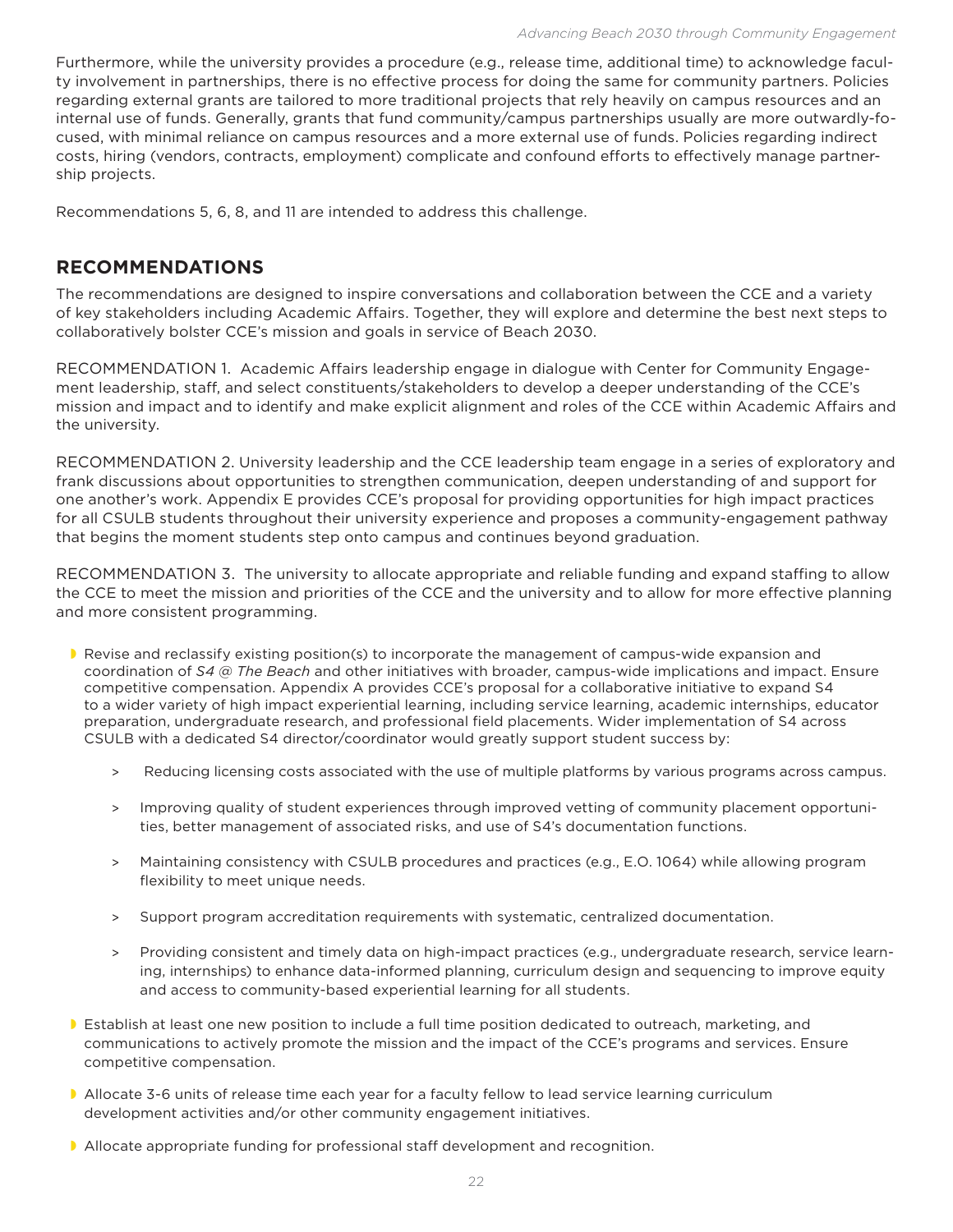RECOMMENDATION 4. The university to establish a campus definition and framework of "Community Engagement" and "Community Partnership" that distinguishes the type of democratic, reciprocal relationships that are supported by the CCE from other university (equally-valued) work with the community (e.g., philanthropic/development, governmental, industry/business partnerships).

RECOMMENDATION 5. The university to establish protocols, procedures, and/or support that recognize and accommodate external funding opportunities that promote community engagement and partnerships. This would allow the university to join in the growing trend of universities valuing the experience of community partners and compensating them as co-educators.

RECOMMENDATION 6. The university to provide resources for CCE to provide resources for campus colleagues on effective practices for building authentic, sustainable community partnerships.

RECOMMENDATION 7. The CCE to develop a multi-year marketing and communications plan and supporting materials to 1) educate university leadership and the campus community about how community engagement enhances students' educational experiences; 2) promote the effectiveness of service learning and other forms of community engagement as High Impact Practices and 3) consistently promote CCE's purpose, mission, values, programs and services.

RECOMMENDATION 8. The CCE to create an Advisory Board representing key stakeholders (faculty, community partners, students) to serve as a think tank, support future planning, and champion the work.

RECOMMENDATION 9. The CCE to expand strategies for supporting community-based participatory and action research and other forms of community-engaged learning and scholarship. Faculty encouraged CCE to garner support from Academic Affairs to bolster community-focused HIPs by: FEATURE LIST IN BOX

- Working to understand where CCE is on the university's priority list.
- Clearly communicating CCE's purpose, goals and programs to a larger faculty audience.
- Providing more "low risk" entry points for faculty to try out community engagement, target new faculty.
- **Providing more incentives to encourage faculty to add community engaged learning to their existing** courses (e.g., a full course release, provide a one-stop institute or symposium, work with departments to build discipline-based incentives, compensate professional development).
- Sharing short video testimonials, from faculty, students and alumni from various disciplines, to entice new faculty to consider learning about CE.
- Promoting ways to include community engagement in the RTP process.
- **I** Utilizing S4 to coordinate internships.
- **Creating more opportunities to connect CE scholars at CSULB and across the CSU.**
- Helping faculty identify different types of community engagement post-pandemic.
- **Continuing to celebrating CE at the end of each year.**

RECOMMENDATION 10. The CCE to streamline the implementation of the CSU Long Beach Policy on Service Learning (19-13) including the course certification process and the Chancellor's Office data collection efforts through the Community Engaged Learning Attribute Initiative.

RECOMMENDATION 11. The CCE to develop a plan to engage CCE Alumni and nurture them as a life-long source of support.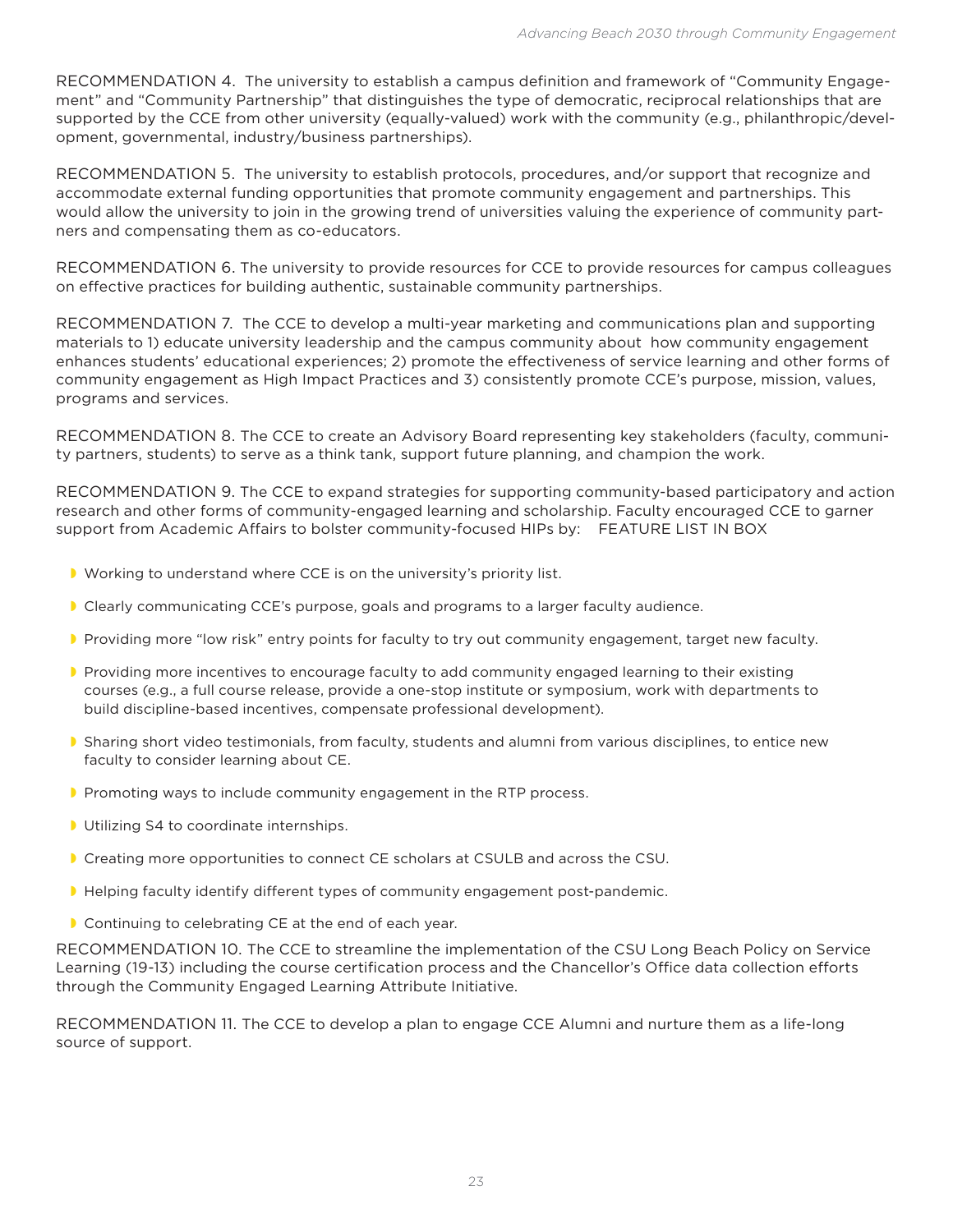# **APPENDIX A. CSULB S4 @ THE BEACH ONLINE DATABASE FOR EXPERIENTIAL EDUCATION**

## **PART OF THE CSU CALSTATE S4 INITIATIVE**

## **DESCRIPTION**

This initiative supports student success through *S4 @ The Beach* (*S4*), a CSU Chancellor's office-based online management tool to support various types of high-impact experiential learning, including service learning, academic internships, educator preparation, undergraduate research, and professional field placements. *S4* allows programs involving community-based, high-impact practices to streamline administrative processes, improve students' access to these types of programs, and facilitate students' experiences relevant to future careers. Wider implementation of *S4* with a dedicated *S4* director/coordinator would provide extensive campus-wide benefits relating to student success.

DATA STREAMLINING: Many programs continue to use a combination of Excel, paper forms, GoogleDocs, phone calls, and e-mail to manage students' community-based activities. Individual faculty are often expected to obtain affiliation agreements with organizations and insure that students complete required forms. Students sometimes must find their own placements with minimal guidance. *S4* maintains up-to-date, real time information on partnering organizations/companies, course/student information, risk/liability forms, student evaluations and reflections, time logs, and key reporting measures. *S4* centralizes data and documentation for audits and accreditation reviews, as well as for assessing overall community and economic impact.

STUDENT ACCESS: *S4* is connected to CSULB's single sign-on so students in *S4*-related courses see *S4* on their SSO dashboard, allowing them to easily access key placement information and processes. The *S4* time log includes fields for critical reflection/observations and drop-down menus to document who was supported (e.g., formerly incarcerated individuals) and what type of activities students were engaged in (e.g., "leading outreach efforts"). This supports students, faculty, and field mentors in discussing and/or writing about their community-based experiences in classes. An optional drop-down menu asks students to identify the learning objectives that are met through their activities.

PERSONAL AND CAREER DEVELOPMENT: *S4* provides a history of students' experiences, which can be used to develop employment resumes and portfolios, meet degree and credentialing requirements, and apply for graduate programs. For example, a student applying for a doctoral program could access detailed documentation through *S4* of their undergraduate experience (e.g., participation in UROP, service learning courses, and an internship).

*S4* serves as an ideal tool to support student success. *S4* is already being fully utilized by CSULB's Service Learning program, involving well over a thousand students annually in service learning courses across numerous disciplines, and the College of Education's extensive clinical practice programs, each semester involving several thousand student teachers and students enrolled in state-credentialed counseling, social work, school psychology and other post-baccalaureate programs. The College of Health and Human Services' Health Science and Health Care Administration departments are in the process of implementing *S4* for their internship programs.

CSU CHANCELLOR'S OFFICE DESCRIPTION: "CalState *S4* is California State University's integrated web application that provides a user-friendly interface to manage students' off-campus academic learning experiences, such as service learning, academic internships, undergraduate research and professional field placements. Its flexibility allows for sustainable partnerships and processes that promote high-quality, off-campus learning experiences that contribute to the common good. With an informed focus on supporting student success and safety, CalState *S4*'s consortium approach includes collecting key data and strengthening relationships that ultimately promote a culture of outreach and connection."

For additional information visit https://calstateS4.com/ and view this video from the Chancellor's Office: https:// www.youtube.com/watch?v=z\_EQgnSzZtE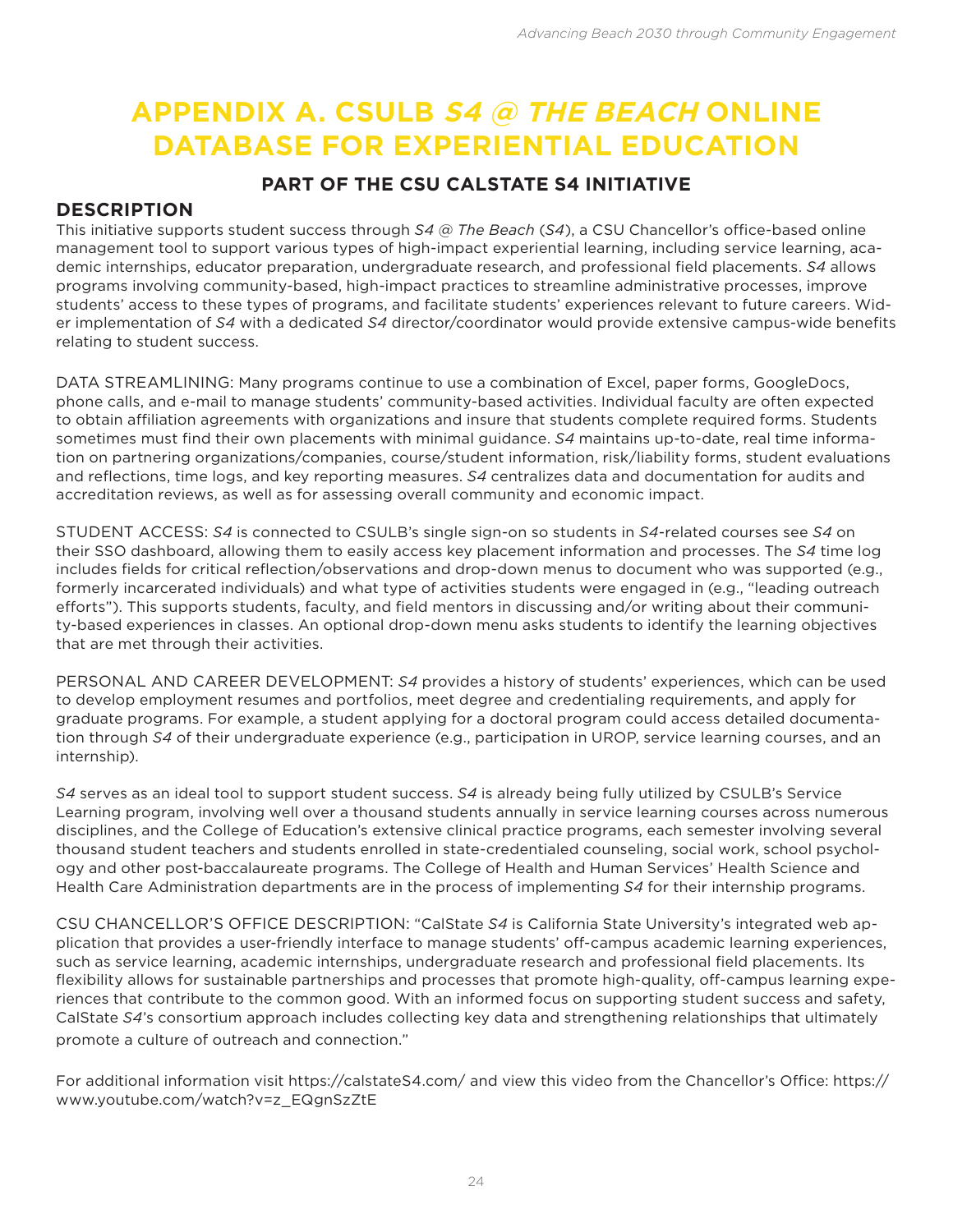## **OUTCOMES**

It is expected that wider implementation of S4 @ The Beach under the direction of a dedicated S4 director/coordinator will greatly support student success by:

- **Strengthening community-based high-impact program practices and supporting the development of new** programs.
- Reducing licensing costs associated with the use of multiple platforms by various programs across campus. S4 becomes increasingly cost-effective when utilized by more programs.
- Improving quality of student experiences through improved vetting of community placement opportunities, better management of associated risks, and use of S4's documentation functions.
- Allowing faculty to do what they do best, focus on student learning, rather than be mired in administrative tasks.
- Maintaining consistency with CSULB procedures and practices (e.g., E.O. 1064) while allowing program flexibility to meet unique needs.
- Providing invaluable data on high-impact practices (e.g., undergraduate research, service learning, internships).
	- > Programs-specific Data: Programs can use these S4 data to document success and program improvement areas;
	- > Consolidated HIPs Data: S4 provides a means to document the combined impact of decentralized HIPs (such as academic internships) while retaining the decentralized structure;
	- > University-level Data: S4 data can be used to assess community and economic impact at the university level; and
	- > System-level Data: The Chancellor's Office also can examine system-wide impacts of experiential learning and clinical practice.
- Enhancing data-informed planning, curriculum design and sequencing to improve equity and access to community-based experiential learning for all students.

## **PROJECT TEAM**

- **Center for Community Engagement** 
	- > Project Leader Carina Sass, Associate Director/*S4* Program Key Master1 facilitated the development of the service learning and College of Education programs in *S4* and provides informal advice and guidance to new programs seeking to utilize *S4* @ The Beach.
	- > Project Leader Carmen Arreola<sup>1</sup>, Community Engagement Coordinator/S4 Program Coordinator facilitated the development of service learning in *S4* and oversees all functions of the *S4* Service Learning Program.
- **College of Education** 
	- > Project Leader Jessica Olague, Assistant Director/Admissions Director, Teacher Preparation Advising Center/*S4* Program Coordinator – facilitated the development of College of Education programs in *S4* and supports College of Education programs in use of *S4*.
	- > Kerry McDaid, Coordinator, Office of Clinical Practice/*S4* Program Coordinator Supports student-level support in *S4* for student teachers.
- **Academic Technology Services** 
	- > Project Leader Jeanie Tan, Software Solutions Architect/*S4* Technology Key Master1 establishes and manages regular data feed of courses and course rosters from CMS to *S4*.
- **D** Department of Health Science, College of Health and Human Services
- > Lisa Sparks, Internship Instructor/*S4* Program Coordinator Developing and piloting *S4*.
- Department of Health Care Administration, College of Health and Human Services
	- > Erlyana Erlyana, Department Chair Supports departmental implementation.
	- > Brenda Freshman, Professor and Internship Coordinator/*S4* Program Coordinator –Developing and piloting *S4*
	- > James Lott, Department Champion for Alternative Modes of Instruction/*S4* Program Technology Support Supports technological aspects of *S4* implementation.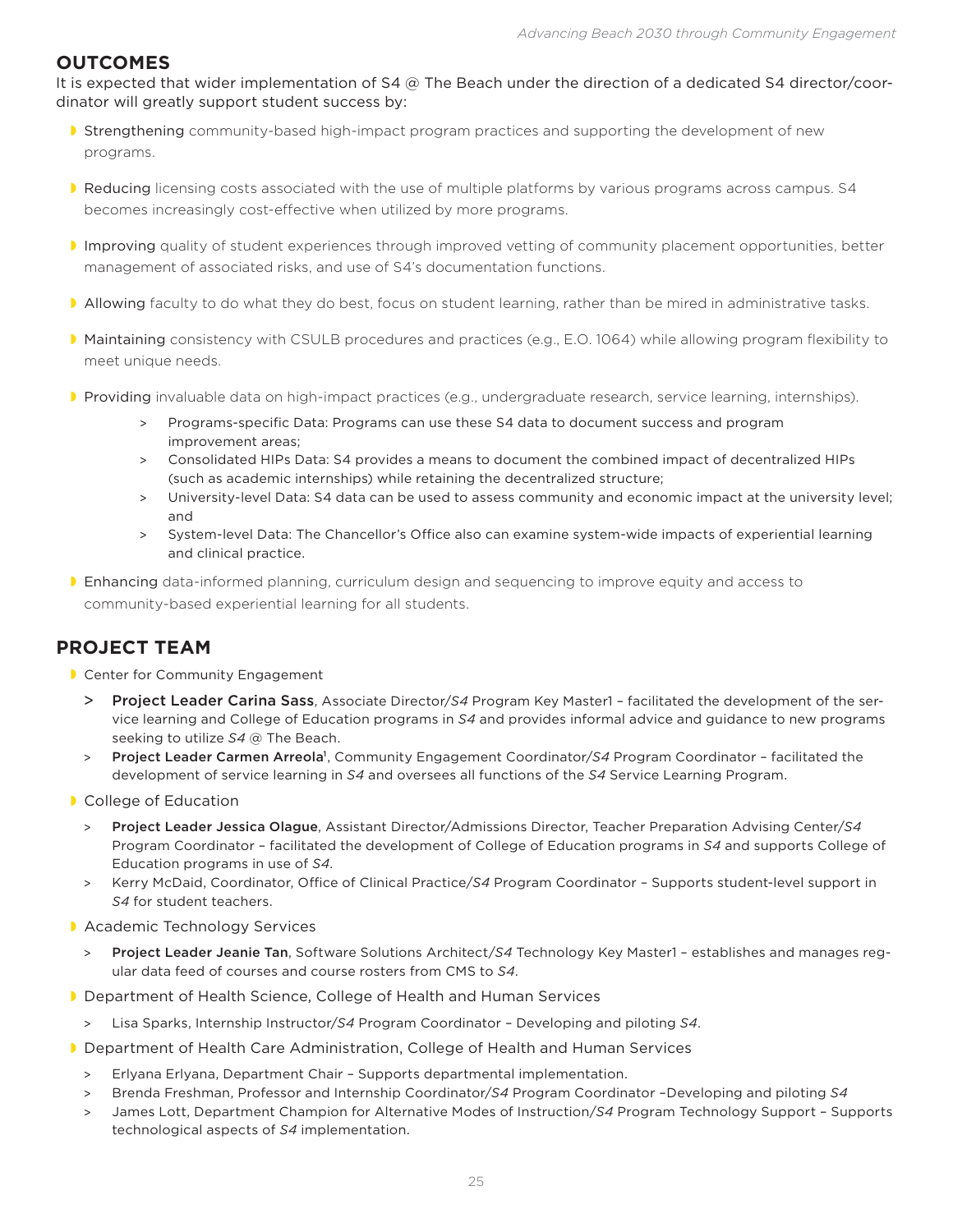## **PROJECT ADVOCATES**

- **Beth Manke, Interim Assistant Vice President, High Impact Practices**
- **B** Shireen Pavri, Dean, College of Education
- Rebecca Bustamante, Associate Dean, College of Education
- **Juan M. Benitez, Executive Director, Center for Community Engagement**
- **Erlyana** Erlyana, Chair, Department of Health Care Administration
- **Kamiar Alaei, Chair, Department of Health Science**

1 The Chancellor's Office identifies two campus-level roles relating the CalState S4 (S4 @ The Beach): IT and Program Keymaster. The Keymaster role is designed to allow select campus staff to have a greater level of access to manage S4 for the campus. CSULB Keymasters are Jeanne Tan (IT Keymaster) and Carina Sass (Program Keymaster)*.*

1 No longer with the CCE, position vacant since January 1, 2022

## **APPENDIX B. CSULB COMMUNITY ENGAGED LEARNING ATTRIBUTE IMPLEMENTATION PLAN**

## **CENTER FOR COMMUNITY ENGAGEMENT SUBMITTED NOVEMBER 5, 2021**

| Name                        | Title                               | Department                         | Email                    | Phone        |
|-----------------------------|-------------------------------------|------------------------------------|--------------------------|--------------|
| Juan Benitez                | Executive Director                  | Center for Community<br>Engagement | Juan.Benitez@csulb.edu   | 562-985-7324 |
| Carina Sass                 | Associate Director                  | Center for Community<br>Engagement | Carina.Sass@csulb.edu    | 562-985-2376 |
| Carmen Arreola <sup>2</sup> | Community Engagement<br>Coordinator | Center for Community<br>Engagement | Carmen.Arreola@csulb.edu | 562-985-2307 |
| Mitra Baghdadi              | Administrative<br>Coordinator       | Center for Community<br>Engagement | Mitra.Baghdadi@csulb.edu | 562-985-7019 |

#### CSU LONG BEACH CAMPUS CONTACTS & CONTACT INFORMATION

#### CSU LONG BEACH CAMPUS TARGET GOALS\*

|              | Step 1                          | Step 2                          | Step 3                                 | Step 4                                           |                                       | % of All Unique SL Courses                |                                           |
|--------------|---------------------------------|---------------------------------|----------------------------------------|--------------------------------------------------|---------------------------------------|-------------------------------------------|-------------------------------------------|
|              | 2018-19<br>Unique SL<br>Faculty | 2018-19<br>Unique SL<br>Courses | New SL<br>Courses<br>Since 2018-<br>19 | # Faculty<br>Teaching >1<br>Unique SL<br>Courses | YEAR 1<br><b>Target Goal</b><br>(35%) | YEAR <sub>2</sub><br>Target Goal<br>(40%) | YEAR <sub>3</sub><br>Target Goal<br>(25%) |
| <b>CSULB</b> | 36                              | 36                              | 6                                      | 4                                                | 13                                    | 14                                        | 9                                         |

*\*Cross-listed courses taught by a single instructor are considered one unique course.*

## **CSU LONG BEACH CAMPUS CONTEXT/REALITY**

CSULB Policy on Service Learning requires that all classes taught as service learning must go through a review process that "certifies" them as meeting the CSULB definition and requirements of a service learning course. The campus policy is consistent with the CEL framework.

The CSULB Policy on Service Learning was established to ensure that courses were accurately identified as service learning by establishing the practices and characteristics that define service learning. The CSULB Center for Community Engagement (CCE) is leading a campus initiative to expand the use of CalState *S4* (known here as *"S4 @ The Beach"*) to include other forms of academic-based community-engaged learning experiences. This initiative indirectly addresses some of the priorities of Beach 2030, our university's strategic plan. We do not anticipate any policies, issues, or unique circumstances that would pose any problems with CELT implementation.

 $2$  No longer with the CCE, position vacant since January 1, 2022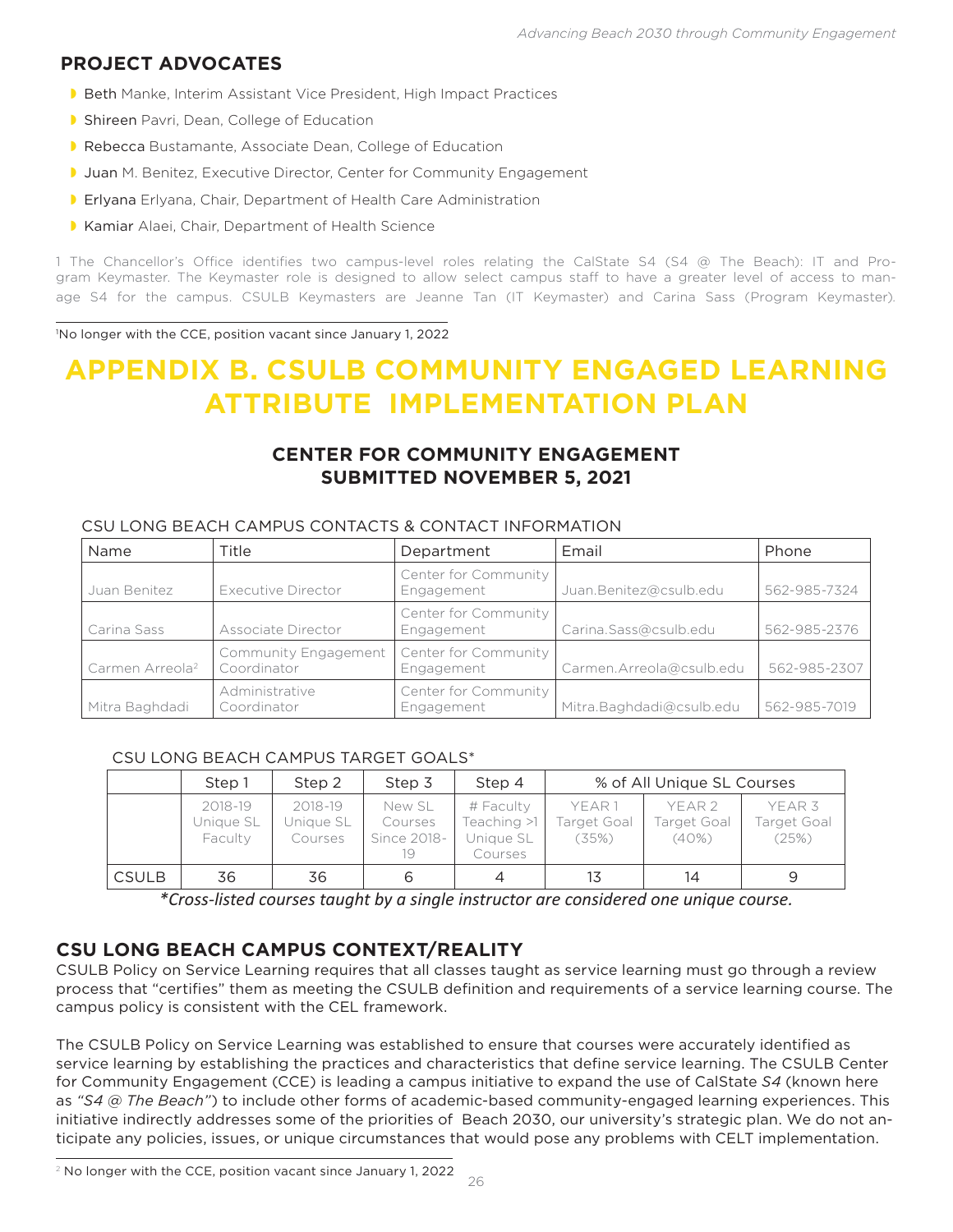## **TASK LIST AND TIMELINE FOR YEAR 1**

| Week of the        |                               | <b>Staffing</b>            |                                                                                                             |
|--------------------|-------------------------------|----------------------------|-------------------------------------------------------------------------------------------------------------|
| Semester,          |                               | (Who is                    |                                                                                                             |
| Spring 2022        | Date $\overline{\phantom{a}}$ | responsible)               | <b>Activity</b>                                                                                             |
|                    |                               |                            | Meet with Jeanne Tan to verify CCEL is included in S4                                                       |
|                    |                               |                            | Feed, Reintroduce Attributes to Enrollment Services,                                                        |
| Pre-Semester       | 11/30/2021 Carina             |                            | Obtain deadlines to submit attributes from Enrollment                                                       |
|                    |                               |                            | Reintroduce the process to SL Faculty through e-mail, in-                                                   |
| Pre-Semester       |                               | 11/30/2021 Juan or Carina  | person or remote meetings, etc.                                                                             |
| Pre-Semester       |                               |                            | 1/14/2022 Juan/Carmen/Carina Draft communications, set up tracking systems in S4                            |
| 1                  | 1/20/2022                     |                            | Spring classes begin.                                                                                       |
|                    |                               |                            | Begin outreach to faculty, department chairs, Faculty<br>Senate, campus administrators on the new attribute |
| $\overline{2}$     |                               |                            | and its implications for campus.                                                                            |
| 3                  |                               |                            |                                                                                                             |
| $\overline{4}$     |                               |                            |                                                                                                             |
| 5                  |                               |                            |                                                                                                             |
| 6                  |                               |                            |                                                                                                             |
| 7                  |                               |                            |                                                                                                             |
|                    |                               |                            | Educate faculty, department chairs, Faculty Senate,                                                         |
|                    |                               |                            | campus administrators on the new attribute and its                                                          |
|                    |                               |                            | implications for campus through e-mail, newsletter,                                                         |
| 8                  |                               | 3/11/2022 Juan or Carina   | Zoom etc.                                                                                                   |
| 9                  |                               |                            | Class schedule should be released around 3/18/22.                                                           |
| 10                 |                               |                            |                                                                                                             |
|                    |                               |                            | Identify faculty scheduled to teach SL classes in Fall                                                      |
| 11                 |                               | 4/8/2022 Carmen/Carina     | 2022 and invite them to complete CELT, cc chairs                                                            |
|                    |                               |                            | Monitor submissions, follow up with faculty regarding                                                       |
|                    |                               |                            | submissions as needed.                                                                                      |
| 12                 |                               | 4/15/2022 Carmen & SL Team | Follow up with faculty to encourage participation.                                                          |
|                    |                               |                            | Monitor submissions, follow up with faculty regarding                                                       |
|                    |                               |                            | submissions as needed.                                                                                      |
| 13                 |                               | 4/22/2022 Carmen & SL Team | Follow up with faculty to encourage participation.                                                          |
|                    |                               |                            | Monitor submissions, follow up with faculty regarding                                                       |
|                    |                               |                            | submissions as needed.                                                                                      |
| 14                 |                               | 4/29/2021 Carmen & SL Team | Follow up with faculty to encourage participation.                                                          |
|                    |                               |                            | Monitor submissions, follow up with faculty regarding                                                       |
|                    |                               |                            | submissions as needed.                                                                                      |
| 15<br>15           | 5/6/2022                      | 5/4/2022 Carmen & SL Team  | Follow up with faculty to encourage participation.<br>Deadline: All submissions due                         |
|                    |                               |                            | Review all submissions, final follow up with faculty if                                                     |
| <b>Finals Week</b> | 5/13/2022                     |                            | needed.                                                                                                     |
| Commencemen        |                               |                            | Send course information to Enrollment Services to have                                                      |
| t Week             | 5/20/2022 Carmen              |                            | Attributes added.                                                                                           |
| Summer             | 7/31/2022 Carina              |                            | Submit Year-End Report to Chancellor's Office                                                               |
|                    |                               |                            | Manage course changes: invite newly assigned service                                                        |
|                    |                               |                            | learning faculty teaching in Fall 2022 to complete the                                                      |
|                    |                               |                            | CELT; monitor submissions, follow up with faculty as                                                        |
| Pre-Semester       |                               | 8/19/2022 Carmen & SL Team | needed; send reminders.                                                                                     |
| Fall Week 1        | 8/22/2022 Carmen              |                            | New course attributes sent to Enrollment Services                                                           |
| Fall Week 2        |                               |                            |                                                                                                             |
| Fall Week 3        |                               | 9/9/2022 Juan & Carina     | Preliminary data analysis                                                                                   |
|                    |                               |                            | Evaluate implementation process; revise plans for next                                                      |
| Fall Week 4        |                               | 9/16/2022 Juan & Carina    | semester based on learning/feedback.                                                                        |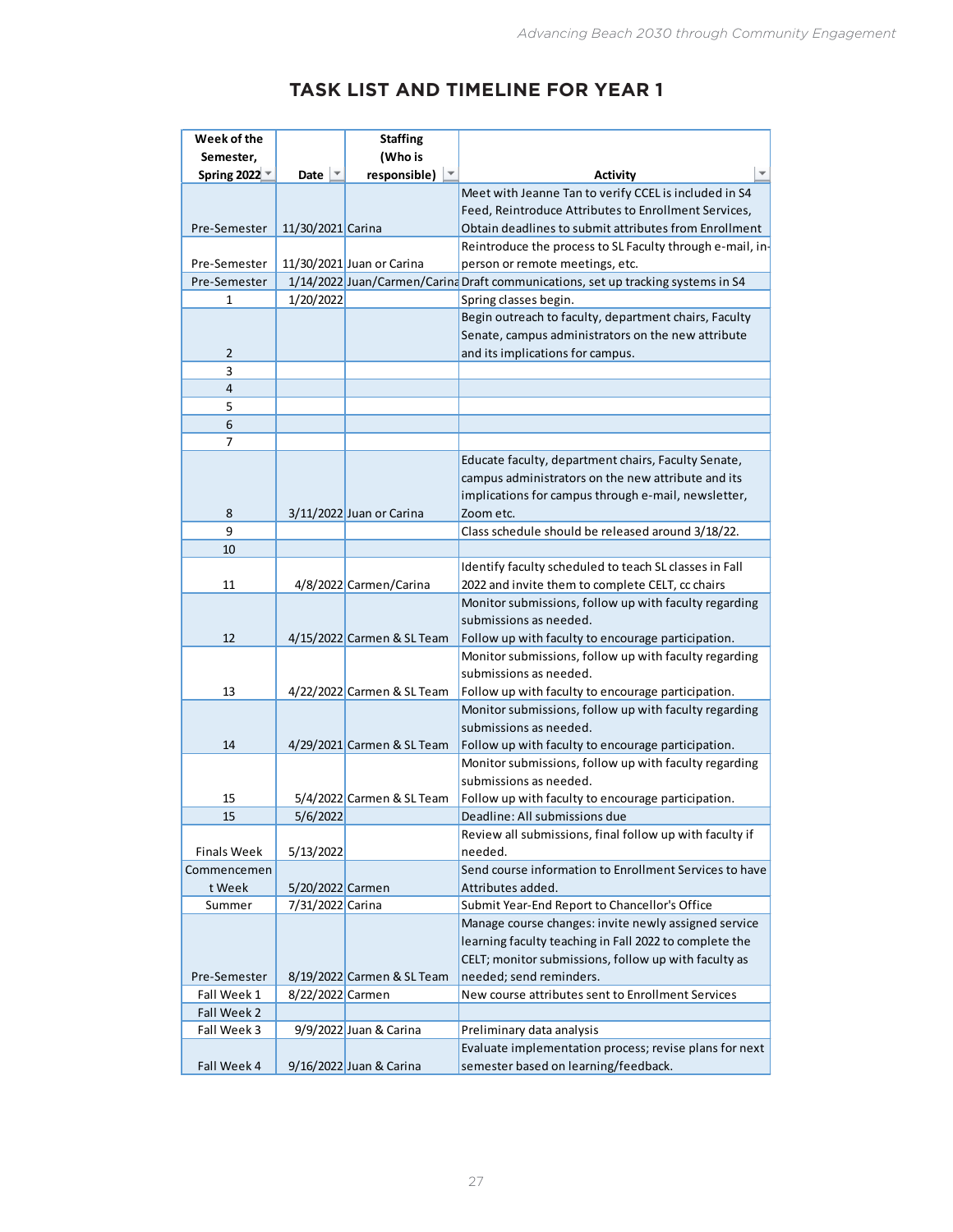## **PLAN FOR COLLABORATING & COMMUNICATING WITH CSU LONG BEACH CAMPUS PARTNERS**

Much of the work needed to fully implement the CEL Attributes at CSULB occurred during the pilot phase. The necessary systems are in place and those playing a key role will just need to be made aware of the plan for full implementation.

- IT AND/OR S4 KEYMASTER: Jeanne Tan with Academic Technology Services (ATS) has already provided support in implementing the use of CELT attributes. We do not anticipate requiring any significant effort on the part of Jeanne or ATS for full implementation.
- **ENROLLMENT SERVICES provides us with deadlines and has already implemented the use of the CELT** attributes. We do not anticipate requiring any significant effort on the part of Enrollment Services for full implementation.
- FACULTY SENATE passed the CSULB Policy on Service Learning in Fall 2019, which has virtually the same goal as the CELT Attribute initiative. The use of the CELT Attribute Tool will easily integrate into existing procedures for identifying service learning courses as required by the CSULB Policy on Service Learning. We do not anticipate any significant effort on the part of Faculty Senate for full implementation.
- CCE S4 SERVICE LEARNING PROGRAM STAFF: Community Engagement Coordinator Carmen Arreola<sup>3</sup> will play an integral role in communicating with faculty and managing the CELT responses in S4.
- CAMPUS ADMINISTRATORS: Interim AVP for Student Success Dr. Beth Manke, Assoc VP of Undergraduate Studies Dr. Kerry Johnson, and Provost Dr. Karyn Scissum Gunn will be kept informed about the CEL initiative and its implementation at CSULB.
- DEPARTMENT CHAIRS AND SL FACULTY will be kept informed about the CEL initiative and its implementation at CSULB.

For those directly involved in the implementation (S4 Technology Keymaster, Enrollment Services, CCE staff and service learning faculty), communication and collaboration will be through the existing S4 communication and collaboration infrastructure used each semester to identify service learning courses, populate the S4 course feed, and manage the service learning courses in S4. Communication will generally occur primarily through e-mail, Teams, and Zoom. We will also utilize S4 and OneDrive.

## **PLAN FOR COMMUNICATING WITH CSU LONG BEACH FACULTY ABOUT THE CELT PROCESS**

SL Faculty are already aware of the CELT initiative from the initial pilot. All faculty scheduled to teach a Service Learning course (as well as the chair of their respective departments) will be contacted as soon as the schedule is released for that respective semester with information about the CELT Process and its relation to the CSULB SL certification process, along with clear deadlines aligned with our timelines. Follow up communication will be provided, as needed, for those faculty not yet a part of the process.

The CSULB CCE takes an active, hands-on approach to working with service learning faculty, so outreach to our faculty will be integrated into our existing practices. Our outreach to faculty is through a combination of email, phone calls, and group or one-on-one (in person or Zoom) meetings. This generally occurs through an initial email notification and at least one follow-up email to all identified SL faculty and their department chairs. We will also offer mini info/orientation sessions and "drop-in" hours to answer questions on the process and provide technical assistance, as well one-on-one follow up.

The university's Beach 2030 strategic plan and other campus initiatives are focusing on student success and on High Impact Practices. The implementation of these attributes can help the university identify various types of academic community-engaged learning occurring on our campus as we work toward improving student success and increasing access and equity in relation to community-engaged High Impact Practices. This also aligns with current SL program review at the CCE, current Data Fellows Project proposal, current HIPS @ the Beach research project, and HIPs task force (e.g. internship and SL).

Each semester the CSULB CCE contacts faculty to confirm whether they will be continuing to teach their courses in the following semester and to begin to identify community partners that will be matched with those courses. Communication about the CELT and ongoing reminders will be integrated into that existing process.

<sup>&</sup>lt;sup>3</sup> No longer with the CCE, position vacant since January 1, 2022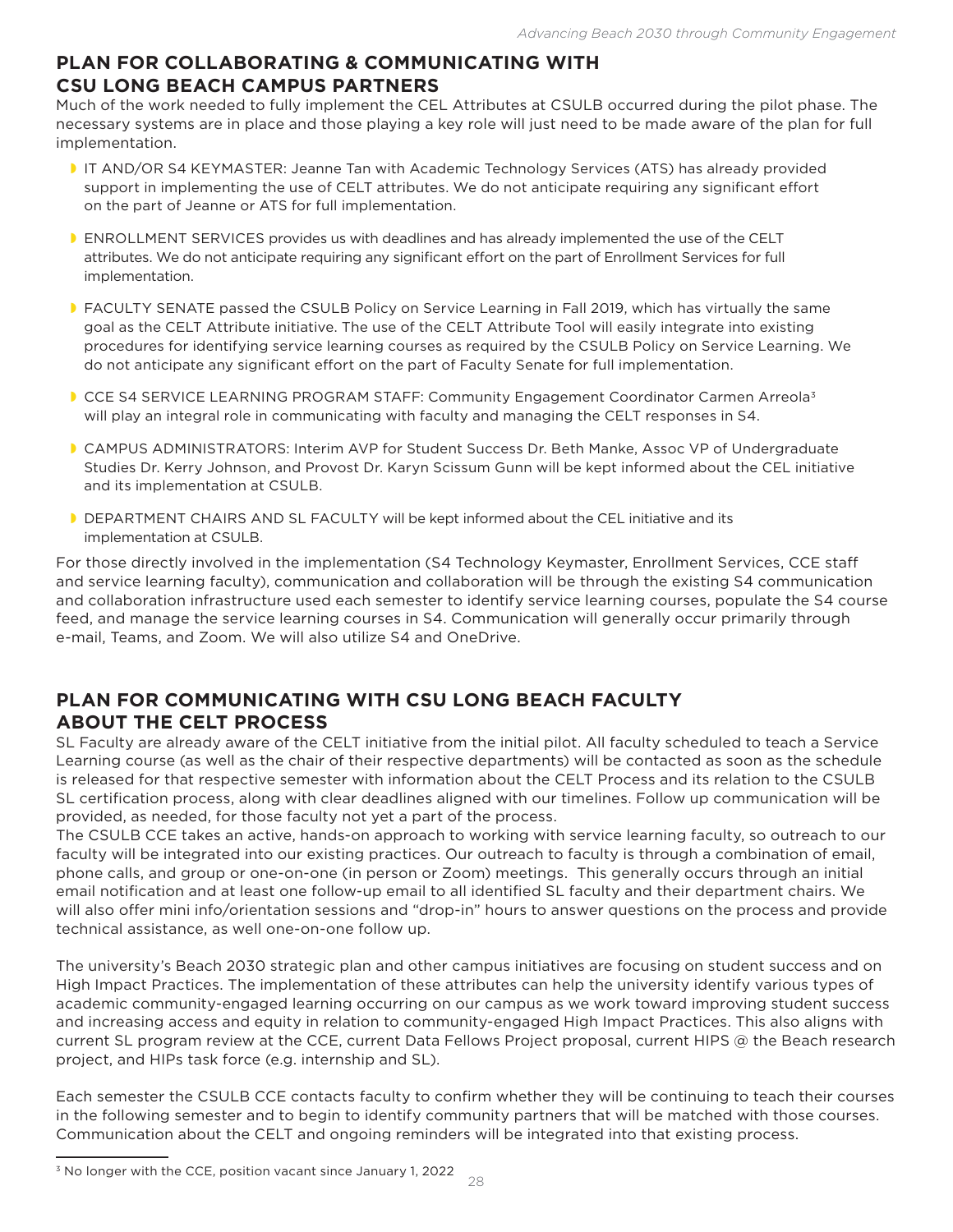Our Community Engagement Coordinator takes the lead on this process, which generally begins when the class schedule for the upcoming semester is published, with regular follow-ups through the rest of the preceding semester. This information is then forwarded to our office of Enrollment Services in order for the CSLI and CCEL attributes to be attached to the courses. Because courses are at times taught by lecturers, we generally have a few courses that are not confirmed until close to the beginning of the semester. These updates are sent to Enrollment Services as soon as they are confirmed.

This will roll into existing appreciation, generally in the form of congratulatory letters from the CCE Executive Director to faculty and department chairs, mentions in CCE communications such as newsletters, social media announcements, Executive Director's "What's going on at the CCE…" e-newsletters, and shared communications with Academic Affairs.

We will use language similar to what we use in our current SL policy certification procedures, asking faculty and/ or department chairs to make the CCE aware of any substantive changes to the SL course. We maintain regular communication with our SL faculty, so as we become aware of changes to the course we will follow up with the faculty to have them go through the CSULB certification and CELT processes with their revised course.

## **SUBMISSION REVIEW**

CELT submissions will be tracked and reviewed by CCE staff. CCE staff will receive notifications from S4 when a faculty completes the CELT in S4. Those going through the campus certification process will be reviewed as part of the certification process and courses that have already been certified will be reviewed immediately. Once the CELT attribute is confirmed, this will be updated in S4 and a notification will be sent by the CCE Executive Director to the faculty and their department chair.

Documentation of submission results will occur through S4. CCE staff will monitor form submissions and view each submission in S4. Once the submission is reviewed the submission status will be changed from "New submission" to the appropriate status ("Attribute is accurate," "Submission needs update," or "Submission updated"). Course information and status will be documented in S4 under Staff Notes (e.g., "PSY 444 – Smith. CSLI Attribute and SL Certified 5/2022"). CSULB SL certification submission and review process is tracked using Microsoft Teams and results will be documented in the Staff Notes section in S4 as noted above. Additional follow up and communication with faculty will be documented in more detail in Teams with abbreviated documentation in S4 under Staff Notes.

Follow up with faculty who complete the CELT will occur in several ways. For those who receive the expected attribute, an e-mail acknowledgement and a formal letter from the CCE Executive Director will be sent to the instructor and their department chair. In the event that there are questions regarding the CELT submission or results are unexpected (such as a service learning course receiving a preliminary attribute of CCEL), CCE staff will follow up directly with the instructor to discuss the results and determine if the instructor needs to resubmit the CELT.

We seek to utilize the CELT as a reflective tool for faculty to think about their courses in ways that affirm what they are currently doing as well as to help them discover ways to further enhance or refresh their courses. That being said, we will provide opportunities for one-on-one and small group discussions with CCE staff and other SL faculty for such reflection to occur for all faculty submitting the CELT. At this time we are still considering the best approach to supporting courses with the CCEL attribute. For faculty who receive the CCEL attribute and decide to continue teaching the course as such, we have established a separate program in S4 so that they are more easily distinguished from service learning courses (primarily for reporting and data analysis purposes). For faculty seeking a CSLI attribute for a CCEL course, we will provide opportunities for them to revise their course and then submit the CELT for that revised course.

## **COMPREHENSIVE DATA ANALYSIS**

Once we have received the CELT submissions and identified courses with the CCEL and CSLI attributes, our Data Fellows team will work with the rest of the CCE staff to compare the CELT results to those results obtained previously from our certification process. Our expectation will be that the CELT results will support the certification results. This analysis will occur at least annually during the three-year implementation period. Our ultimate goal is to better understand and address student success and reduce opportunity and equity gaps at CSULB. This analysis will allow us to better understand the strengths and weaknesses of our service learning courses and guide us as we strive to create the strongest positive impact on student learning and success. Some of the questions that will guide this analysis include: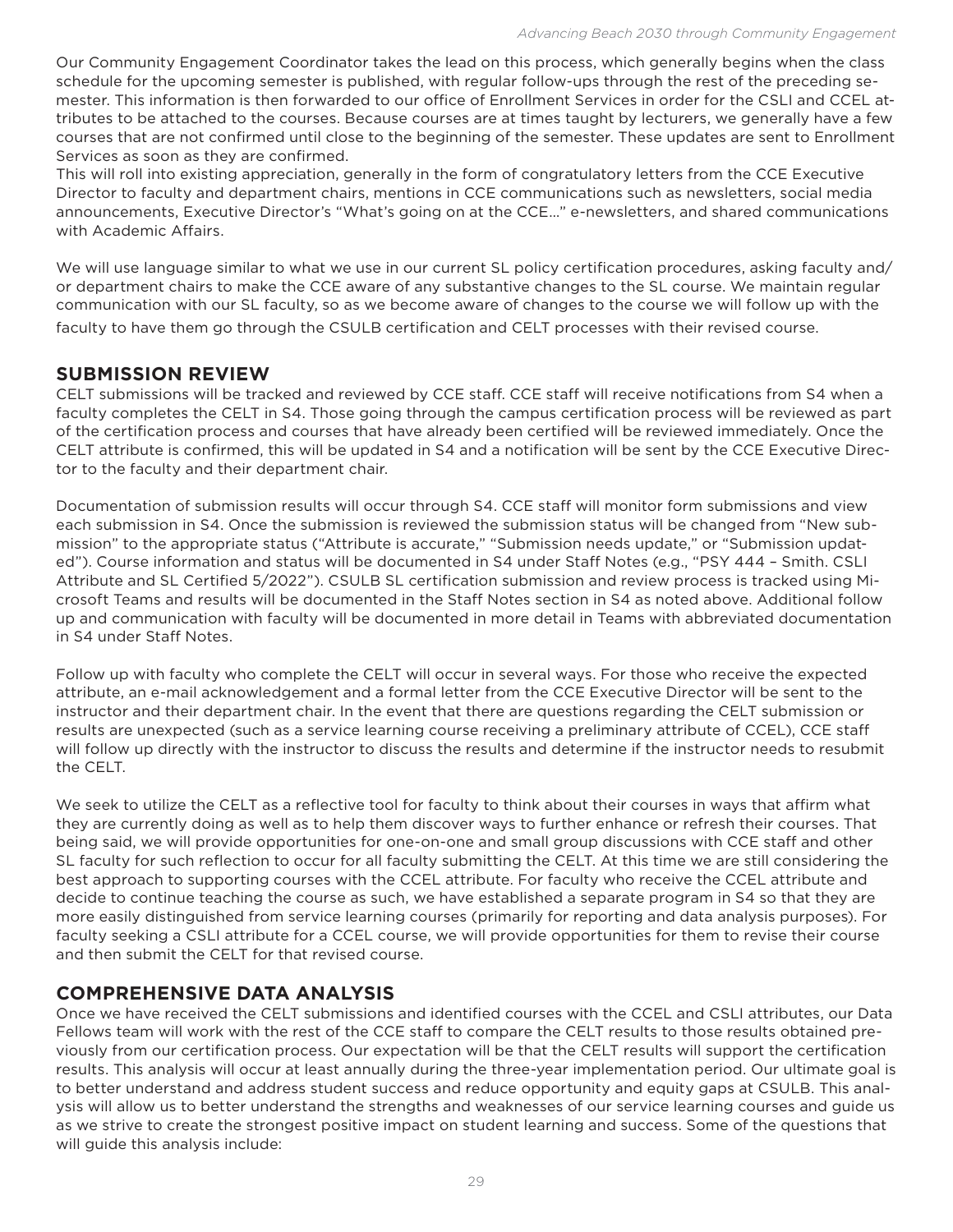- 1. Are the CELT results consistent with results from the certification process? If inconsistencies are identified, we would look to identify reasons for those inconsistencies (e.g., faculty responses differ from CCE staff review of syllabus, CELT and Certification process are not measuring the same things).
- 2.Are there any patterns to responses to the CELT that stand out?
	- a. A pattern of responses for SL courses that end up receiving a CCEL attribute
	- b. A pattern of responses pointing to areas of shared strength or shared weaknesses in relation to the CEL framework.
- 3.How can the CELT responses guide how we support our current service learning courses and how we support the development of new service learning curriculum?

## **REPORTING ON IMPLEMENTATION PLAN OUTCOMES**

Our year-end report will include a list of all service learning courses taught during the academic year and identify those courses for which the CELT has been completed, along with the resulting attributes. We will have individual conversations with faculty who complete the CELT to gain their feedback on their results and provide support to faculty who wish to make changes to their syllabus based on the CELT results. In addition, we will present any findings and subsequent recommendations from our comprehensive data analysis. This reporting will be led by the Associate and/or Executive Director of the CCE with contributions by CCE program staff and other members of the Data Fellows team. The report will be shared internally with CCE staff, to the Interim AVP for Student Success (to whom we report) and to other administrative leaders as appropriate. We will also provide the report to our service learning faculty and the Chancellor's Office.

## **EVALUATE PROGRESS ON IMPLEMENTATION PLAN**

Progress will be tracked primarily through S4 and to an extent via Microsoft Teams. Regular updates will occur during CCE staff meetings so that we are able to maintain the timeline and make adjustments as necessary. This will include addressing successes and challenges and updating procedural documentation and guidelines. Key components that we need to make sure are sustained include:

- Notifications and follow up to complete the CELT for new courses, courses due for renewal, and for courses that have undergone significant changes.
- Documentation of progress of completing the CELT by faculty (keeping Staff Notes and CELT status updated).

## **APPENDIX C. RACIAL EQUITY PLAN**

#### **CENTER FOR COMMUNITY ENGAGEMENT SUBMITTED SPRING 2021**

#### GOAL 1, ACCESS TO SERVICE LEARNING (FOR DEFINITION OF SERVICE LEARNING, SEE PAGE 47)

The CCE will establish benchmarks and targets for more inclusive and equitable access to our Curriculum Design Series, Federal Work Study (FWS) Student Assistant Initiatives, and Service Learning Programs.

- 1) The CCE will develop tracking tools and systems to collect on-going data on:
	- a. Students enrolled in and participating in Service Learning courses and activities;
	- b. Faculty teaching Service Learning courses and participating in Service Learning activities (e.g. curriculum design, course certification, consultation, etc.);
	- c. On-campus partners collaborating on CCE activities and/or initiatives (e.g. campus offices/units/departments and the types of activities and/or initiatives); and
	- d. Community partners participating in Service Learning activities (including but not limited to target population(s) served, issue(s) addressed, campus/course/faculty partnerships, etc.).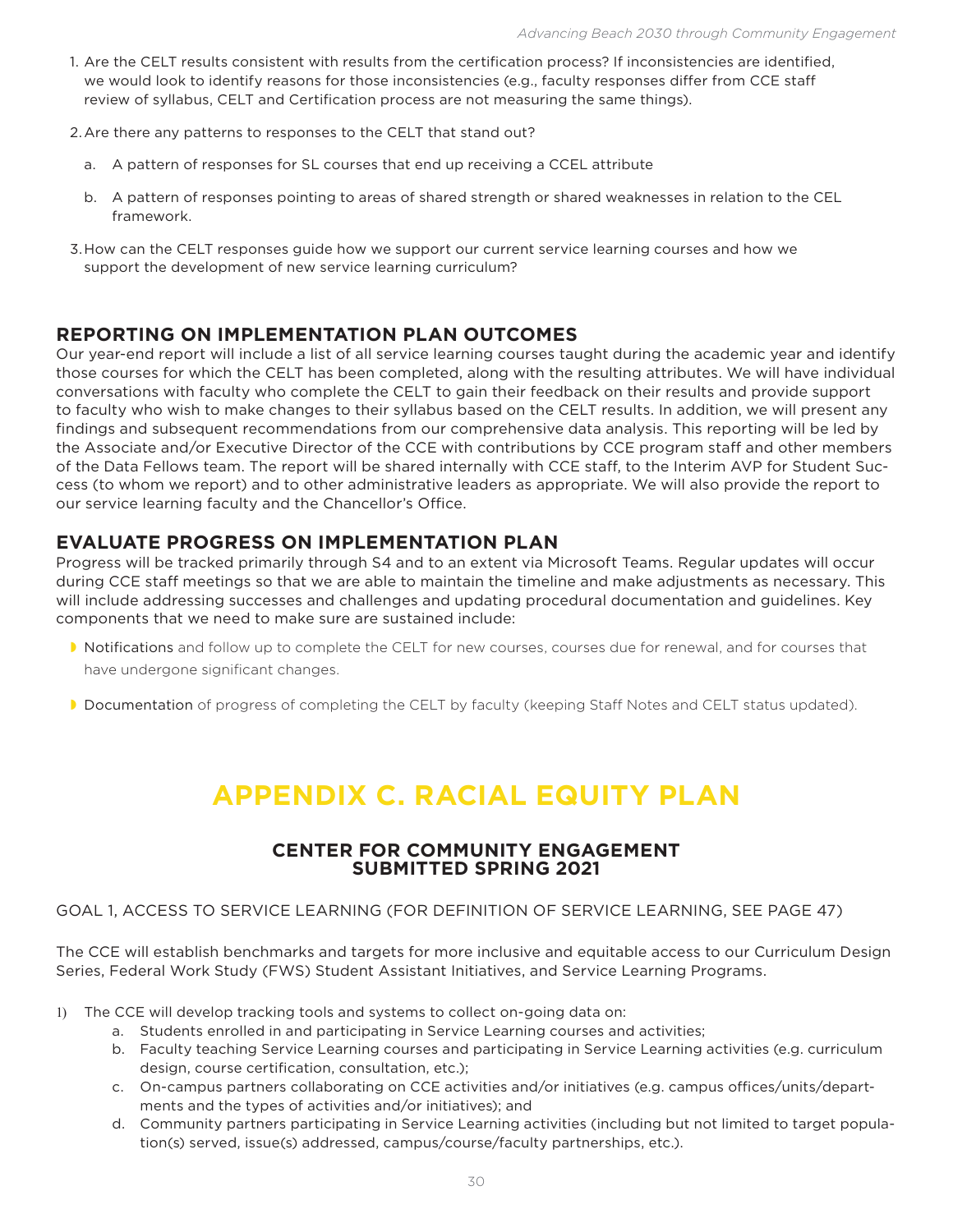- 2) The CCE will develop assessment tools and systems to better understand who currently accesses our programs and identify any inequities in access and participation:
	- a. Conduct an analysis utilizing IGD frameworks to identify any barriers to equitable access and inclusion for:
		- i. Student participation in Service Learning;
		- ii. Faculty participation in Service Learning, curriculum design, and Faculty Fellows program;
		- iii. Campus and Community Partner participation in Service Learning and campus-community partnership activities and events;
		- iv. Staff and Administrator participation in CCE programming, activities and/or initiatives.

Measures and Outcomes (Prioritizing the following areas):

- 1) Engaging All Students
- 2) Expanding Access
- 3) Promoting Intellectual Achievement
- 4) Building Community
- 5) Cultivating Resilience

## **GOAL 2, EXCELLENCE AND SUCCESS IN SERVICE LEARNING**

All CCE initiatives, activities, and programming will reflect racial equity language, with an intersectional approach as a way to redistribute resources and power more equitably.

- 1) The CCE will conduct a communications and language audit and apply IGD racial equity overarching language for all CCE initiatives, activities and programming – including a plan for application for each stakeholder group:
	- a. Students, apply specific plan to FWS Student Assistant initiatives and Service Learning student activities;
	- b. Faculty, apply specific plan to faculty curriculum design activities, Faculty Fellow program, faculty meetings, events, etc.;
	- c. Campus and Community Partners, apply specific plan for partnership activities, meetings, events, communications, and programming, etc.;
	- d. Staff and Administrators, apply specific plan for staff hiring, training, professional development, program participation and communications and interactions with campus staff and administrators.
- 2) The CCE will reflect a stronger commitment to equity by centering racial equity language in all aspect of CCE operations:
	- a. Communications review mission statement, program descriptions, marketing materials, social media platforms, etc. (including language specific to students, faculty, staff, administrators, partners, etc.)
	- b. Service Learning
		- i. Curriculum design series, workshops, trainings, consultations;
		- ii. Guidelines and best practices (including Service Learning goals, frameworks, values, etc.)
		- iii. Student-, faculty-, and community-focused guides, manuals, and resources;
	- c. Definitions review and redefine key terms, phrases and their use (like "excellence," "student success," "community," "social justice," "civic engagement," "social justice," "Public Good," "community engagement") in a more intentional and holistic way for ALL constituents and stakeholders;
	- d. Internal systems, protocols, practices and procedures conduct an audit to ensure that the CCE is "leading by example" with regards to equitable, inclusive and accessible practices related to CCE operations.
- 3) The CCE will develop and implement strategies and interventions to reach access benchmarks and targets as well as achieve excellence and success measures by eliminating barriers and challenges related to:
	- a. Engaging All Students;
	- b. Expanding Access;
	- c. Promoting Intellectual Achievement;
	- d. Building Community; and
	- e. Cultivating Resilience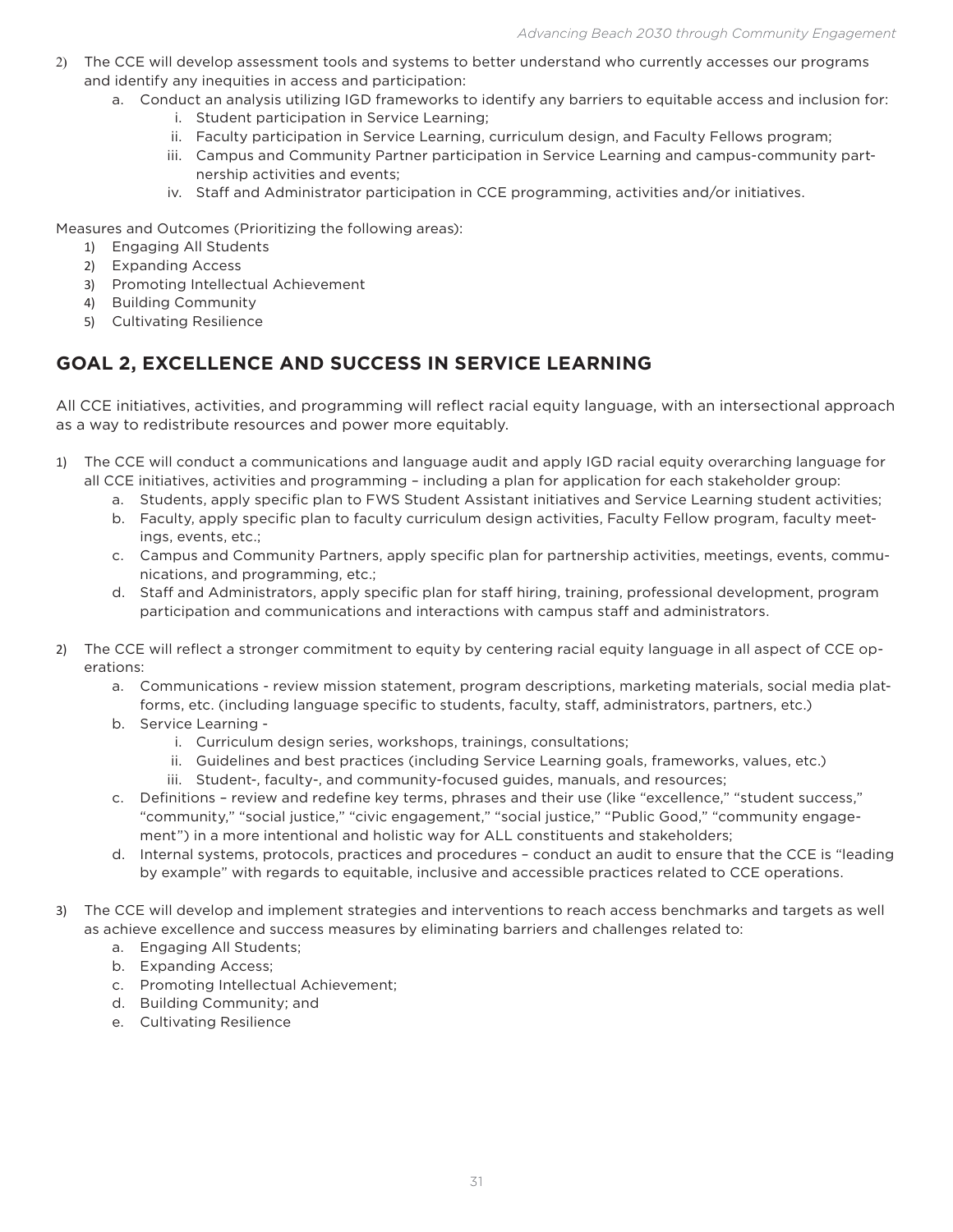## **GOAL 3, INSTITUTIONAL RECEPTIVITY AND SERVICE LEARNING**

Based on the analysis conducted in Goal 1 for more inclusive and equitable access and participation in Service Learning AND the application of Goal 2, the CCE will develop specific strategies for each stakeholder group to build capacity and institutional support needed to achieve equitable and inclusive access and excellence in Service Learning and other CCE initiatives and activities.

1) Based on Goals 1 and 2, the CCE will:

- a. Identify structural and programmatic barriers that limit more equitable and inclusive access and excellence in Service Learning and related initiatives and activities;
- b. Utilize plans, strategies and tools developed for students, faculty, staff and administrators, campus partners, and community partners (in Goals 1 and 2) as a way to leverage and/or align with BEACH 2030 values, priorities, and action plans;
- c. Develop strategies to increase structural and programmatic capacity for greater equity and inclusive access and excellence.
	- (i) Staffing (professional staff, faculty positions, FWS student staff):
		- (1) Review and update position descriptions, classifications, responsibilities, etc.;
		- (2) Determine need for additional staffing;
		- (3) Provide additional training and professional development as well as opportunities for growth and/or advancement.
	- (ii) Programmatic Review and update (as needed) CCE Strategic Plan through an equity, access, and inclusion lens and align current, on-going, and future goals and programming, accordingly.
- 2) The CCE will conduct an assessment report on past and current funding (last 10 years) to guide future philanthropic opportunities and develop an equity-driven development strategy:
	- a. Funding source (internal/external, private, public, grant, contract, etc.);
	- b. Kind (services, research, programmatic, etc.); and
	- c. Scope (target area, population, issues, etc.).

Measures and Outcomes (Develop and implement tools and systems to collect, maintain and report data on the following):

- 1) Engaging All Students
- 2) Expanding Access
- 3) Promoting Intellectual Achievement
- 4) Building Community
- 5) Cultivating Resilience

## **SERVICE LEARNING DEFINITION**

Service Learning is a high impact teaching approach utilizing community-based experiential learning to connect theory and practice through critical reflection. Service Learning emphasizes learning through community service activities that are fundamental to course outcomes.

Service Learning provides benefit to students as well as community partners by promoting sustainable campus-community relationships that enhance student learning and address community-identified needs. Students develop their academic and critical thinking skills, gain a deeper understanding of course content, and develop an enhanced sense of civic engagement and social justice. Service Learning benefits both the campus and the community by developing a culture that promotes civic engagement and social justice, deepening student learning, meeting community-identified needs, and by forming mutually beneficial partnerships that expand opportunities for our campus to contribute to the public good.

Executive Order No. 1064, which establishes guidelines for campus internship policy and procedures and delegates responsibility for implementation to the campus president, states, "An internship formally integrates the student's academic study with practical experience in a cooperating organization. It is an off-campus activity designed to serve educational purposes by offering experience in a **Service Learning**, business, non-profit, or government setting." (EO 1064, September 9, 2011).

Source: California State University, Long Beach "Policy on Service Learning," November 5, 2019 (Policy Number 19-13)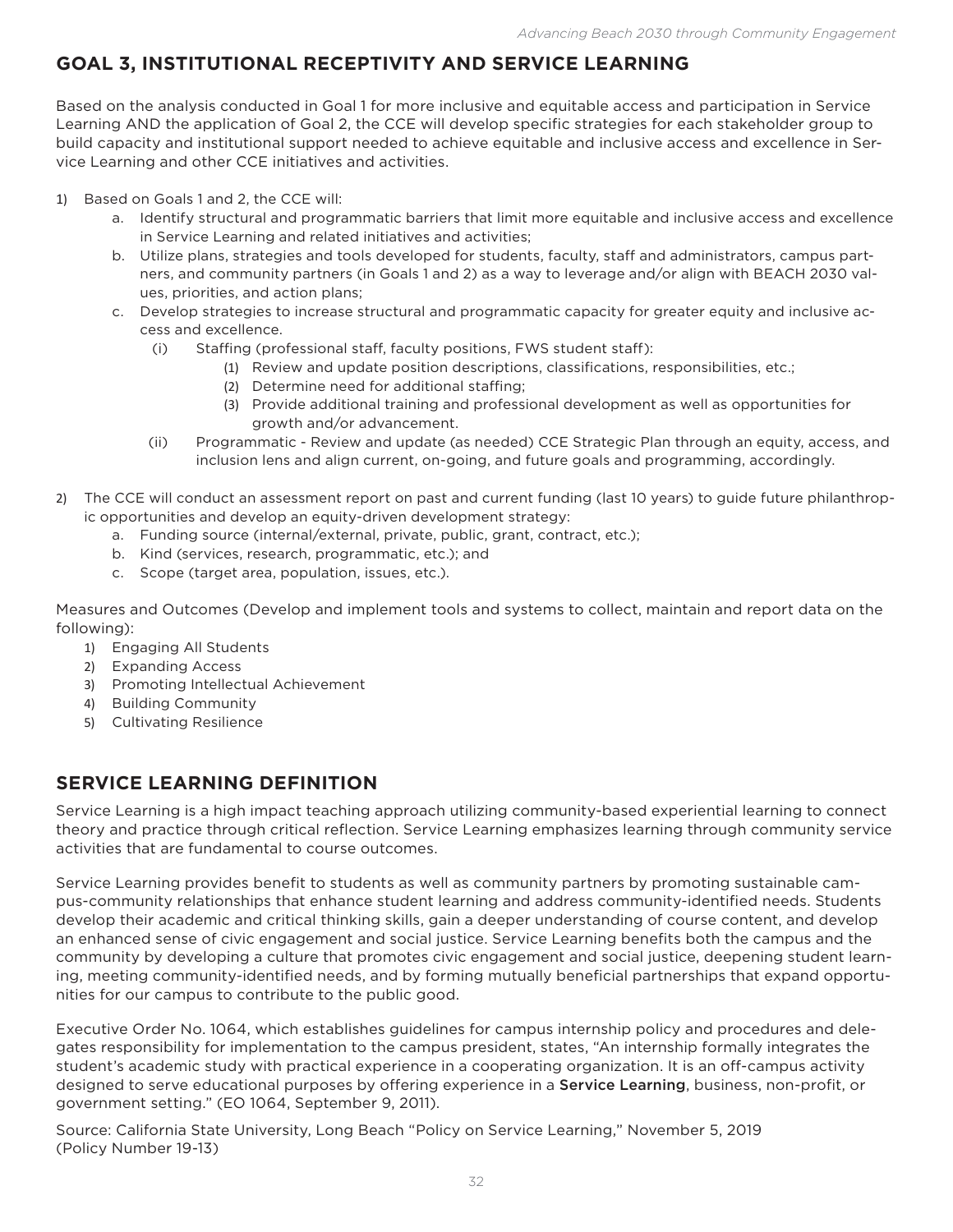# **APPENDIX D. SERVICE LEARNING COMMUNITY PARTNER ORGANIZATIONS LIST**

The Center for Community Engagement has relationships with 198 community and campus partner organizations. Approximately 100 organizations per semester were actively engaged with campus partners prior to the COVID-19 pandemic. That number has shifted to approximately 70 organizations as a result of interruptions due to COVID-19.

- $22$ Kill
- • AbilityFirst Long Beach
- • Able ARTS Work
- • Acacia Adult Day Services
- Age Well Senior Services
- • Algalita Marine Research and Education
- • Alicia Broadous Duncan Multi-Purpose Senior Center
- • Alpert Jewish Community Center
- • Alzheimer's Orange County
- • American Childhood Cancer Organization
- • American Family Housing SHIP Program
- • American Red Cross: Blood Donor Ambassador Program
- • Aquarium of the Pacific
- • Archangel Michael Coptic Orthodox Church
- • Artesia Christian Home
- Associated Students, Inc. CSU, Long Beach
- AYSO Region 12
- • Be The Match
- • Behavior Health Services Flossie Lewis
- • Bolsa Chica Conservancy
- • Boys & Girls Club of The Los Angeles Harbor
- • Boys & Girls Clubs of Garden Grove
- Boys & Girls Clubs of Long Beach / Legacy Clubhouses
- • Boys and Girls Club of Long Beach NUTR 531 Project
- • BPSOS Center for Community Advancement
- • Break the Cycle
- **Buy Ranch Direct**
- • Cabrillo Marine Aquarium
- • California Families in Focus
- • California Retirement Hotel
- • California State University, Long Beach
- • Californians for Justice
- • Cambodian Association of America
- Carolyn Campagna Kleefeld Contemporary Art Museum at CSULB
- • Casa Youth Shelter
- • Catalina Island Conservancy/CSULB Collaborative
- • Center for Restorative Justice Works Get On The Bus
- Century Villages at Cabrillo
- • Christian Outreach in Action
- • City Fabrick/Walk Long Beach
- • City of Avalon Recreation Department
- • City of Buena Park Senior Center
- • City of Laguna Hills Community Services Dept.
- • City of Long Beach
- City of Long Beach El Dorado Park West Center Senior Programs
- • City of Long Beach Houghton Park Senior Center
- • City of Long Beach: Long Beach Senior Center
- • Coaching Corps
- • Coalition for Clean Air
- • Coalition for Humane Immigrant Rights, CHIRLA
- Colorado Lagoon Beach
- • Community Helpline
- • Crittenton Services for Children & Families
- CSULB CalFresh Healthy Living on College Campuses
- • CSULB Civic Engagement
- • CSULB Osher Lifelong Learning Institute
- • CSULB Beach Building Services
- • CSULB Earl Burns Miller Japanese Garden
- • CSULB Hospitality Management
- • CSULB Library Family Friendly Study Area
- • CSULB Office of Sustainability
- • CSULB-Science Learning Center-Department of Science Education
- • Culver Palms Meals on Wheels
- • DAYS Long Beach
- Downey High School
- • Downey Unified Rio San Gabriel Elementary
- East Yard Communities for Environmental Justice
- Economic & Policy Impact Center
- EndOil / Communities for Clean Ports
- Fair Trade Long Beach Retail Collective
- Farm Lot 59
- • Filipino Migrant Center
- • Food Finders, Inc.
- • Food Forward
- • Foundation for Second Chances
- Friends Christian School
- • Friends of Ballona Wetlands
- Friends of the Los Angeles River
- • Girl Scouts of Orange County
- Girls Inc. of Orange County
- Girls on the Run of Los Angeles County
- **GlobalGiving**
- • GOALS
- • Harbor Area Farmers Markets
- Harbor Community Benefit Foundation (HCBF)
- • Harbor Interfaith Services
- Higher Ground Youth & Family Services
- • Housing Long Beach
- **Human Options**
- Impulse Group
- • Integrated Life, LLC
- Interval House

33

- Jewish Home for the Aging of Orange County Heritage Pointe
- Joslyn Adult Center City of Burbank Parks and Recreation
- **Khmer Girls In Action**
- • Lake View Terrace Recreation Center

LGBTQ Center Orange County

• Learning Rights Law Center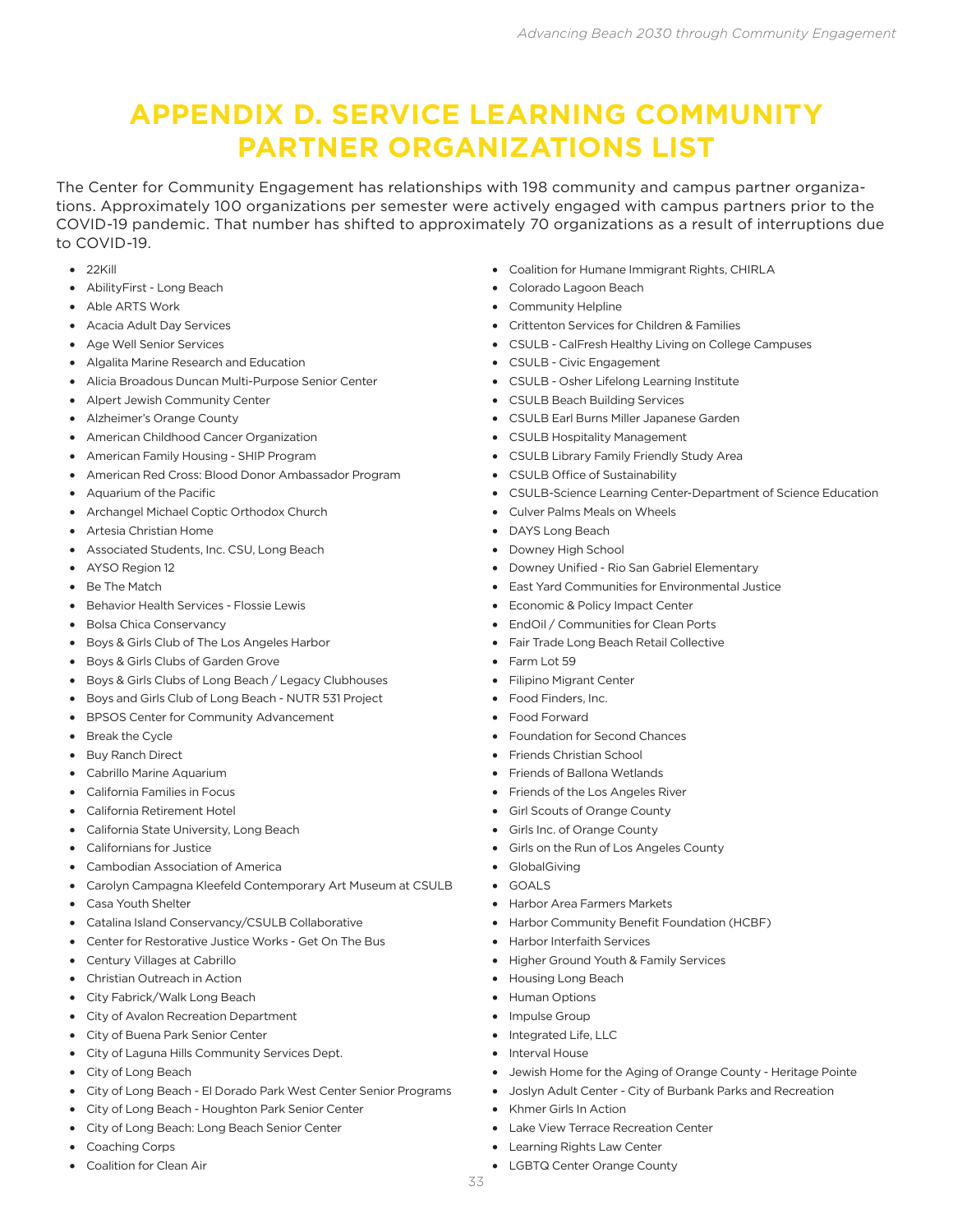## **APPENDIX D. SERVICE LEARNING COMMUNITY PARTNER ORGANIZATIONS LIST CONTINUED...**

- • Lifeskills Education Advancement Program (LEAP)
- • Lincoln Spring Farms
- • Long Beach BLAST
- Long Beach Community Foundation
- • Long Beach Community Table
- • Long Beach Environmental Alliance
- • Long Beach Farms, LLC
- • Long Beach Forward
- • Long Beach Gray Panthers
- • Long Beach Immigrant Rights Coalition
- Long Beach Organic Inc
- • Long Beach Rescue Mission
- • Long Beach Residents Empowered (LiBRE)
- • Long Beach Ronald McDonald House
- Long Beach Time Exchange
- • Long Beach Unified School District WRAP
- Long Beach Unified School District: Lincoln Elementary School
- • Los Angeles Alliance for a New Economy (LAANE)
- • Los Angeles Boys & Girls Club
- • Los Angeles Community Action Network
- • Los Angeles Controller's Office
- • March For Our Lives California
- • McKees Rocks Community Development
- Meals on Wheels of Long Beach, Inc.
- • Medcessity Volunteer Program
- Michelson Found Animals Adopt & Shop
- • MLK Recuperative Care Center
- • Moonwater Farm
- • Natural History Museum of Los Angeles County
- • New Orleans Area Habitat for Humanity
- • Norwalk Senior Center
- • Operation Gratitude
- • Orange County Child Abuse Prevention Center
- Orange County Communities Organized for Responsible Development
- • Orange County Probation / Juvenile Hall
- • Organic Harvest Gardens
- Pacific Island Ethnic Art Museum
- • PalacioMagazine.com
- • Palos Verdes Peninsula Land Conservancy
- Pancreatic Cancer Action Network
- Park Pacific Towers
- • Pathways Volunteer Hospice
- Patrick Taylor Science and Technology Academy
- • Planned Parenthood LA
- Premium Hospice, Inc.
- • Prisk Elementary School
- Project Access
- Project Angel Food
- Project Optimism
- • RAD Camp
- **Radiant Health Centers**
- Rebuilding Together Long Beach
- Repair the World
- Roundhouse Aquarium Teaching Center (Managed by the Oceanographic Teaching Stations, Inc.)
- • Ruppel Academy
- Save Our Beach
- Seal Beach Animal Care Center
- SeniorServ
- Shoestring City Ranch
- spcaLA: Long Beach Animal Shelter
- • Special Olympics Southern California
- St. Luke's Episcopal Church
- **Step Up Tutoring**
- • Strategic Concepts in Organizing & Policy Education
- Sunrise Senior Living of Huntington Beach
- Surfrider Foundation Huntington/Seal Beach Chapter
- Surfrider Foundation Long Beach Chapter
- • Surfrider Foundation Newport Beach Chapter
- TALB Community & Civic Engagement
- Tenants United Santa Ana
- The Children's Clinic
- The Delhi Center
- The Foundation for Economic Democracy
- The Heart of Ida
- • The Kennedy Commission
- The LGBTQ Center Long Beach
- THINK Together
- Thomas House Temporary Shelter
- Tibor Rubin VA Medical Center (Long Beach)
- **Tidal Influence**
- Tijuana Tourism and Conventions Committee
- • TreePeople
- • Turning Point USA
- • UCLA Athletics Sports Nutrition
- University of Southern California
- • Urban Community Outreach Drop In Center
- Veterans Legal Institute
- • Warehouse Worker Resource Center
- Waste Not OC
- • Waymakers Sexual Assault Victim Services
- • Westminster Family Resource Center
- • Wilmington Jaycees Foundation, Inc.
- • WLCAC / Estelle Van Meter
- • WomenShelter of Long Beach
- YMCA of Greater Long Beach Community Development
- • YMCA of Greater Los Angeles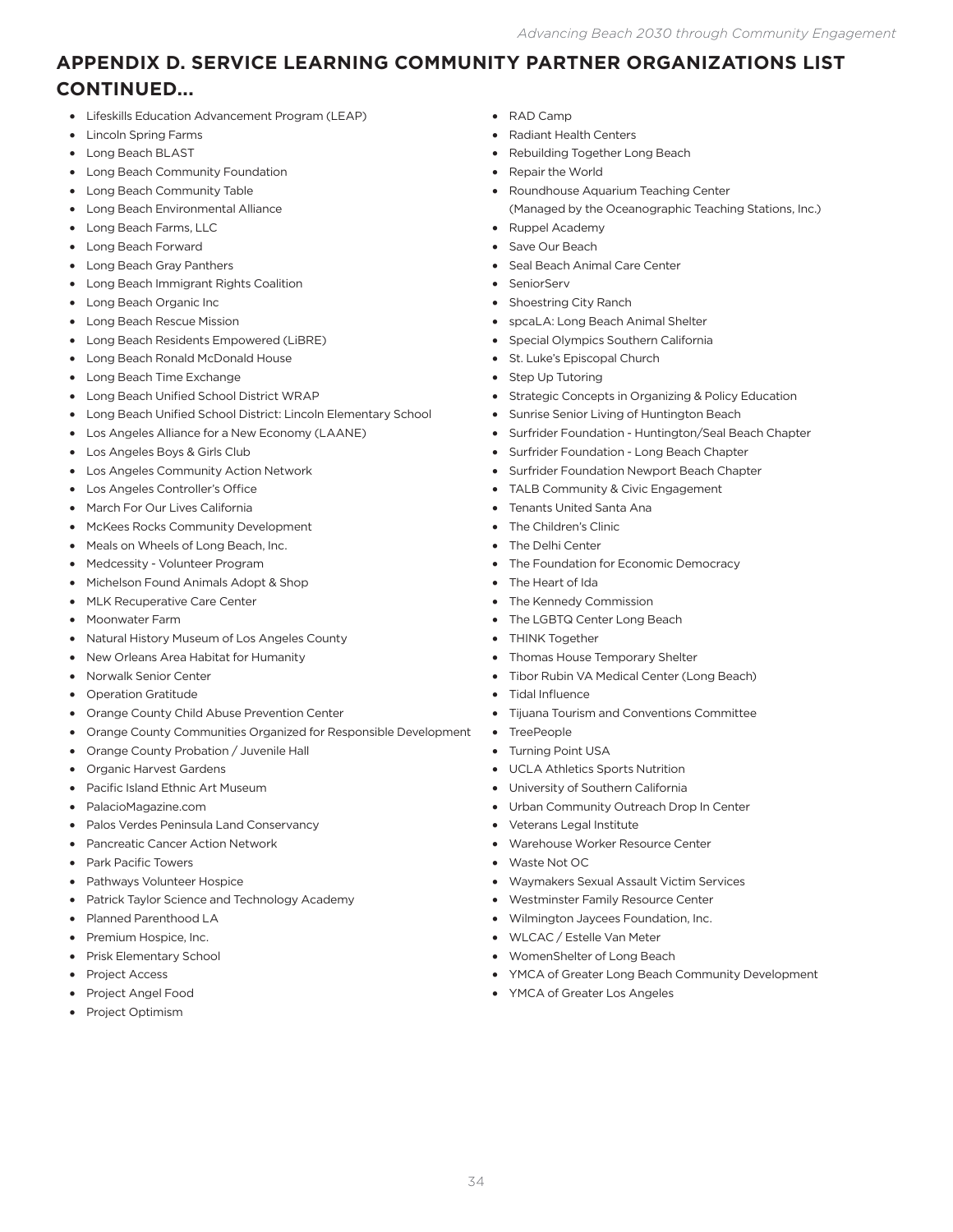# **APPENDIX E: FORMALIZING OUR COMMITMENT TO CIVIC ENGAGEMENT AND THE PUBLIC GOOD**

### **ALIGNING COMMUNITY AND CIVIC ENGAGEMENT ACROSS CAMPUS AND THE STUDENT EXPERIENCE.**

## **DESCRIPTION**

This initiative recognizes the importance of providing opportunities for high-impact practices for all students throughout their university experience and proposes a community-engagement pathway that begins the moment students step onto campus and continues beyond graduation, and provides an infrastructure to support the involvement of CSULB students in the university's response to Grand Challenges facing society. It has been clear well before the development of BEACH 2030, and even more so as we advance toward its implementation, that our university's values include graduating students who are active, engaged members of society and a commitment to the Public Good through all we do.

The Center for Community Engagement (CCE) is well-situated to provide a coordinating infrastructure for student community/civic engagement experiences. For more than 20 years the CCE has provided support for community engagement at CSULB, including faculty professional development relating to the pedagogy of service learning, curriculum development, partnership development, and administrative support around liability/ risk management, the student placement process, and more. This facilitative role insures that faculty retain the freedom to create rich community-based learning experiences for their students while insuring that university policies are met. Service learning, however, has tended to be concentrated within the Colleges of Liberal Arts and Health & Human Services, and to a lesser extent College of the Arts (College of Education administers service learning—SERVE—courses as part of their teacher preparation program). Service learning has historically been integrated primarily into upper division courses. Large class size and the use of non-tenure track, part-time lecturers are common barriers to establishing service learning in lower-division courses.

#### This initiative proposes:

- 1. The scaling up of service learning to include courses at the lower division level and to increase the number of service learning courses in the Colleges of Business, Natural Science and Mathematics, and Engineering, increasing all students' access to service learning as a high-impact practice.
- 2. To include community-based learning experiences within the proposed Summer pathway that exposes incoming students to concepts of citizenship, leadership, and the connection of community engagement to their educational and career goals.
- 3. To coordinate service learning and other types of community-engagement learning experiences that facilitates a more seamless, developmental experience for students. Such coordination would be designed to maintain the autonomy and independence of existing programs while providing a pathway for students to engage in a variety of experiences.
- 4.To facilitate a combined/coordinated effort to respond to society's Grand Challenges by involving students as part of the university's responses to regional and global issues.

Community engagement experiences occur throughout the university. Students in University Honor's Program, President's Scholars, Residential Life, EOPS, UROP, and many other programs are involved formally or informally in community engagement efforts. This initiative would support and encourage the continuation of such opportunities while providing a means to create linkages to create a more visible "web" of interconnected engagement. Use of a data management system designed precisely for community-engaged activities, CalState S4, known at CSULB as *S4 @ The Beach*, will provide the technological infrastructure.